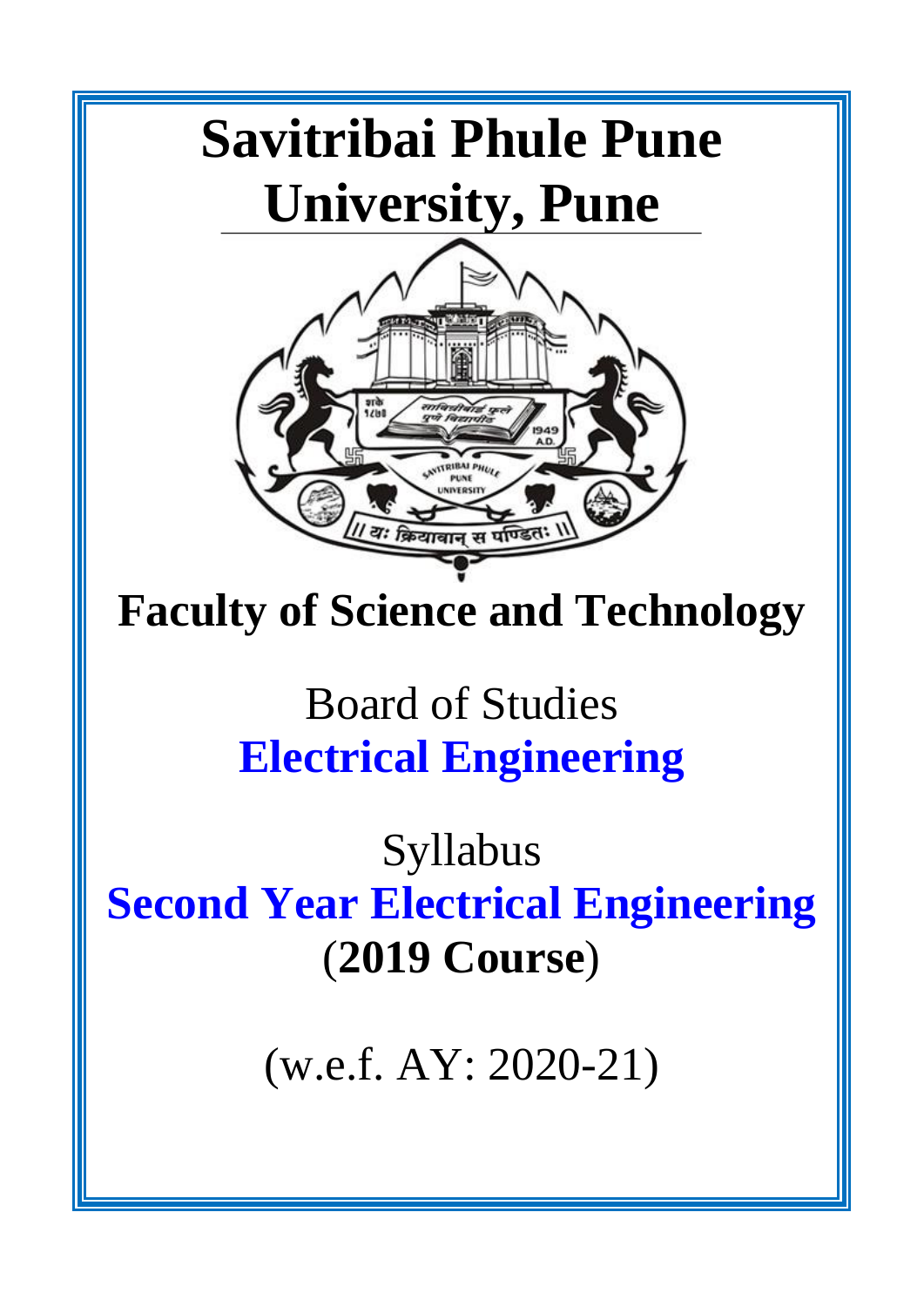## **Savitribai Phule Pune University**

### **Syllabus: Second Year (SE) Electrical Engineering (2019 Course) w.e.f. AY:2020-2021**

| <b>SEMESTER-I</b>     |                                                                |                                  |                                  |                |                                     |                                     |                          |     |                |              |                |                |                          |                |
|-----------------------|----------------------------------------------------------------|----------------------------------|----------------------------------|----------------|-------------------------------------|-------------------------------------|--------------------------|-----|----------------|--------------|----------------|----------------|--------------------------|----------------|
| <b>Course</b><br>Code | <b>Courses Name</b>                                            | <b>Teaching</b><br><b>Scheme</b> |                                  |                | <b>Examination Scheme and Marks</b> |                                     |                          |     | <b>Credits</b> |              |                |                |                          |                |
|                       |                                                                | TH                               | PR                               | <b>TUT</b>     | <b>ISE</b>                          | <b>ESE</b>                          | TW                       | PR  | <b>OR</b>      | <b>Total</b> | TH             | PR             | <b>TUT</b>               | <b>Total</b>   |
| 207006                | Engineering<br>Mathematics-III                                 | 03                               | $-$                              | $-$            | 30                                  | 70                                  | $-$                      | $-$ | $-$            | 100          | 03             | $-$            | $-$                      | 03             |
| 203141                | Power<br>Generation<br>Technologies                            | 03                               | --                               | --             | 30                                  | 70                                  | --                       |     | --             | 100          | 03             | --             | --                       | 03             |
| 203142                | <b>Material Science</b>                                        | 03                               | 04#                              | $\overline{a}$ | 30                                  | 70                                  | 25                       | --  | 25             | 150          | 03             | 02             | --                       | 0 <sub>5</sub> |
| 203143                | Analog and<br>Digital<br>Electronics                           | 03                               | 02                               | $-$            | 30                                  | 70                                  | $-$                      | 50  | $-$            | 150          | 03             | 01             | $-$                      | 04             |
| 203144                | Electrical<br>Measurement &<br>Instrumentation                 | 03                               | 04#                              | --             | 30                                  | 70                                  | 25                       | 25  | --             | 150          | 03             | 02             | --                       | 0 <sub>5</sub> |
| 203150                | Applications of<br>Mathematics in<br>Electrical<br>Engineering | $-$                              | $02*$                            | --             |                                     |                                     | 25                       | --  | $-$            | 25           | $-$            | 01             | --                       | 01             |
| 203151                | Soft Skill                                                     | $\overline{\phantom{a}}$         | 02                               | $-$            | $-$                                 | $-$                                 | 25                       | $-$ | $-$            | 25           | $-$            | 01             | $\overline{\phantom{a}}$ | 01             |
| 203152                | <b>Audit Course-III</b>                                        | $-$                              | --                               | --             | --                                  |                                     | --                       | --  |                | --           |                |                | <b>Grade: PP/NP</b>      |                |
| <b>Total</b>          |                                                                | 15                               | 14                               | --             | 150                                 | 350                                 | 100                      | 75  | 25             | 700          | 15             | 07             | --                       | 22             |
|                       |                                                                |                                  |                                  |                |                                     | <b>SEMESTER-II</b>                  |                          |     |                |              |                |                |                          |                |
| <b>Course</b><br>Code | <b>Courses Name</b>                                            |                                  | <b>Teaching</b><br><b>Scheme</b> |                |                                     | <b>Examination Scheme and Marks</b> |                          |     |                |              | <b>Credits</b> |                |                          |                |
|                       |                                                                | TH                               | PR                               | <b>TUT</b>     | <b>ISE</b>                          | <b>ESE</b>                          | TW                       | PR  | <b>OR</b>      | <b>Total</b> | TH             | PR             | <b>TUT</b>               | <b>Total</b>   |
| 203145                | Power System-I                                                 | 03                               | $\overline{a}$                   | $-$            | 30                                  | 70                                  | $\overline{\phantom{a}}$ | --  | $-$            | <b>100</b>   | 03             | $\overline{a}$ | $\overline{\phantom{a}}$ | 03             |
| 203146                | Electrical<br>Machines-I                                       | 03                               | 02                               | $-$            | 30                                  | 70                                  | $-$                      | 50  | $-$            | 150          | 03             | 01             | $-$                      | 04             |
| 203147                | Network<br>Analysis                                            | 03                               | 02                               | $-$            | 30                                  | 70                                  | 25                       | --  | --             | 125          | 03             | 01             | --                       | 04             |
| 203148                | <b>Numerical Methods</b><br>& Computer<br>Programming          | 03                               | 02                               | $-$            | 30                                  | 70                                  | --                       | 25  | $-$            | 125          | 03             | 01             | --                       | 04             |
| 203149                | Fundamental of<br>Microcontroller<br>and Applications          | 03                               | 04\$                             |                | 30                                  | 70                                  | 25                       |     | 25             | 150          | 03             | 02             |                          | 0 <sub>5</sub> |
| 203152                | Project Based<br>Learning                                      | $-$                              | 04                               | --             | --                                  | --                                  | 50                       | --  | --             | --           | $-$            | 02             | --                       |                |
| 203153                | <b>Audit Course-IV</b>                                         | $-$                              | --                               | $-$            | --                                  |                                     | $-$                      | --  | --             | --           |                |                | <b>Grade: PP/NP</b>      |                |
|                       | <b>Total</b>                                                   | 15                               | 14                               | --             | 150                                 | 350                                 | <b>100</b>               | 75  | 25             | 700          | 15             | 07             | --                       | 22             |
|                       |                                                                |                                  |                                  |                |                                     |                                     |                          |     |                |              |                |                |                          |                |

\* - Lab sessions on application of Mathematics in Electrical Engineering using professional software.

# - Practical section will comprises of two Part : a) PART A : 2 hours per week : Regular curriculum listed practical total 12 numbers out of which conduction of 8 numbers will be mandatory b) PART B : 2 Hours a week :Practical/case studies/assignments to enable active learning based on advances related to subject to bridge gap between curriculum and enhance practical knowledge required in field .

\$ - Practical section will comprises of two Part : a) PART A : 2 hours per week : Regular curriculum listed practical total 12 numbers out of which conduction of 8 numbers will be mandatory b) PART B : 2 Hours a week : IOT application in Electrical Engineering using microcontroller and GSM module to bridge gap between curriculum and enhance application knowledge.

**Abbreviation**: TH: Theory, PR: Practical, TUT:Tutorial, ISE: Insem Exam, ESE: End Sem Exam, TW: Term Work, OR: Oral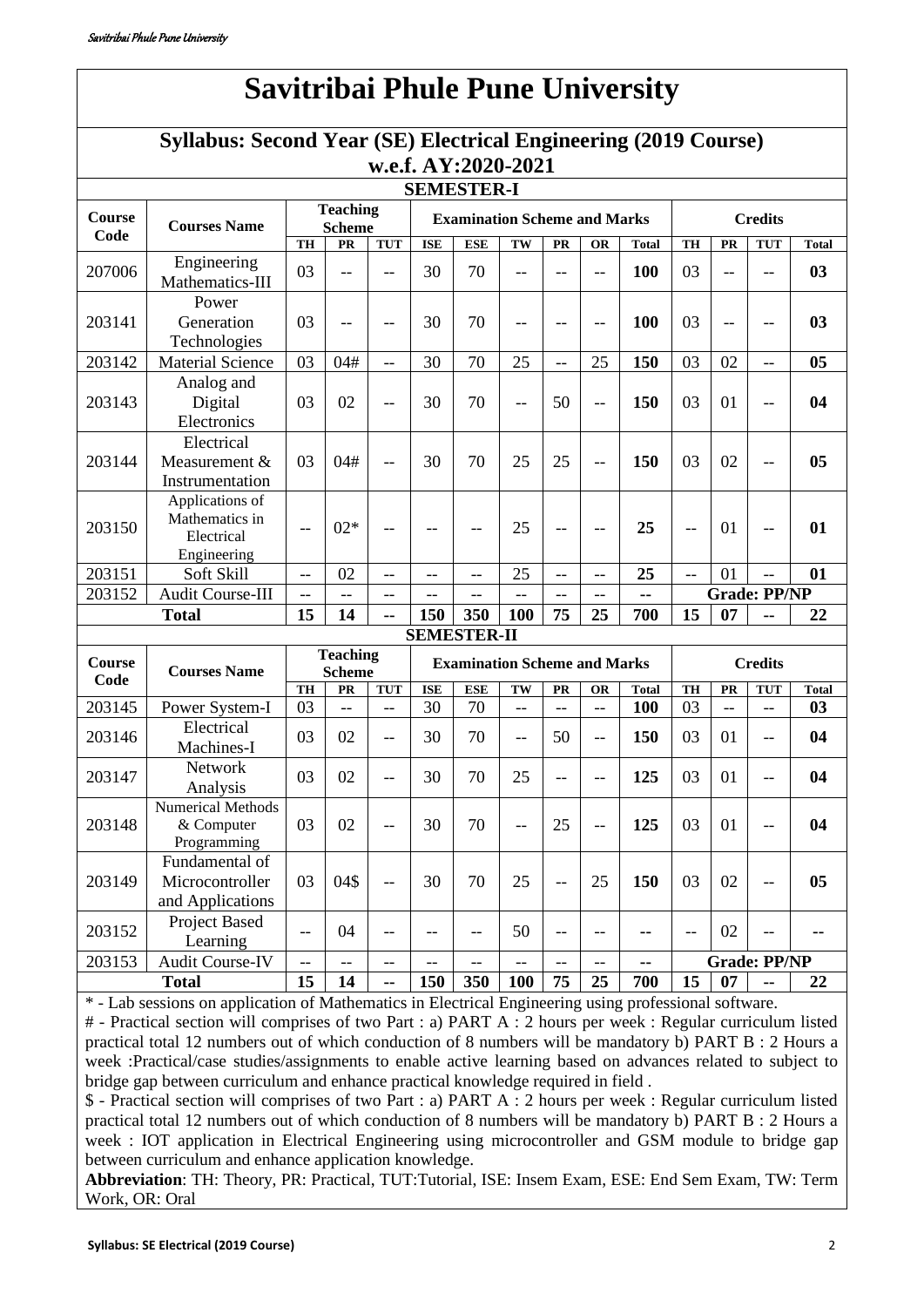### **207006: Engineering Mathematics-III**

<span id="page-2-0"></span>

| <b>Teaching Scheme</b>       | <b>Credits</b> | <b>Examination Scheme</b> [Marks] |  |
|------------------------------|----------------|-----------------------------------|--|
| <b>Lecture</b> : 03 Hrs/Week | <b>Th</b> : 03 | In Sem $: 30$ Marks               |  |
|                              |                | <b>End Sem</b> : 70 Marks         |  |

**Prerequisites: -** Differential & Integral calculus, Taylor series, Differential equations of first order and first degree, Fourier series, Collection, classification & representation of data, Vector algebra and Algebra of complex numbers.

### **Course Objectives:**

To make the students familiarize with concepts and techniques in Ordinary differential equations, Laplace transform, Fourier transform & Z-transform, Statistics & Probability, Vector Calculus and functions of a Complex Variable. The aim is to equip them with the techniques to understand advanced level mathematics and its applications that would enhance analytical thinking power, useful in their disciplines.

**Course Outcomes:**At the end of this course, students will be able to:

**CO1**:Solve higher order linear differential equation using appropriate techniques to model and analyze electrical circuits.

**CO2**: Apply Integral transforms such as Laplace transform, Fourier transform and Z-Transform to solve problems related to signal processing and control systems.

**CO3**: Apply Statistical methods like correlation, regression and Probability theory as applicable to analyze and interpret experimental data related to energy management, power systems, testing and quality control.

**CO4**: Perform Vector differentiation and integration, analyze the vector fields and apply to wave theory and electro-magnetic fields.

**CO5**: Analyze Complex functions, conformal mappings, and perform contour integration in the study of electrostatics, signal and image processing.

**Unit I:** Linear Differential Equations (LDE) and Applications (08Hours)

LDE of n<sup>th</sup> order with constant coefficients, Complementary Function, Particular Integral, General method, Short methods, Method of variation of parameters, Cauchy's and Legendre's DE, Simultaneous and Symmetric simultaneous DE. Modeling of Electrical circuits.

### **Unit II:**Laplace Transform (**LT**) (07Hours)

Definition of LT, Inverse LT, Properties & theorems, LT of standard functions, LT of some special functions viz. Periodic, Unit Step, Unit Impulse. Applications of LT for solving Linear differential equations.

Unit III: Fourier and Z - transforms (08 Hours)

Fourier Transform (**FT**): Complex exponential form of Fourier series, Fourier integral theorem, Fourier Sine & Cosine integrals, Fourier transform, Fourier Sine & Cosine transforms and their inverses.

Z - Transform **(ZT):** Introduction, Definition, Standard properties, ZT of standard sequences and their inverses. Solution of difference equations.

Unit IV:Statistics and Probability (07 Hours)

Measures of central tendency, Measures of dispersion, Coefficient of variation, Moments, Skewness and Kurtosis, Correlation and Regression, Reliability of Regression estimates.

Probability, Probability density function, Probability distributions: Binomial, Poisson, Normal, Test of hypothesis: Chi-square test.

**Unit V:** Vector Calculus (08 Hours)

Vector differentiation, Gradient, Divergence and Curl, Directional derivative, Solenoidal and Irrotational fields, Vector identities. Line, Surface and Volume integrals, Green's Lemma, Gauss's Divergence theorem and Stoke's theorem.

### **Unit VI:** Complex Variables (08 Hours)

Functions of a Complex variable, Analytic functions, Cauchy-Riemann equations, Conformal mapping, Bilinear transformation, Cauchy's integral theorem, Cauchy's integral formula and Residue theorem.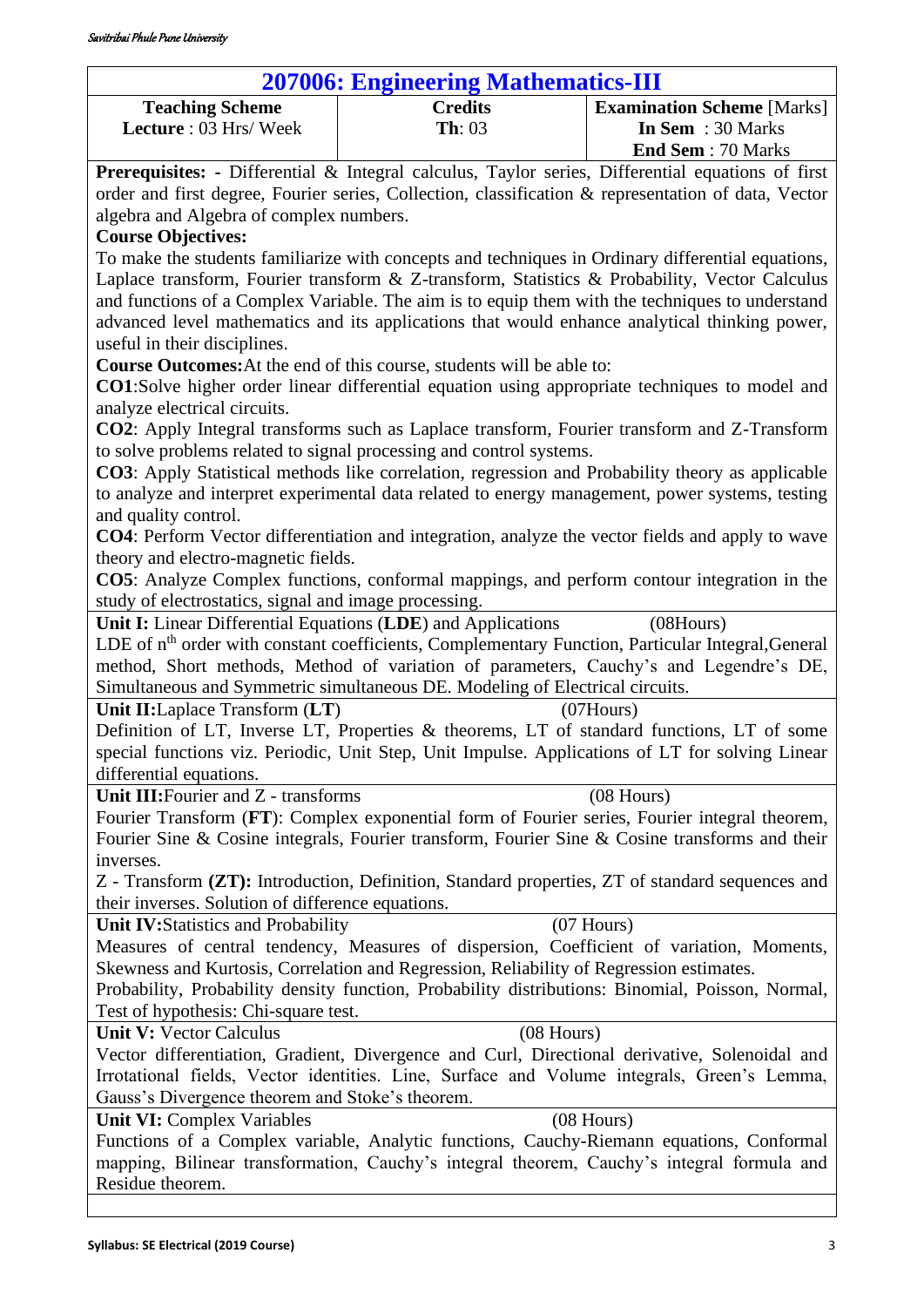### **Text Books:**

- 1. Higher Engineering Mathematics by B.V. Ramana (Tata McGraw-Hill).
- 2. Higher Engineering Mathematics by B. S. Grewal (Khanna Publication, Delhi).

### **Reference Books:**

- 1. Advanced Engineering Mathematics, 10e, by Erwin Kreyszig (Wiley India).
- 2. Advanced Engineering Mathematics, 2e, by M. D. Greenberg (Pearson Education).
- 3. Advanced Engineering Mathematics, 7e, by Peter V. O'Neil (Cengage Learning).
- 4. Differential Equations, 3e by S. L. Ross (Wiley India).
- 5. Introduction to Probability and Statistics for Engineers and Scientists, 5e, by Sheldon M. Ross (Elsevier Academic Press).
- 6. Complex Variables and Applications, 8e, by J. W. Brown and R. V. Churchill (McGraw-Hill Inc.).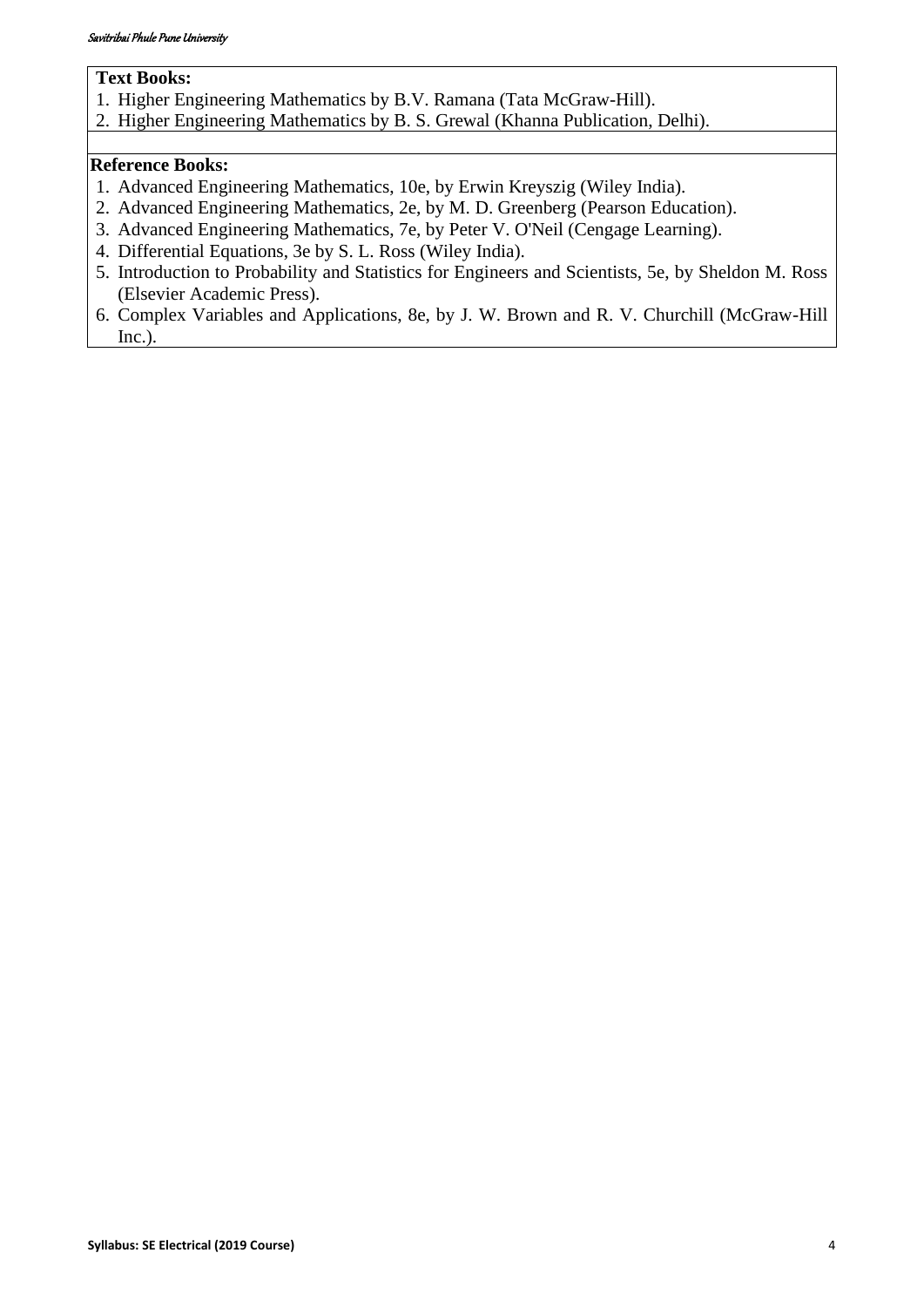| <b>203141: Power Generation Technologies</b>                                                  |                                                                                                                                                                                                |                                   |  |  |  |
|-----------------------------------------------------------------------------------------------|------------------------------------------------------------------------------------------------------------------------------------------------------------------------------------------------|-----------------------------------|--|--|--|
| <b>Teaching Scheme</b>                                                                        | <b>Credits</b>                                                                                                                                                                                 | <b>Examination Scheme [Marks]</b> |  |  |  |
| Lecture: 03 Hrs/Week                                                                          | <b>Th</b> : 03                                                                                                                                                                                 | In Sem : 30 Marks                 |  |  |  |
|                                                                                               |                                                                                                                                                                                                | <b>End Sem: 70 Marks</b>          |  |  |  |
| Prerequisite:                                                                                 |                                                                                                                                                                                                |                                   |  |  |  |
| Fuel calorific value.                                                                         |                                                                                                                                                                                                |                                   |  |  |  |
| Semiconductor materials for PV cells.                                                         |                                                                                                                                                                                                |                                   |  |  |  |
| Work, power and energy calculation.                                                           |                                                                                                                                                                                                |                                   |  |  |  |
| <b>Course Objective:</b>                                                                      |                                                                                                                                                                                                |                                   |  |  |  |
| $\bullet$                                                                                     | To introduce conventional energy conversion system with steam, hydro based and nuclear                                                                                                         |                                   |  |  |  |
| based power plant.                                                                            |                                                                                                                                                                                                |                                   |  |  |  |
| ocean, geothermal, biomass etc.                                                               | To initiate non-conventional energy conversion system with solar, wind, fuel cell, tidal                                                                                                       |                                   |  |  |  |
|                                                                                               | To commence interconnection of energy source to gird, stand alone and hybrid system.                                                                                                           |                                   |  |  |  |
|                                                                                               | Course Outcome: Upon successful completion of this course, the students will be able to:                                                                                                       |                                   |  |  |  |
|                                                                                               | CO1: Identify components and elaborate working principle of conventional power plants.                                                                                                         |                                   |  |  |  |
|                                                                                               | <b>CO2</b> : Recognize the importance and opportunities of renewable energies.                                                                                                                 |                                   |  |  |  |
|                                                                                               | CO3: Calculate and control power output of wind solar, and hydro power plant.                                                                                                                  |                                   |  |  |  |
|                                                                                               | <b>CO4</b> : Describe process of grid interconnection of distributed generation and requirements.                                                                                              |                                   |  |  |  |
|                                                                                               | CO5: Interpret the environmental and social impact of various generation technologies.                                                                                                         |                                   |  |  |  |
| <b>Unit 01: Thermal Power Plant</b>                                                           | (06 hrs)                                                                                                                                                                                       |                                   |  |  |  |
|                                                                                               | Basic thermodynamic cycles: Carnot cycle, Rankine cycle; Actual Rankine cycle; Reheat cycle                                                                                                    |                                   |  |  |  |
| (theoretical only); heat rate (Numerical on Heat rate).                                       |                                                                                                                                                                                                |                                   |  |  |  |
|                                                                                               | <b>Thermal Power Plants:</b> Site selection, Main parts and its working. Types of boilers (FBC, Fire                                                                                           |                                   |  |  |  |
|                                                                                               | tube, and Water tube). Assessment of heat recovery systems Steam turbines Fuel Handling, Ash                                                                                                   |                                   |  |  |  |
|                                                                                               | disposal and dust collection, Draught systems, electrostatic precipitator.                                                                                                                     |                                   |  |  |  |
| Unit 02: Nuclear, Diesel, Gas Power Plant                                                     |                                                                                                                                                                                                | (6 Hrs)                           |  |  |  |
|                                                                                               | A. Nuclear Power Plant: Introduction, atomic physics, nuclear reaction, materials, site selection,                                                                                             |                                   |  |  |  |
|                                                                                               | nuclear reactors and working of each part, classification of nuclear reactor, nuclear waste                                                                                                    |                                   |  |  |  |
| disposal.                                                                                     |                                                                                                                                                                                                |                                   |  |  |  |
|                                                                                               | B. Diesel Power Plants: Main components and its working, Diesel plant efficiency and heat                                                                                                      |                                   |  |  |  |
| balance (Numerical), Site selection of diesel power plant.                                    |                                                                                                                                                                                                |                                   |  |  |  |
|                                                                                               | C. Gas Power Plant: Introduction to gas cycles. Simple gas turbine power plant, methods to<br>improve thermal efficiency, open loop and closed loop cycle power plants, gas fuels, gas turbine |                                   |  |  |  |
|                                                                                               |                                                                                                                                                                                                |                                   |  |  |  |
| Unit 03: Hydro Power Plant                                                                    | materials, plant layout. Combined cycle power plants, concept of heat to power ratio.<br>(6 Hrs)                                                                                               |                                   |  |  |  |
|                                                                                               | Site selection, Hydrology, storage and pondage, general arrangements and operation of hydro                                                                                                    |                                   |  |  |  |
|                                                                                               | power plant, Hydraulic turbines, turbine size, pelton wheel turbine, Francis and Kaplan turbines,                                                                                              |                                   |  |  |  |
|                                                                                               | selection of turbines, Dams, Spillways, gates, intake and out take works, canals and layout of                                                                                                 |                                   |  |  |  |
|                                                                                               | penstocks, water hammer and surge tank, simple numerical on hydro graphs and number of                                                                                                         |                                   |  |  |  |
|                                                                                               |                                                                                                                                                                                                |                                   |  |  |  |
| <b>Unit 04: Wind Energy Systems</b>                                                           | turbine required. Small, mini and micro hydro power plant (Introduction only).<br>(6 Hrs)                                                                                                      |                                   |  |  |  |
|                                                                                               | Historical Development of Wind Power, Types of wind turbine, Impact of Tower Height, Power                                                                                                     |                                   |  |  |  |
|                                                                                               | in the Wind. Maximum Rotor efficiency, Speed control for Maximum Power, Average Power in                                                                                                       |                                   |  |  |  |
|                                                                                               | the wind (Numerical). Wind Turbine Generators (WTG) - Synchronous and Asynchronous (block                                                                                                      |                                   |  |  |  |
|                                                                                               | diagrams only), Wind Turbine Economics, Simple Estimates of Wind Turbine Energy,                                                                                                               |                                   |  |  |  |
|                                                                                               | Environmental Impacts of Wind Turbines. Change in wind pattern and its effect on power                                                                                                         |                                   |  |  |  |
| generation. Control of wind turbine generator.                                                |                                                                                                                                                                                                |                                   |  |  |  |
| <b>Unit 05: Solar Energy</b>                                                                  | (6 Hrs)                                                                                                                                                                                        |                                   |  |  |  |
|                                                                                               | Principles of solar radiations, solar constant, cloudy index and concentration ratio, measurement                                                                                              |                                   |  |  |  |
|                                                                                               | of solar radiation. Solar energy collectors (solar thermal applications), principle of energy                                                                                                  |                                   |  |  |  |
| conversion, collection systems and their features, types of collectors with comparison. Solar |                                                                                                                                                                                                |                                   |  |  |  |

thermal power plants. Over view of recent development of PV technologies. A Generic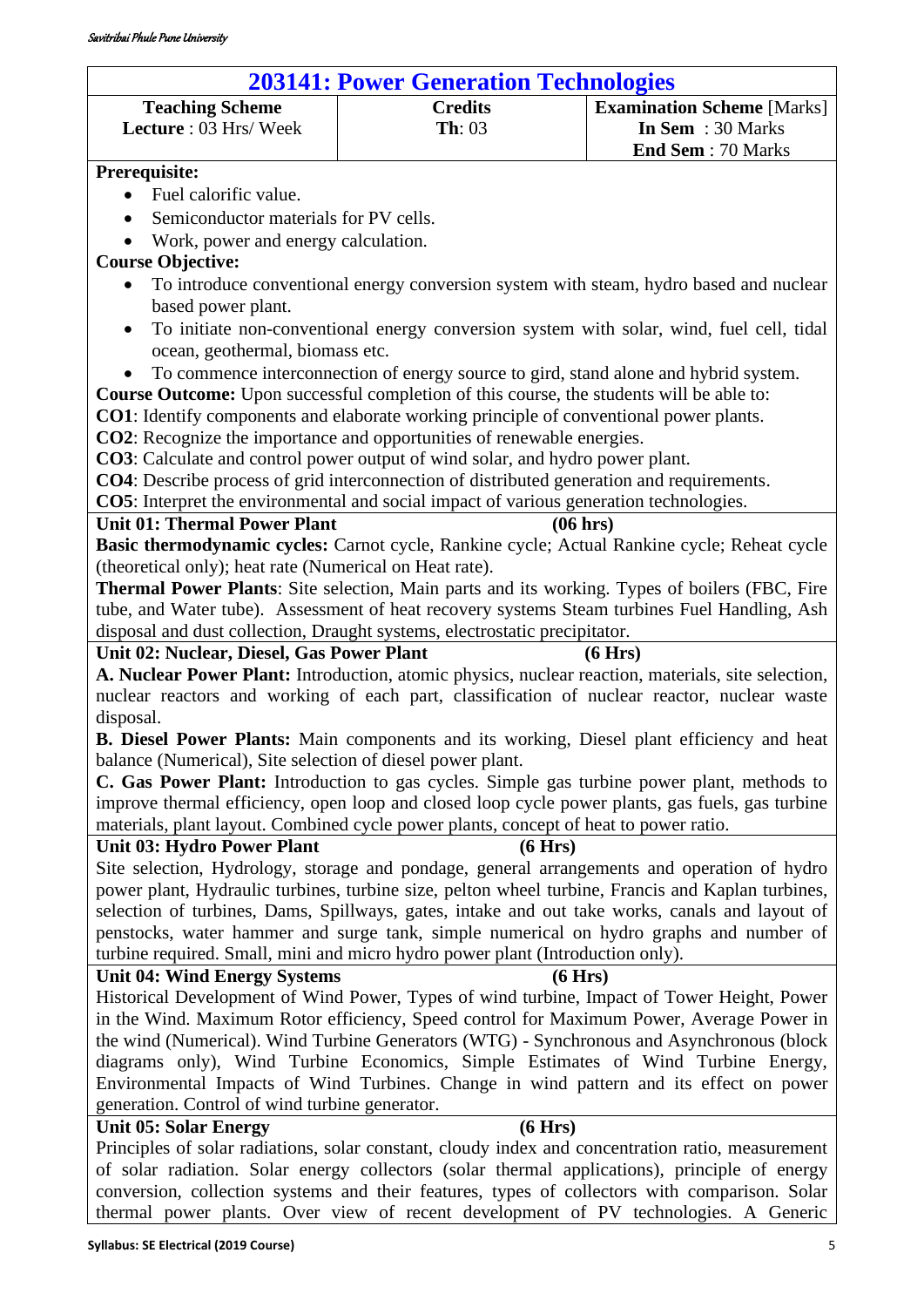Photovoltaic Cell, The Simplest Equivalent Circuit for a Photovoltaic Cell From Cells to Modules to Arrays, Numerical on number of solar panel selection. The PV I–V Curve under Standard Test Conditions (STC), Impacts of Temperature and Insolation on I–V Curves, Shading Impacts on I– V curves, System: Introduction to the Major Photovoltaic System Types.

### **Unit 06: Other Sources and Grid Connection (6 Hrs)**

Biomass energy, conversion to electricity, municipal solid waste to energy conversion, geothermal energy and ocean energy and Fuel cell Energy storage requirements and selection criteria, stand alone, hybrid stand alone and grid connected renewable systems and their requirements.

**Industrial Visit:** One industrial visit to conventional /non-conventional power plant is necessary. A separate report file should be maintained in the department.

### **Text Books:**

- [T1] P. K. Nag, "Power Plant Engineering", Tata McGraw Hill Publications.
- [T2] Dr. P. C. Sharma, "Power Plant Engineering", S.K. Kataria Publications.
- [T3] R. K. Rajput, "A text book on Power System Engineering", Laxmi Publications (P) Ltd.
- [T4] Chakrabarti, Soni, Gupta, Bhatnagar, "A text book on Power System Engineering", DhanpatRai publication.
- [T5] R.K. Rajput, "Non-Conventional Energy Sources and Utilization", S. Chand Publications.
- [T6] M.M. Wakil, "Power Plant Engineering", McGraw Hill, Indian Edition.
- [T7] G. D. Rai, "Renewable Energy Sources", Khanna Publications.
- [T8] Chetan singh solanki " Solar Photovotaics: Fundamentals, Technology and Application" PHI Publications.

### **Reference Books:**

- [R1] Arora and Domkundwar, "A Course in Power Plant Engineering", DhapatRai Publication.
- [R2] Dr. S. P. Sukhatme, "Solar Energy", Tata McGraw Hill Publication.
- [R3] Mukund Patel, "Wind and Solar Power Plants", CRC Press.
- [R4] Gilbert Masters John, "Renewable Energy", Wiley and sons' publications.
- [R5] Robert Foster, Majid Ghassemi, Alma Cota "Solar Energy" CRC Press

| Unit | <b>Text Books</b>                                | <b>Reference Books</b>                                            |
|------|--------------------------------------------------|-------------------------------------------------------------------|
|      | T1, T2, T3                                       | R1                                                                |
| 2    | T1, T2, T3                                       | R <sub>1</sub>                                                    |
| 3    | T1, T2, T3                                       | R1                                                                |
| 4    | T6, T7                                           | R <sub>3</sub> , R <sub>4</sub>                                   |
| 5    | T <sub>5</sub> , T <sub>6</sub> , T <sub>8</sub> | R <sub>2</sub> , R <sub>3</sub> , R <sub>4</sub> , R <sub>5</sub> |
| 6    | T5, T7                                           | R <sub>4</sub>                                                    |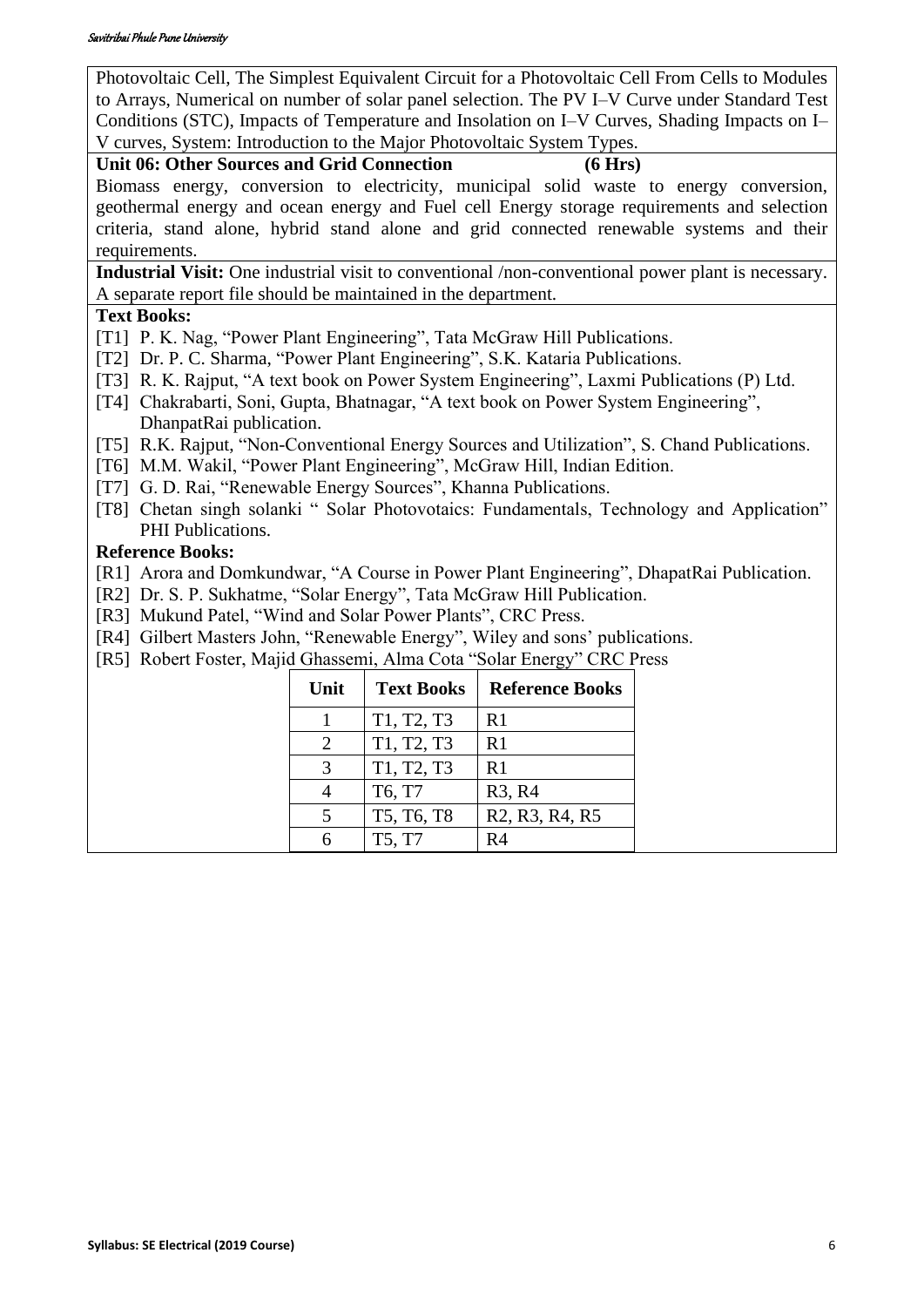### **203142: Material Science**

<span id="page-6-0"></span>

| <u>TUJI TII. INIUVI IUI DUIVIIVU</u> |                    |                                   |  |
|--------------------------------------|--------------------|-----------------------------------|--|
| <b>Teaching Scheme</b>               | <b>Credits</b>     | <b>Examination Scheme</b> [Marks] |  |
| <b>Lecture</b> : $03$ Hrs/Week       | $\mathbf{Th}$ : 03 | In Sem $: 30$ Marks               |  |
| <b>Practical</b> : 04 Hrs/Week       | PR:02              | <b>End Sem</b> : 70 Marks         |  |
|                                      |                    | <b>Term Work: 25 Marks</b>        |  |
|                                      |                    | <b>Oral</b> : 25 Marks            |  |

### **Prerequisite:**

Students should have knowledge of various classes of materials like solid, liquid, gaseous, conducting, insulating, magnetic and resistive along with their basic characteristics.

**Course Objectives:** The course aims to :

1. Explain classification,properties and characteristics of electrical engineering materials.

2. Describe applications and measuring methods for parameters of dielectric, insulating, magnetic, conducting and resistive materials.

3. Illustrate solving of simple problems based on dielectric, magnetic and conducting materials.

4. Impart knowledge of Nano-technology to electrical engineering.5. Demonstrate testing methods of dielectric, insulating, magnetic, conducting and resistive materials as per IS.

5. Enable students to create self learning resource material through active learning based on practical /case study/assignments.

### **Course Outcomes:**

Upon successful completion of this course, the students will be able to :

**CO1**: Discuss classification,properties and characteristics of different electrical engineering materials.

**CO2**: State various applicationsmeasuring methods for parameters of different classes of electrical engineering materials.

**CO3**: Solve simple problems based on dielectric, magnetic and conducting materials.

**CO4**: Apply knowledge of Nano-technology to electrical engineering.

**CO5**: Execute tests ondielectric, insulating, magnetic, conducting, resistive materials as per IS to decide the quality of thematerials.

**CO6**: Create learning resource material ethically to demonstrate **self learning leading to** lifelong learning skills and usage of ICT/ online technology through collaborative/active learning activities.

### **Unit 01: Dielectric Properties of Insulating Materials: (6 Hrs)**

Static Field, Parameters of Dielectric material [Dielectric constant, Dipole moment, Polarization, Polarizability], Introduction to Polar and Non- Polar dielectric materials. Mechanisms of Polarizations-Electronic, Ionic and Orientation Polarization (descriptive treatment only), Clausius Mossotti Equation, Piezo-Electric, Pyro-Electric & Ferro-Electric Materials, Dielectric loss and loss tangent, Concept of negative tan delta.

### **Unit 02: A) Dielectric Breakdown: (2 Hrs)** Introduction,

Concept of Primary and Secondary Ionization of Gases (descriptive treatment only), Breakdown Voltage, Breakdown Strength, Factors affecting Breakdown Strengths of Solid, Liquid and Gaseous dielectric materials.

### **Unit 02: B) Testing of Materials: (4Hrs)**Explanation of following

with objectives, equipment required, circuit diagrams and observations to be taken.

- 1. Measurement of dielectric loss tangent (tan δ) by Schering Bridge-IS 13585-1994.
- 2. Measurement of dielectric strength of solid insulating material**-**IS 2584.
- 3. Measurement of dielectric strength of liquid insulating material **-**IS 6798.

4. Measurement of dielectric strength of gaseous insulating material as per IS.

### **Unit 03 : Insulating Materials, Properties & Applications: (6 Hrs)**

Introduction, Characteristics of Good Insulating Material, Classification, Solid Insulating Materials-Paper, Press Board, Fibrous Materials, Ceramics, Mica, Asbestos, Resins, Liquid Insulating Materials such as Transformer Oil, Varnish, Askarel. Insulating Gases like Air, SF<sub>6</sub>.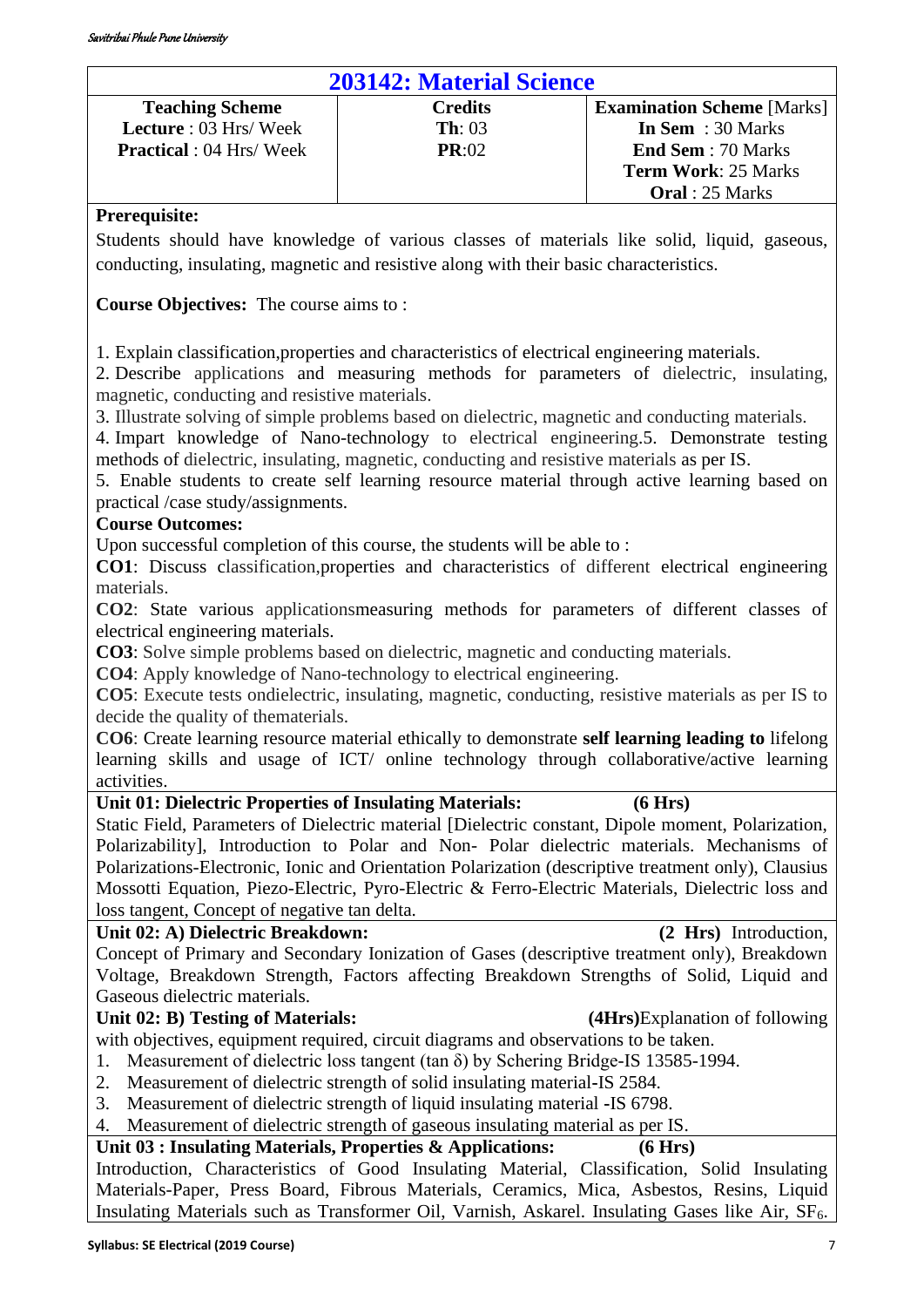| Insulating Materials for Power and Distribution Transformers, Rotating Machines, Capacitors,                                            |  |  |  |  |
|-----------------------------------------------------------------------------------------------------------------------------------------|--|--|--|--|
| Cables, Line Insulators and Switchgears.                                                                                                |  |  |  |  |
| (6 Hrs)<br><b>Unit 04 : Magnetic Materials:</b>                                                                                         |  |  |  |  |
| Introduction, Parameters of Magnetic material [Permeability, Magnetic Susceptibility,                                                   |  |  |  |  |
| Magnetization], Classification of Magnetic Materials, Diamagnetism, Paramagnetism,                                                      |  |  |  |  |
| Ferromagnetism, Ferri-magnetism, Ferro-magnetic behavior below Critical Temperature,                                                    |  |  |  |  |
| Spontaneous Magnetization, Anti-ferromagnetism, Ferrites, Applications of Ferro magnetic                                                |  |  |  |  |
| Materials, Magnetic materials for Electric Devices such as Transformer Core, Core of Rotating                                           |  |  |  |  |
| Machines, Soft Magnetic Materials, Hard Magnetic Materials.                                                                             |  |  |  |  |
| <b>Unit 05 : Conducting Materials:</b><br>(6 Hrs)                                                                                       |  |  |  |  |
| General Properties of Conductor, Electrical Conducting Materials - Copper, Aluminum and its                                             |  |  |  |  |
| applications, Materials of High and Low Resistivity-Constantan, Nickel-Chromium Alloy,                                                  |  |  |  |  |
| Tungsten, Kanthal, Silver and Silver alloys, Characteristics of Copper Alloys (Brass & Bronze),                                         |  |  |  |  |
| Electrical Carbon Materials. Materials used for Lamp Filaments, Solders, Metals and Alloys for                                          |  |  |  |  |
| different types of Thermal Bimetal and Thermocouples.                                                                                   |  |  |  |  |
| (6 Hrs)<br>Unit 06 : Nanotechnology:                                                                                                    |  |  |  |  |
| Introduction, Concepts of Energy bands and various Conducting Mechanism in Nano-structures,                                             |  |  |  |  |
| Carbon Nano-structures, Carbon Molecules, Carbon Clusters, Carbon Nano-tubes and                                                        |  |  |  |  |
| applications. Special Topics in Nano Technology such as Single Electron Transistor, Molecular                                           |  |  |  |  |
| Machines, BN Nanotubes, Nano wires. Nano materials used in Batteries, Photovoltaic Cells and                                            |  |  |  |  |
| in Supercapacitors.                                                                                                                     |  |  |  |  |
| <b>Industrial Visit:</b>                                                                                                                |  |  |  |  |
| Minimum one visit should be arranged to an industry related to manufacturing of batteries,                                              |  |  |  |  |
| capacitors, cables, transformers, motors (Any one industry). A hand written report should be                                            |  |  |  |  |
| submitted by every student as a part of term work                                                                                       |  |  |  |  |
| <i>*Guidelines for TW Assessment will be given later.</i>                                                                               |  |  |  |  |
| There is Term Work of 25 marksfor the subject.<br>Practical section will comprise of two parts: (Refer SE Structure 2019 Pattern)       |  |  |  |  |
| <b>PART A:</b> 2 Hours per week:                                                                                                        |  |  |  |  |
| Regular curriculum listed practical total 12 numbers out of which conduction of 8 numbers will                                          |  |  |  |  |
| be mandatory. Out of 25 marks of Term Work, 15 Marks will be based on continuous                                                        |  |  |  |  |
| assessment that should be carried out such as checking of previous experiment along with its                                            |  |  |  |  |
| mock oral session (minimum 4-5 questions to each student), while conducting new experiment.                                             |  |  |  |  |
| <b>PART B:</b> 2 Hours a week:                                                                                                          |  |  |  |  |
| Practical/case studies/assignments to enable active learning based on advances related to subject                                       |  |  |  |  |
| to bridge gap between curriculum and enhance practical knowledge required in field. 10 Marks                                            |  |  |  |  |
| <b>List of Experiments:</b>                                                                                                             |  |  |  |  |
| Part A:Term Work (TW): 15 Marks                                                                                                         |  |  |  |  |
| List of total 12 numbers of experiments out of which conduction of 8 numbers of                                                         |  |  |  |  |
| experiments will be mandatory.                                                                                                          |  |  |  |  |
| 1. To measure dielectric strength of solid insulating material-IS 2584.                                                                 |  |  |  |  |
| 2. To measure dielectric strength of liquid insulating material-IS 6789.                                                                |  |  |  |  |
| 3. To measure dielectric strength of gaseous insulating material as per IS using Sphere Gap-Unit.                                       |  |  |  |  |
| 4. To obtain hysteresis loop of the ferromagnetic material.                                                                             |  |  |  |  |
| 5. To understand the principle of thermocouple and to obtain characteristics of different                                               |  |  |  |  |
| thermocouples.                                                                                                                          |  |  |  |  |
| 6. To measure insulation resistance and kVAr capacity of power capacitor.                                                               |  |  |  |  |
| 7. To measure resistivity of high resistive alloys.                                                                                     |  |  |  |  |
| 8. To observe development of tracks due to ageing on different insulating materials e.g. Bakelite,                                      |  |  |  |  |
| Perspex, polyesters, Mica, Fiberglass etc.                                                                                              |  |  |  |  |
| 9. Testing of resins and polymers.<br>10. Measurement of Tangent of Dielectric Loss Angle (tan δ) of solid/liquid dielectric materials. |  |  |  |  |
|                                                                                                                                         |  |  |  |  |

- 11. Measurement of Flux Density by Gauss-meter.
- 12. Write report on visit to an industry related to manufacturing of batteries, capacitors, cables,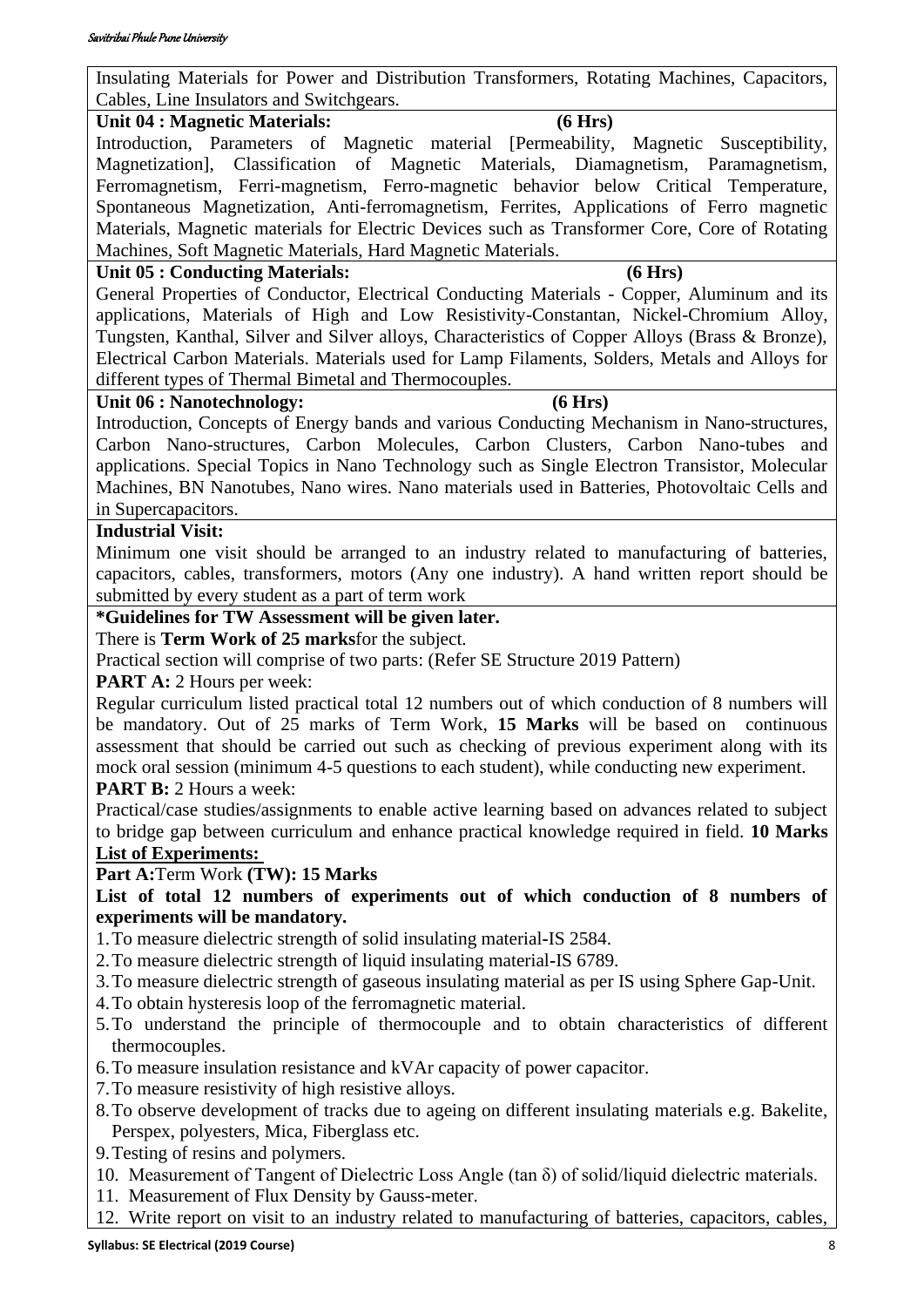transformers (Any one industry).

**List of Experiments: Part B:Part B :**2 Hours per week (**Term Work(TW) : 10 Marks) (Total 6 activities from the list below are mandatory for evaluation of Term Work for Part B. Activity numbers 1, 4 and 6 are compulsory)**

Practical/case studies/assignments to enable self**,**active, collaborative **learning leading to** lifelong learning, based on advances related to subject to bridge gap between curriculum and enhance application knowledge of the subject.

Guidance/monitoring/assessment/presentation/field visits /expert sessions related activity can be carried out in **'Part B'** practical schedules .

- 1) Review of research/on line literature from latest journal papers /transactions related to different insulating, magnetic, semiconducting and conducting materials, advanced material developments and their applications. Draft of paper, presentation among students, in conference /publishing it.
- 2) Detailed case study of complete insulation system in transformer, comparison of various types of solid, liquid materials and study of recent advances related with major and minor insulating materials.
- 3) Detailed study of patents on caster oil used in transformer, its properties and comparison with other liquid insulating material.
- 4) Mini project on development of prototype of various electrical gadgets right from draft of specifications,design, selection of conducting, magnetic and insulating material.
- 5) Testing and diagnosis of induction motor, cable, transformer insulation by measurement of Polarization index, Dielectric Absorption Ratio, Step Voltage, dielectric discharge and ramp testing using 5/10KV IR Tester.
- 6) Laboratory visits/survey/role play/games/debates/any activity focusing collaborative, student centrist, active learning on Industrial/ Social/ Sustainability/ Public Health/ Safety/Ethical/Cultural/ Societal and Environmental aspects related to advanced materials Presentations of industrial case studies related with material science.
- 7) Two Three household appliances like mixer -motor, ceiling fan- motor etc can be opened up by students either individually or by group of students and analyzed w.r.t. the materials found in it. Name each material used and to which category of materials does it belong, other applications of the same materials can be listed.
- 8) Detailed study of insulation system of resin casted transformer, comparison of various resins, study of testing of insulation system with applicable IS/IEC /IEEE standards
- 9) Visit to NABL accredited Laboratory to study testing of oil for DGA, furan analysis, study of equipment's used, test procedure and applicable IS/IEEE/IEC standard and recommended limits.
- 10) Discussions/Presentations/any activity using or related to IS/ IEC /IEEE standards/Recent Patents related with insulating, conducting and magnetic materials .
- 11) Case study on failure modes of various insulating materials and measures to reduce failure. Recent advancement in testing and diagnostic of solid and liquid insulating materials.
- 12) Case study on recent advancement of magnetic materials, high temperature superconductors and its applications.
- 13) Any activity using advanced ICT tool like Virtual Labs/animations/simulations/advanced software/on line certificate course like NPTEL/on line quiz etc related to curriculum.

### **Guidelines for Instructor's Manual - Practical Sessions**

Instructor's Manual should contain following things related to every experiment-

- 1. The circuit diagram of the experiment should be drawn at the start.
- 2. Aim, apparatus, theory related to that experiment should be written.
- 3. One sample calculation should be shown, result table should be made and graph should be plotted if required.
- 4. Conclusion based on calculations, result and graph (if any) should be written.
- 5. Five six questions based on that experiment should be written at the end.

### **Guidelines for Student's Lab Journal**

Student's Lab Journal should be **Hand Written/ Drawn** containing, following things related to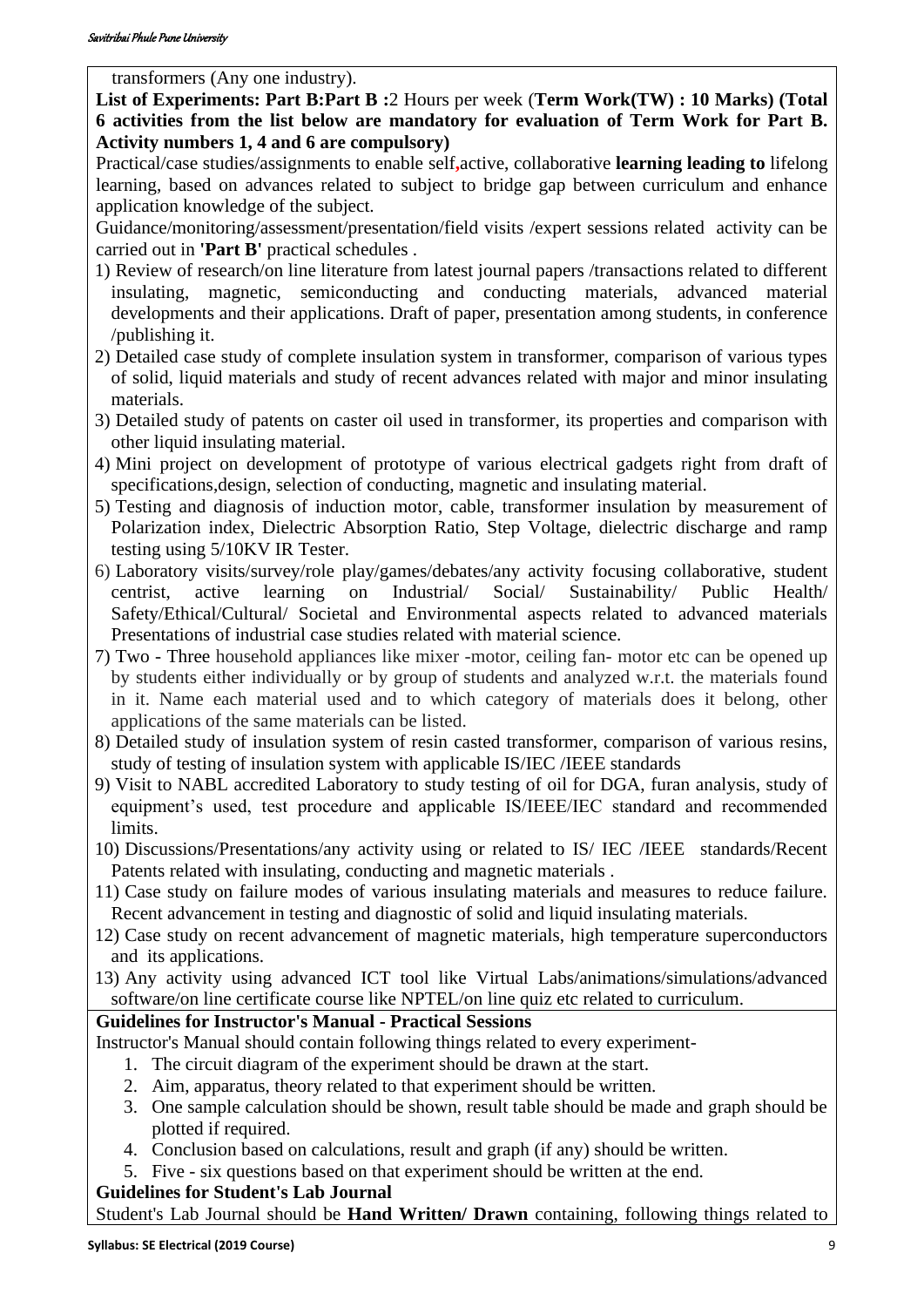every experiment-

- 1. The circuit diagram of the experiment should be drawn on the graph paper at the start of the experiment.
- 2. Aim, apparatus, theory related to that experiment should be written.
- 3. One sample calculation should be shown, result table should be made and graph should be plotted if required.
- 4. Conclusion based on calculations, result and graph (if any) should be written.
- 5. Students should write answers to five six questions based on that experiment at the end.

### **Guidelines for Laboratory Conduction**

- 1. The circuit diagram should be explained to students in such a way that they should be able to develop it at their own.
- 2. Detail explanation of the experiment along with its circuit diagram, observation table, calculations, result table and plotting of graphs (if any).
- 3. While conducting new experiment, assessment of previous experiment should be carried out by its checking along with its mock oral session (minimum 4 -5 questions to each student).

### **Text Books:**

[T1] "A Course in Electrical Engineering Materials", by S.P. Seth, Dhanpat Rai and Sons publication.

[T2] A Textbook of "Electrical Engineering Materials" by R.K.Rajput, Laxmi Publications (P) Ltd.

[T3] "Electrical Engineering Materials", by T.T.T.I, Madras.

[T4] "Electrical Engineering Materials", by K. B. Raina and S. K. Bhattacharya, S. K. Kataria Sons.

[T5] "Material Science for Electrical Engineering", by P.K. Palanisamy, Scitech Pub. Pvt. Ltd., Chennai (India).

[T6] "Introduction to Nanotechnology" by Charles P. Poole, Jr. Frank & J. Ownes (Wiley Student) Edition)

### **Reference Books:**

[R1] "Electrical Power Capacitors-Design & Manufacture", by D. M. Tagare, Tata McGraw Hill Publication.

[R2] "Electrical Engineering Materials", by S. P. Chalotra and B. K. Bhattacharya, Khanna Publishers, Nath Market.

[R3] "Electrical Engineering Materials", by C. S. Indulkar and S. Thiruvengadam, S. Chand and Company Ltd.

[R4] "High Voltage Engineering" by Kamraju and Naidu, Tata McGraw Hill Publication.

[R5] "Introduction to Material Science for Engineering", Sixth Edition by James F. Shackelford & M. K. Muralidhara, Pearson Education.

[R6] "Insulation Technology Course Material" of IEEMA Ratner, Pearson Education.

[R7] "Materials Science for Engineering Students", by Traugott Fischer, Elsevier Publications.

[R8]"Energy Conversion Systems", by Rakosh Das Begamudre, New Age International Publishers.

[R9] "Advanced Nanomaterials and Their Applications in Renewable Energy", by Jingbo Louise Liu, Sajid Bashir, ELSEVIER Publications.

| Unit No. | <b>Text Book</b>                                 | <b>Reference Book</b>                                             |
|----------|--------------------------------------------------|-------------------------------------------------------------------|
|          | T1, T2                                           | R <sub>1</sub> , R <sub>3</sub> , R <sub>8</sub>                  |
|          | T <sub>1</sub> , T <sub>2</sub> , T <sub>3</sub> | R <sub>1</sub> , R <sub>2</sub> , R <sub>4</sub>                  |
|          | T1, T2, T3, T4                                   | R <sub>1</sub> , R <sub>3</sub> , R <sub>4</sub> , R <sub>6</sub> |
|          | T1, T2, T3, T4                                   | R <sub>3</sub> , R <sub>5</sub>                                   |
|          | T1, T2, T4                                       | R7, R8                                                            |
|          |                                                  |                                                                   |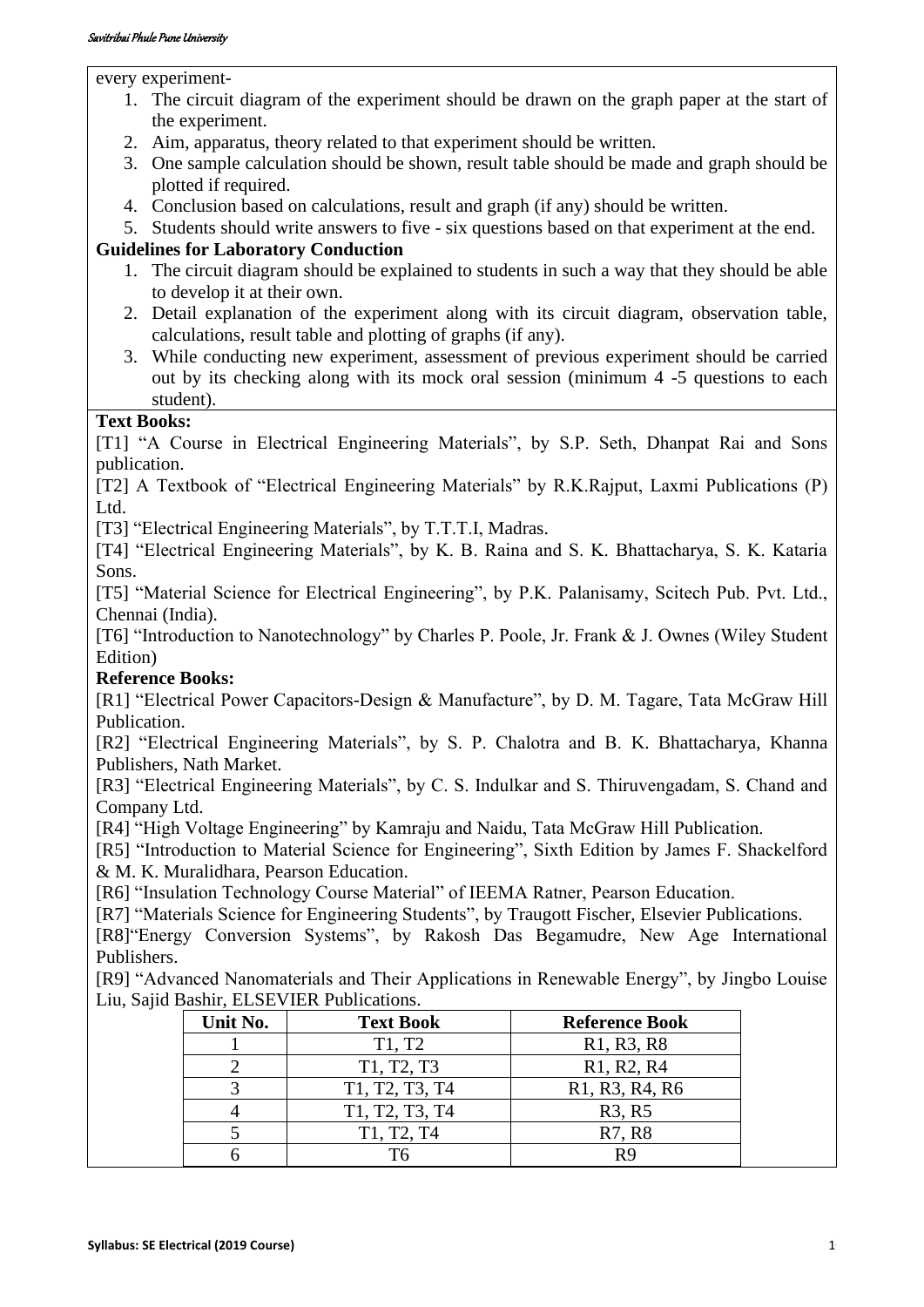<span id="page-10-0"></span>

| <b>203143: Analog And Digital Electronics</b>                                               |                                                                                                 |                                                                                                     |  |  |
|---------------------------------------------------------------------------------------------|-------------------------------------------------------------------------------------------------|-----------------------------------------------------------------------------------------------------|--|--|
| <b>Teaching Scheme</b>                                                                      | <b>Credits</b>                                                                                  | <b>Examination Scheme [Marks]</b>                                                                   |  |  |
| Lecture: 03 Hrs/Week                                                                        | Th: 03                                                                                          | In Sem : 30 Marks                                                                                   |  |  |
| <b>Practical</b> : 02 Hrs/Week                                                              | <b>PR:01</b>                                                                                    | <b>End Sem: 70 Marks</b>                                                                            |  |  |
|                                                                                             |                                                                                                 | <b>Practical</b> : 50 Marks                                                                         |  |  |
|                                                                                             |                                                                                                 | Prerequisite: <b>Basic Electronics Engineering</b> , Numbering system, Logic Gates and flip         |  |  |
| flops, Diode and BJT                                                                        |                                                                                                 |                                                                                                     |  |  |
| Course Objectives: □                                                                        |                                                                                                 |                                                                                                     |  |  |
|                                                                                             | 1) To use K map for Boolean algebra reduction and design digital circuit                        |                                                                                                     |  |  |
| 2) To introduce digital memories and logical families.                                      |                                                                                                 |                                                                                                     |  |  |
|                                                                                             | 3) To construct sequential and combinational circuits using flip flops and K map $\Box$         |                                                                                                     |  |  |
|                                                                                             | 4) To develop the concept of basics of operational Amplifier and its applications. $\Box$       |                                                                                                     |  |  |
| 5) To design uncontrolled rectifier                                                         |                                                                                                 |                                                                                                     |  |  |
|                                                                                             | Course Outcomes: Upon successful completion of this course, the students will be able to :-     |                                                                                                     |  |  |
|                                                                                             | <b>CO1</b> : Design logical, sequential and combinational digital circuit using K-Map.          |                                                                                                     |  |  |
|                                                                                             | <b>CO2</b> : Demonstrate different digital memories and programmable logic families.            |                                                                                                     |  |  |
|                                                                                             | <b>CO3</b> : Apply and analyze applications of OPAMP in open and closed loop condition.         |                                                                                                     |  |  |
| <b>CO4</b> : Design uncontrolled rectifier with given specifications                        |                                                                                                 |                                                                                                     |  |  |
| Unit 01 : Design of combinational circuit: (6 hrs)                                          |                                                                                                 |                                                                                                     |  |  |
|                                                                                             |                                                                                                 | Booleans algebra, De-Morgan theory etc, Karnaugh map: structure for two, three and four             |  |  |
|                                                                                             |                                                                                                 | Variables, SOP and POS form reduction of Boolean expressions by K-map. Design of                    |  |  |
|                                                                                             |                                                                                                 | combinational circuits using Boolean expression and K-map, encoder, decoder, half and full          |  |  |
| adder.                                                                                      |                                                                                                 |                                                                                                     |  |  |
| Unit 02: Design of sequential circuit: (6 hrs)                                              |                                                                                                 |                                                                                                     |  |  |
|                                                                                             |                                                                                                 | Introduction to sequential circuit. Design of synchronous (K-map) and asynchronous counters. Up     |  |  |
|                                                                                             | down counters, N modulo counters, Shift registers, ring and twisted ring counters               |                                                                                                     |  |  |
| Unit 03: Digital memories and logic families: (6 hrs)                                       |                                                                                                 |                                                                                                     |  |  |
| A) Digital memories: SRAM, DRAM, ROM, EPROM                                                 |                                                                                                 |                                                                                                     |  |  |
| B) Digital logic families: PAL, PLA, CPLD, FPGA                                             |                                                                                                 |                                                                                                     |  |  |
| Unit 04: Operational Amplifier Applications: (6 hrs)                                        |                                                                                                 |                                                                                                     |  |  |
|                                                                                             |                                                                                                 | Open loop and close loop configuration of Op-Amp. Applications of Op-Amp- zero crossing             |  |  |
|                                                                                             |                                                                                                 | detectors, Comparator, Schmitt trigger, V-I and I-V converters, Instrumentation amplifier, peak     |  |  |
|                                                                                             | detector, Waveform generation using Op-amp - sine, square, saw tooth and triangular generator,  |                                                                                                     |  |  |
| Unit 05: Other Analog circuits: (6 hrs)                                                     |                                                                                                 |                                                                                                     |  |  |
|                                                                                             |                                                                                                 | Active filters-Its configuration with frequency response, Analysis of first order low pass and high |  |  |
| pass filters using OPAMP, IC 555 -construction, working and modes of operation- astable and |                                                                                                 |                                                                                                     |  |  |
|                                                                                             | monostable multi vibrators, Sequence generator, voltage regulators using IC78xx, 79xx, LM 317   |                                                                                                     |  |  |
| Unit 06: Diode rectifier: (6 hrs)                                                           |                                                                                                 |                                                                                                     |  |  |
|                                                                                             |                                                                                                 | Single phase half wave rectifier with R, RL loads. Single phase full wave rectifier-Center tap and  |  |  |
|                                                                                             |                                                                                                 | bridge rectifier supplying R and RL load and performance parameters. Three phase full wave          |  |  |
| bridge rectifier with R load.                                                               |                                                                                                 |                                                                                                     |  |  |
| <b>List of Experiments:</b>                                                                 |                                                                                                 |                                                                                                     |  |  |
|                                                                                             |                                                                                                 | Perform any eight (three experiment should be on bread board/trainer kit) experiment from           |  |  |
| following list:                                                                             |                                                                                                 |                                                                                                     |  |  |
|                                                                                             | 1. Design of logical circuit for display of decimal number on seven segment display. (Hardware) |                                                                                                     |  |  |
| 2. Deign 3:8 decoder for binary to octal decoding. (Hardware)                               |                                                                                                 |                                                                                                     |  |  |
|                                                                                             | 3. Design three bit full adder using any open source software. (Software)                       |                                                                                                     |  |  |
|                                                                                             | 4. Design logical circuit to convert binary to EXCESS 3/Gray number system. (Hardware)          |                                                                                                     |  |  |
|                                                                                             | 5. Design digital clock or stop watch using decade counter. (IC74192) (Hardware)                |                                                                                                     |  |  |
|                                                                                             | 6. Find phase angle difference between same frequency signal using ZCD and AND gate.            |                                                                                                     |  |  |
| (Hardware)                                                                                  |                                                                                                 |                                                                                                     |  |  |
| 7. Design of comparator and schmitt trigger. (Hardware)                                     |                                                                                                 |                                                                                                     |  |  |
|                                                                                             | 8. Study of Instrumentation amplifier using three Op-amp, CMRR measurement (Hardware)           |                                                                                                     |  |  |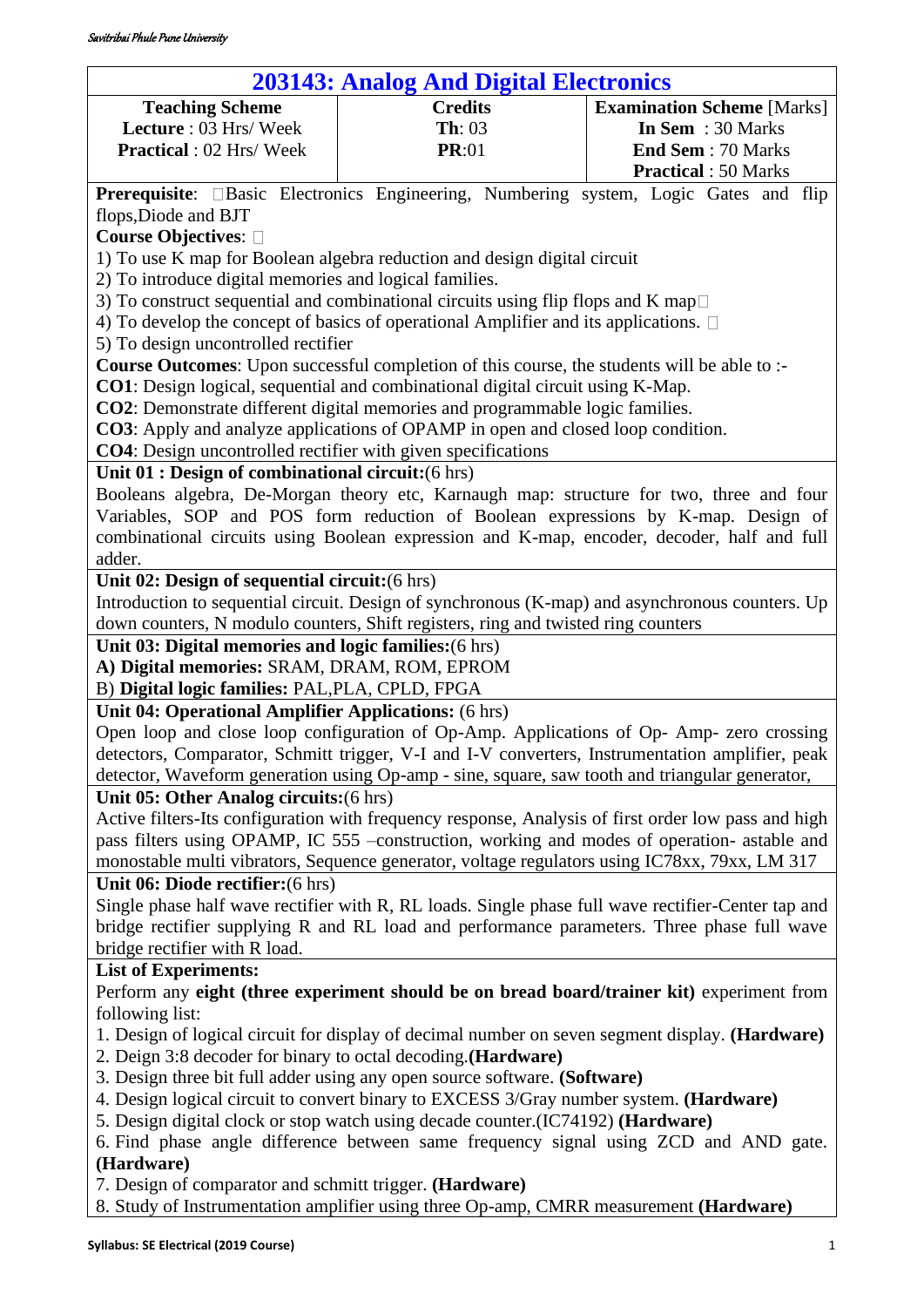### 9. Design sine, and triangular wave generator. **(Hardware)**

10. Design first order high pass and low pass filter using OPAMP in any open source software. (For this provide one statement to each of four students to perform with desired cut-off frequency. Each group will demonstrate their result and prepare documentation) **(Software)**

11. Design of monostable mutivibrator using IC555 and digital circuit to count number of pulses. **(Hardware)**

12. Design astable multivibrator using IC-555. **(Hardware)**

13. Design of single phase bridge rectifier with output voltage and specified ripple.(this practical should be design by each students, perform in simulation and demonstrate with hardware in laboratory with design documents) **(Software and Hardware)**

### **Guidelines for Instructor's Manual Practical Sessions**

The Instructor's Manual should contain following related to every experiment: Brief theory related to the experiment,Connection diagram /circuit diagram, Observation table,,Sample calculations for one reading,Result table, Graph and Conclusions,,Data sheets of the ICs used. Few questions related to the experiment (10 marks) List of components required with their specifications .

### **Guidelines for Student's Lab Journal**

The student's Lab Journal should contain following related to every experiment: Theory related to the experiment, Connection diagram /circuit diagram , Observation table, Sample calculations for one reading, Result table, Graph and Conclusions, Data sheets of the ICs used, List of components required with their specifications,

### **Guidelines for Lab Assessment**

- $\bullet$  There should be continuous assessment.  $\square$
- Assessment must be based on understanding of theory, attentiveness during practical session, how efficiently the student is able to do connections on bread board and get the results.  $\Box$
- ⚫ Timely submission of journal.

### **Guidelines for Laboratory Conduction**

- ⚫ First half an hour should be utilized for explaining the circuit diagram and theory related to the experiment.  $\square$
- Next one hour for connection and conduction of the experiment.  $\Box$
- ⚫ Remaining half an hour for continuous assessment and timely checking of the experiment ( This time slot can be adjusted as per convenience)  $\Box$
- ⚫ Separate breadboard should be provided for every student for those experiments which are compulsory to be performed on breadboard or trainer kit (**ready made set up is not allow**)

### **Books & Other Resources:**

### **Text Books:**

[T1] Floyd and Jain, "Digital Fundamentals", Pearson Education.

[T2] R. P. Jain, "Digital Electronics", Tata McGraw Hill, New Delhi.

[T3] Malvino, "Digital Computer Electronics- An Introduction to Microcomputers," Tata McGraw Hill.

[T4] Gaikwad R., "Operational Amplifier", PHI New Delhi.

- [T5] Floyd, "Electronics Devices", Pearson Education.
- [T6] Mottershed, "Electronics Devices & Circuits", PHI New Delhi

[T7] Muhammad H. Rashid, "Power Electronics: Circuits, Devices and Applications", 3rd edition, Pearsons Education.

[T8] Fundamental of digital circuits, 4<sup>th</sup> Edition, by A Anand Kumar, PHI learning private limited publication

### **Reference Books:**

[R1] Tokheim, "Digital Electronics-Principles and Application", 6th edition, Tata McGraw Hill, New Delhi.

[R2] A Jaico and Charles H. Roth, "Fundamentals of Logic Design" Jr. Forth Edition.

[R3] K. R. Botkar, "Integrated Circuits", Khanna Publication, New Delhi.

[R4] James, "Operational Amplifier and Linear Integrated Circuits Theory and Application."

[R5] P John Paul, "Electronics Devices and circuits", New Age international Publications.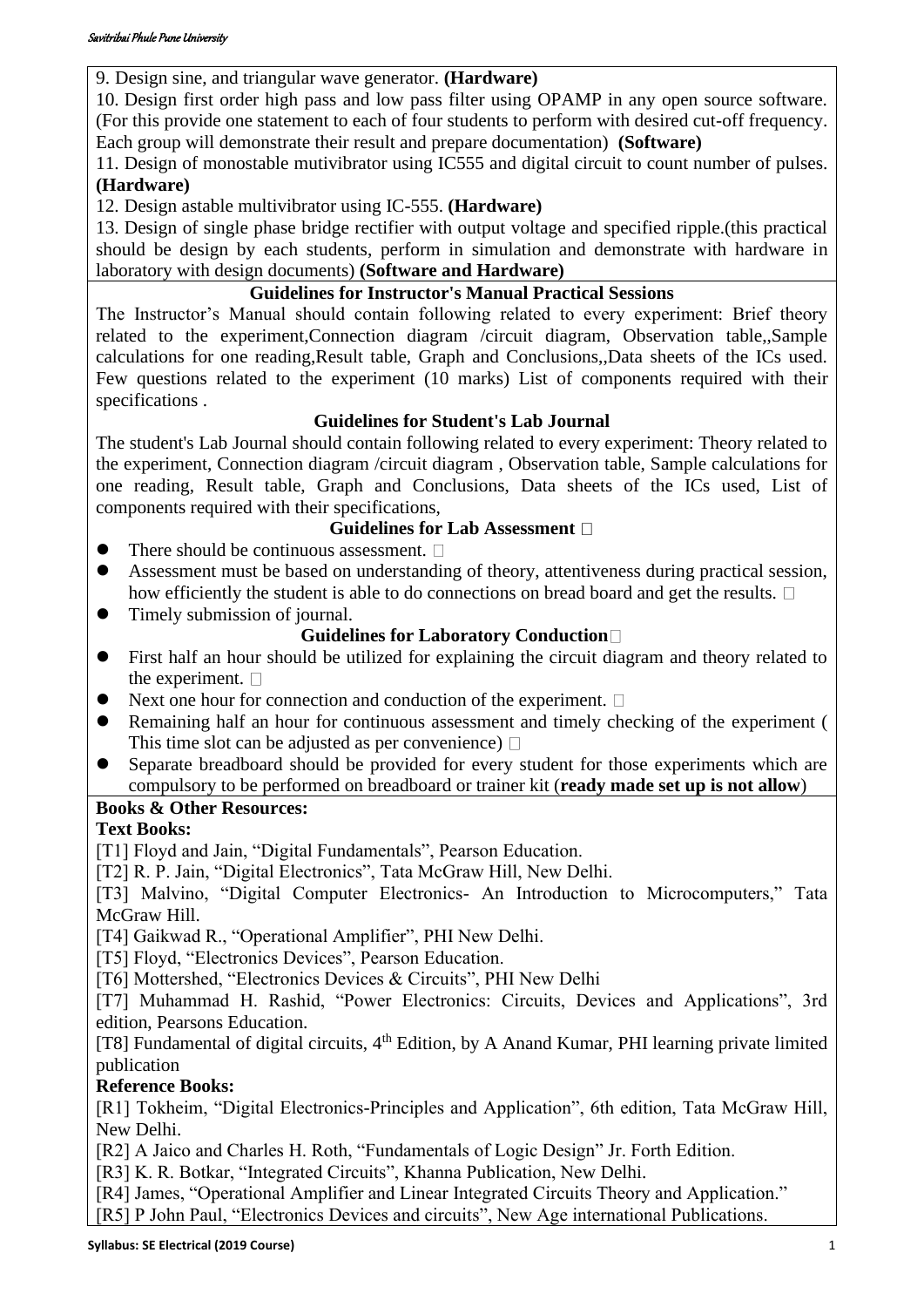### Savitribai Phule Pune University

[R6] P. S. Bimbhra, "Power Electronics", Khanna Publications.

[R7] NPTEL course on Digital Electronics Circuit, IIT, Kharagpur.

<https://nptel.ac.in/courses/108105132/>

[R8] NPTEL course on Integrated circuit, MOSFET, OPAMP and there applications IISC Banglore. <https://nptel.ac.in/courses/108/108/108108111/>

[R9] NPTEL course on power electronics by IIT Kharagpur.

<https://nptel.ac.in/courses/108/105/108105066/>

| Unit 01 | <b>Test Books</b> | <b>References</b>                                |
|---------|-------------------|--------------------------------------------------|
|         | T1, T2, T8        | R1, R7                                           |
|         | T1, T2, T3, T8    | R <sub>2</sub> , R <sub>7</sub>                  |
| 2       | T8                | R7                                               |
|         | T4, T5            | R <sub>3</sub> , R <sub>4</sub> , R <sub>8</sub> |
|         | T4, T5            | R <sub>3</sub> , R <sub>4</sub> , R <sub>8</sub> |
|         |                   | R <sub>6</sub> , R <sub>9</sub>                  |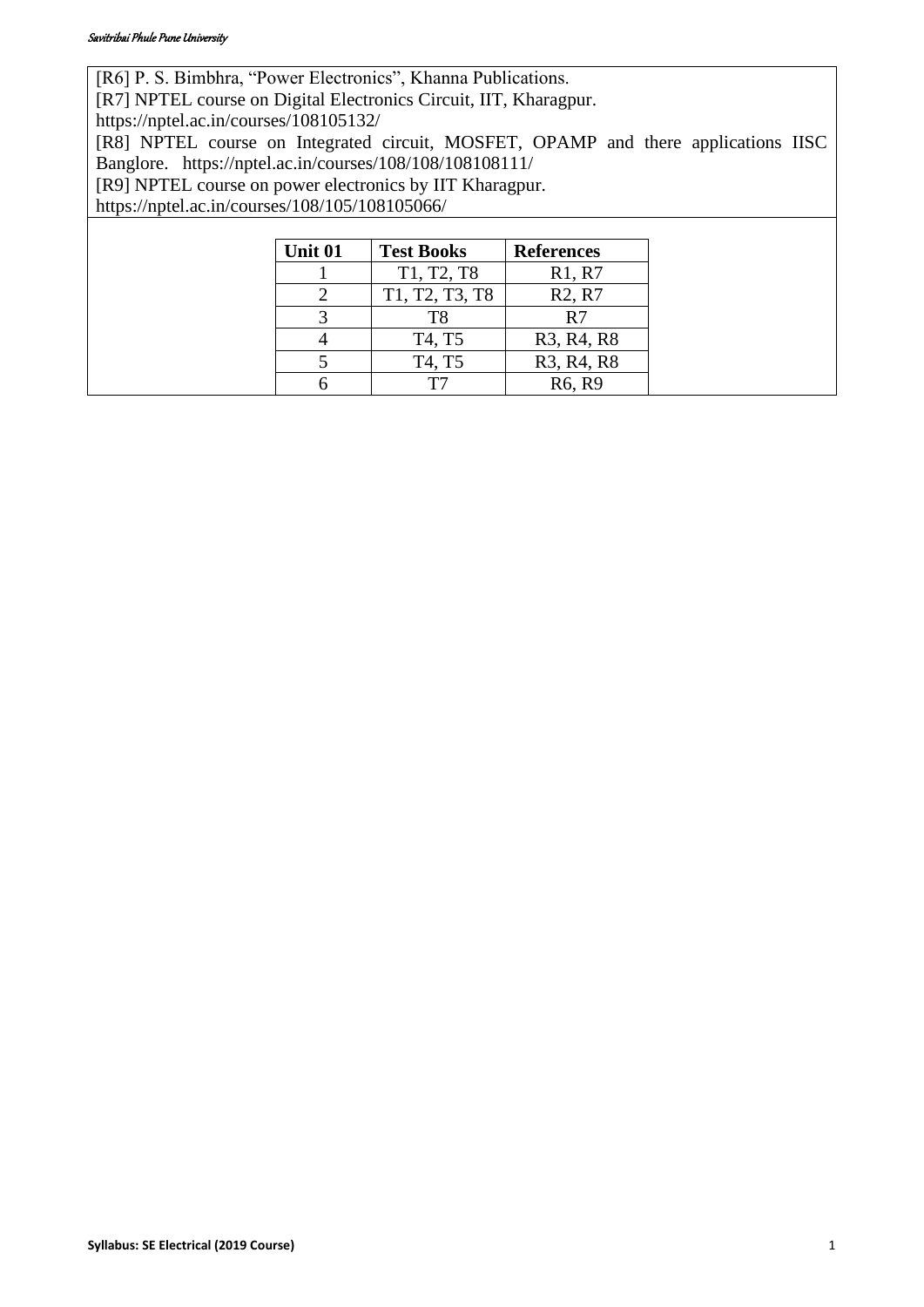### **203144: Electrical Measurements and Instrumentation**

<span id="page-13-0"></span>

| <b>Teaching Scheme</b>          | <b>Credits</b>    | <b>Examination Scheme</b> [Marks] |
|---------------------------------|-------------------|-----------------------------------|
| <b>Lecture</b> : 03 Hrs/Week    | $\mathbf{Th}: 03$ | In Sem $: 30$ Marks               |
| <b>Practical</b> : 04 Hrs/ Week | PR:02             | <b>End Sem</b> : 70 Marks         |
|                                 |                   | <b>Term Work: 25 Marks</b>        |
|                                 |                   | <b>Practical</b> : 25 Marks       |

### **Course Objectives:**

- 1. To understand the necessity and importance of measurement and instrumentation.
- 2. To know about various types of measurement techniques, instruments and sensors.
- 3. To learn to apply proper methods of measurement and use of sensors in instrumentation.

### **Course Outcomes:**

After completion of this course, the students will be able to:

**CO1**: Define various characteristic and classify measuring instruments along with range extension techniques.

**CO3**: Apply measurement techniques for measurement of resistance, inductance and capacitance.

**CO4**: Demonstrate construction, working principle of electrodynamo type and induction type instruments for measurement of power and energy.

**CO5**: Make use of CRO for measurement of voltage, current and frequency.

**CO6**: Classify transducer and apply it for measurement of physical parameters in real time.

### **Unit 01: (7 Hrs)**

**A. Classification of Measuring Instruments:** Characteristics of measuring instruments: static and dynamic, accuracy, linearity, speed of response, dead zone, repeatability, resolution, span, reproducibility, drifts. Necessity of calibration, standards and their classification, absolute and secondary instruments, types of secondary instruments: indicating, integrating, and recording, analog / digital. Ammeter and Voltmeter Theory: Essentials of indicating instruments deflecting, controlling and damping systems. Construction, working principle, torque equation, advantages and disadvantages of Moving Iron (MI) instruments (attraction and repulsion). block diagram and operation of digital ammeter & voltmeter.

**B. Range Extension:** Instrument Transformers : Construction, connection of CT & PT in the circuit, advantages of CT / PT for range extension of MI Instruments, transformation ratio, turns ratio, nominal ratio, burden, ratio and phase angle error.(descriptive treatment only)

### **Unit 02: (6 Hrs)**

**A. Measurement of Resistance:** Measurement of low, medium and high resistance. Wheatstone bridge, Kelvin's double bridge, ammeter-voltmeter method, megger. Earth tester for earth resistance measurement.

**B. Measurement of Inductance:** Introduction, sources and detectors for A.C. bridge, general equation for bridge at balance. Maxwell's inductance, Maxwell's inductance – Capacitance Bridge, Anderson's bridge.

### **Unit 03: (6 Hrs)**

**Measurement of Power**: Construction, working principle, torque equation, errors and their compensation, advantages and disadvantages of dynamometer type wattmeter, low power factor wattmeter, poly-phase wattmeter. Active & reactive power measurement in three phase system for balanced and unbalanced load using three wattmeter method, two wattmeter method & one wattmeter method.

### **Unit 04: (5 Hrs)**

**Measurement of Energy**: Construction, working principle, torque equation of single phase conventional (induction type) energy meter. Block diagram and operation of single phase and three phase static energy meter. Calibration of static energy meter. TOD meter.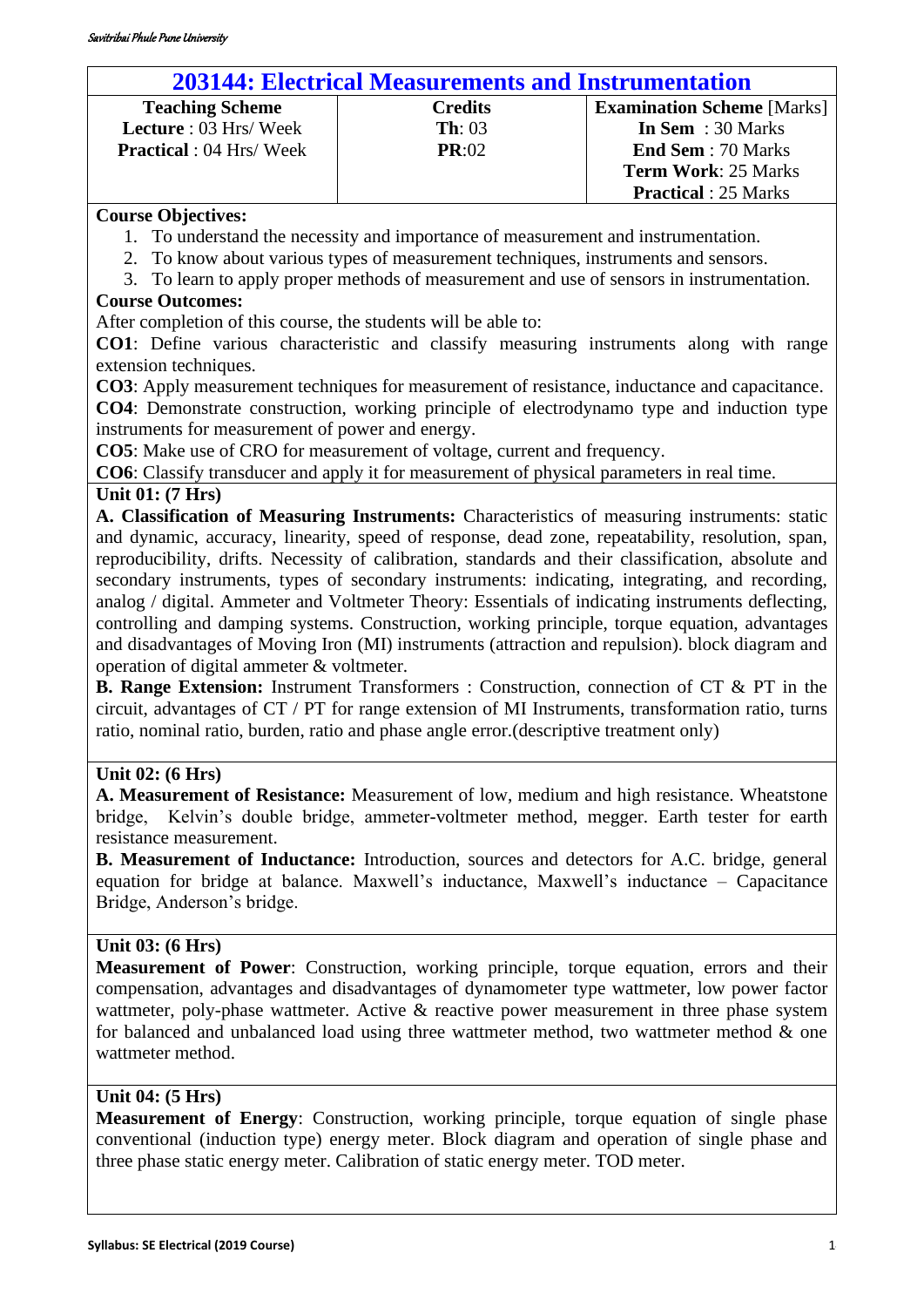### **Unit 05: (6 Hrs)**

**A. Oscilloscope:** Introduction, various parts, front panel controls, use of CRO for measurement of voltage, current, period, frequency. Phase angle & frequency by Lissajous pattern. Introduction to DSO.

**B. Transducers:** Introduction, classification, types: resistive, inductive, capacitive, basic requirements for transducers.

**C. Pressure Measurement:** Introduction, classification of pressure as low, medium & high, absolute, gauge, vacuum, static, dynamic & head pressure. High pressure measurement using electric methods, low pressure measurement by McLeod gauge and pirani gauge, capacitive pressure transducer.

### **Unit 06: (6 Hrs)**

**A. Level Measurement:** Introduction and importance of level measurement, level measurement methods: mechanical, hydraulic, pneumatic, electrical, nucleonic and ultrasonic.

**B. Displacement Measurement:** LVDT & RVDT – construction, working, applications, specifications, advantages & disadvantages, effect of frequency on performance.

**C. Strain Gauge:** Introduction, definition of strain, types of strain gauge: wire strain gauge, foil strain gauge, semiconductor strain gauge; their construction, working, advantages and disadvantages.

### **Industrial Visit(s)**

Minimum one visit should be arranged to electrical instrument manufacturing company or where electrical instruments are calibrated or where various measuring instruments (Electrical/Mechanical) can be seen or observed.

### **List of Experiments**

### **Practical section will comprise of two part; part A and part B.**

### **Practical examination will be conducted on Part A.**

### **Distribution of term works marks; Part A : 10 Marks, Part B : 15 Marks.**

**Part A:** Minimum eight experiments are to be conducted from the following experiments:

1. Extension of ammeter range using CT, voltmeter range using PT and watt meter range using CT / PT.

2. i) Measurement of medium resistance by Ammeter- Voltmeter method.

ii) Measurement of low resistance using Kelvin's Double Bridge.

3. Measurement of inductance using Anderson's bridge / Maxwell's bridge.

4. Measurement of active & reactive power in three phase balanced circuit using one wattmeter method with two way switch.

5. Measurement of reactive power by one wattmeter with all possible connections of current coil and pressure coil.

6. Measurement of three phase active & reactive power by two wattmeter method procedure.

7. Measurement of active power in three phase, four wire system using three CTs & two wattmeter.

8. Calibration of single phase wattmeter at different power factors.

9. Calibration of single phase static energy meter at different power factors.

10. Measurement of voltage, current, time period, frequency & phase angle using CRO.

- 11. To study and plot the characteristics of LVDT.
- 12. Electrical methods for measurement of liquid level.

**Part B:** Minimum eight experiments / case studies are to be conducted from the following:

- 1. Study of various standards (IS/IEC) related to calibration process of various instruments and NABL accredited Test Laboratory visit.
- 2. Measurement of soil resistivity using four pin wenner method.
- 3. Study of programmable LCR meter; Measure L, C, R, Q, dissipation factor and power factor of given component.

**Syllabus: SE Electrical (2019 Course)** 15 and 2019 15 and 2019 15 and 2019 15 and 2019 15 and 2019 15 and 2019 15 and 2019 15 and 2019 15 and 2019 16 and 2019 16 and 2019 16 and 2019 16 and 2019 16 and 2019 16 and 2019 16 4. Demonstration of Power analyser and multifunction meter for measurement of various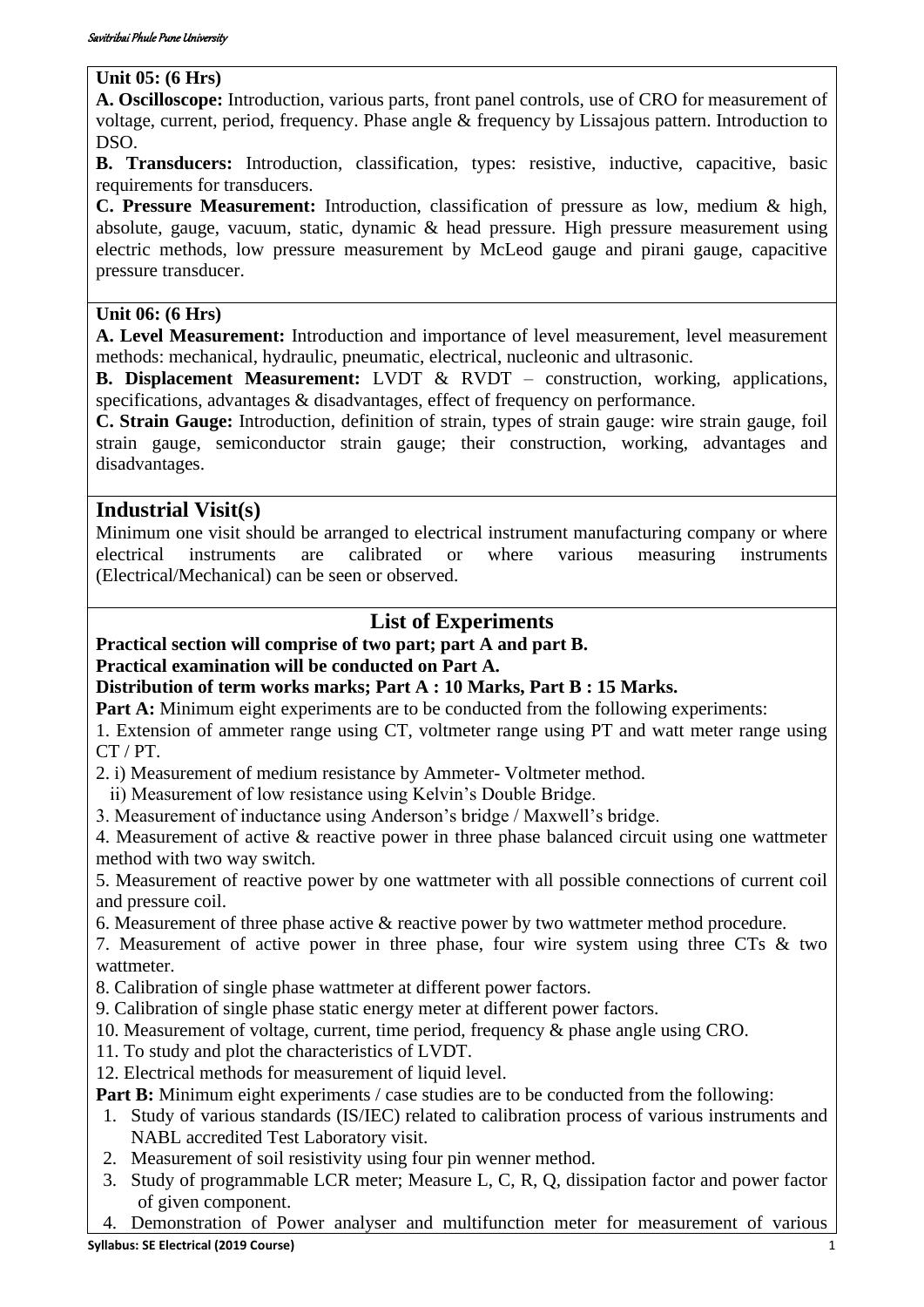electrical quantities.

- 5. Study of Digital Storage Oscilloscope:
	- a) Different modes in DSO such as Roll, Average, Peak detection.
	- b) Capture transients
	- c) FFT analysis
	- d) Various MATH operations
- 6. Study and demonstration of net meter and four quadrant TOD Meter.
- 7. Detailed study of various temperature transducers, their selection procedure, specifications, characteristics and comparison, calibration process of temperature transducer.
- 8. Determination of polarities and ratio, phase angle and ratio error of various CTs and PTs.
- 9. Study and demonstration of DIAF / Woodward alternator synchronization relay used in industrial power system for synchronization of DG sets and Alternators.
- 10. Detailed study of on line Energy Monitoring System, various parameters, EMS software capabilities, trending with IOT applications. Demonstration of EMS system by inviting Expert.
- 11. Virtual instrument modeling using software like LABVIEW.
- 12. Study of advanced metering infrastructure in smart grid.

### **Guidelines for Instructor's Manual**

- The instructor's manual is to be developed as a hands-on resource and reference.
- The instructor's manual need to include prologue (about University / program / institute / department / foreword / preface etc), University syllabus, conduction and assessment guidelines, topics under consideration - concept, objectives, outcomes, list of experiments, references etc.
- The feedback seeking sheet for enhancement of instructor's manual may be added as annexure.

### **Guidelines for Student's Lab Journal**

- The laboratory experiments are to be submitted by student in the form of journal.
- Journal consists of prologue, Certificate, table of contents, and write-up of each experiment (Title, Objectives, Outcomes, List of apparatus, Circuit diagram, Theory, Observation Table, Sample Calculation, Result Table, Conclusion / Analysis, exercises - MCQs, assignments, Date of Completion, Assessment grade and assessor's sign with date).

### **Guidelines for Lab /TW Assessment**

- Each experiment will be assigned grade based on parameters with appropriate weightage.
- Suggested parameters include timely completion, performance, innovation, punctuality and neatness.

### **Guidelines for Laboratory Conduction**

- The instructor is expected to shortlist necessary experiments from the suggested list of experiments. During the practical session the instructor may divide the total students in groups of 4 to 5 students and assign them with different experiments to be performed.
- Proper safety instructions and demonstration of the experiment is to be given before asking the students to perform the experiment. The experiment is carried out by the students under the supervision of the instructor.
- The instructor should take utmost care towards safety of the students, self and other hazards that may be caused by improper operation of the equipment.
- The instructor may also design an experiment which is relevant to the subject and beyond the scope of syllabus.

### **Text Books**

[T1] A. K. Sawhney, "A Course in Electrical and Electronic Measurements & Instrumentation", Dhanpat Rai & Co.

[T2] J. B. Gupta, "A Course in Electronics and Electrical Measurements and Instrumentation", S. K. Kataria & Sons,

[T3] R. K. Jain, "Mechanical and Industrial Measurements", Khanna Publishers.

[T4] B. C. Nakra & K. K. Chaudhari, "Instrumentation Measurement and Analysis", Tata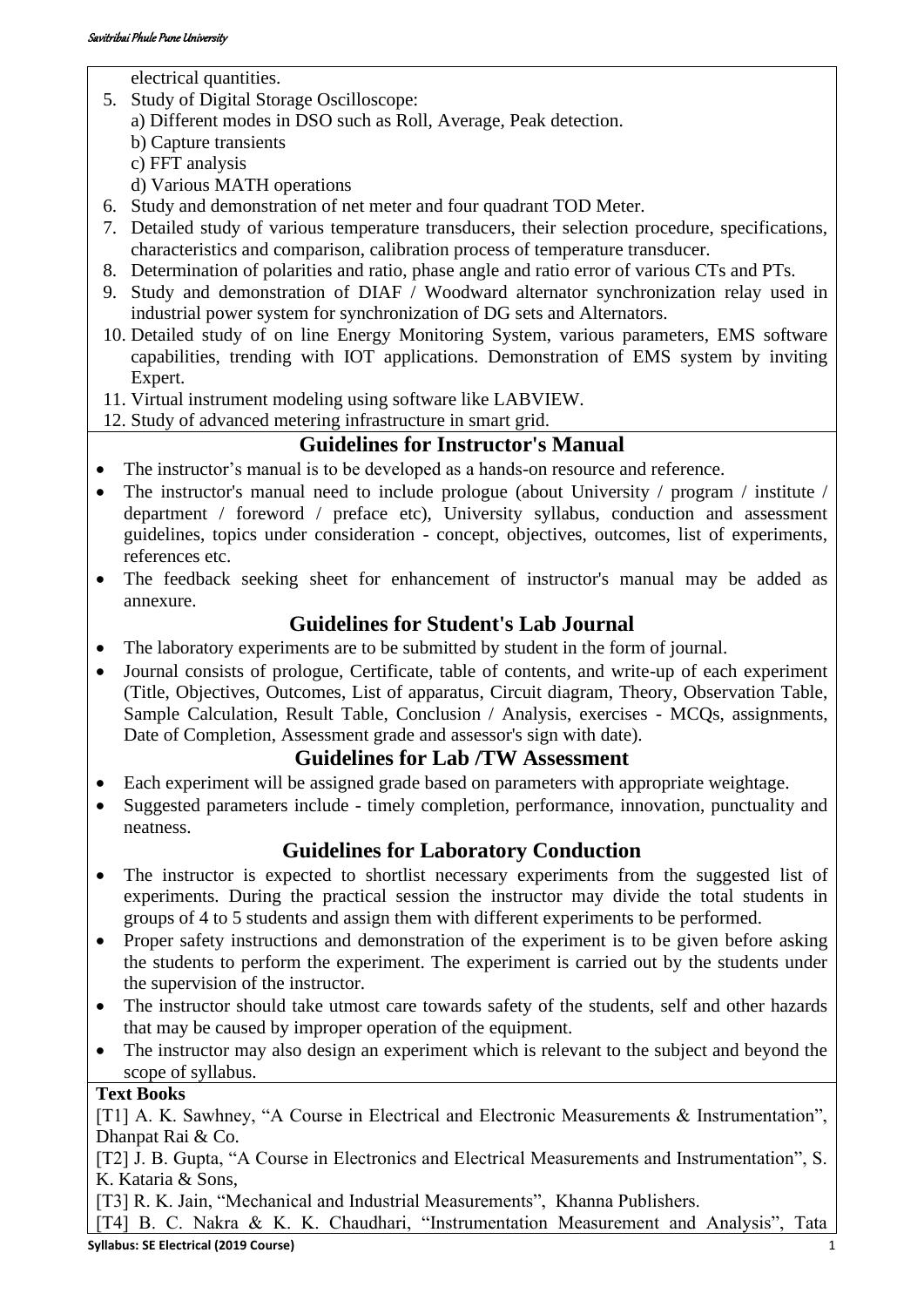### McGraw Hill.

### **Reference Books**

[R1] E. W. Golding & F. C. Widdies, "Electrical Measurements & Measuring Instruments", Reem Publications.

[R2] Dr. Rajendra Prasad, "Electronic Measurements & Instrumentation", Khanna Publishers.

[R3] Arun K. Ghosh, "Introduction to Measurements and Instrumentation", PHI Publication.

[R4] M. M. S. Anand, "Electronics Instruments and Instrumentation Technology", PHI Publication.

| Unit           | <b>Text Books</b> | <b>Reference Books</b>                         |
|----------------|-------------------|------------------------------------------------|
|                | T1, T2, T3, T4    | R1, R2, R3, R4                                 |
| $\mathbf{H}$   | T1,T2             | R1, R4                                         |
| III            | T1,T2             | R1, R2                                         |
| IV             | T1,T2             | R1, R2                                         |
| $\overline{V}$ | T1, T2, T3, T4    | R <sub>2</sub> ,R <sub>3</sub> ,R <sub>4</sub> |
| VI             | T1, T2, T3        | R2,R3                                          |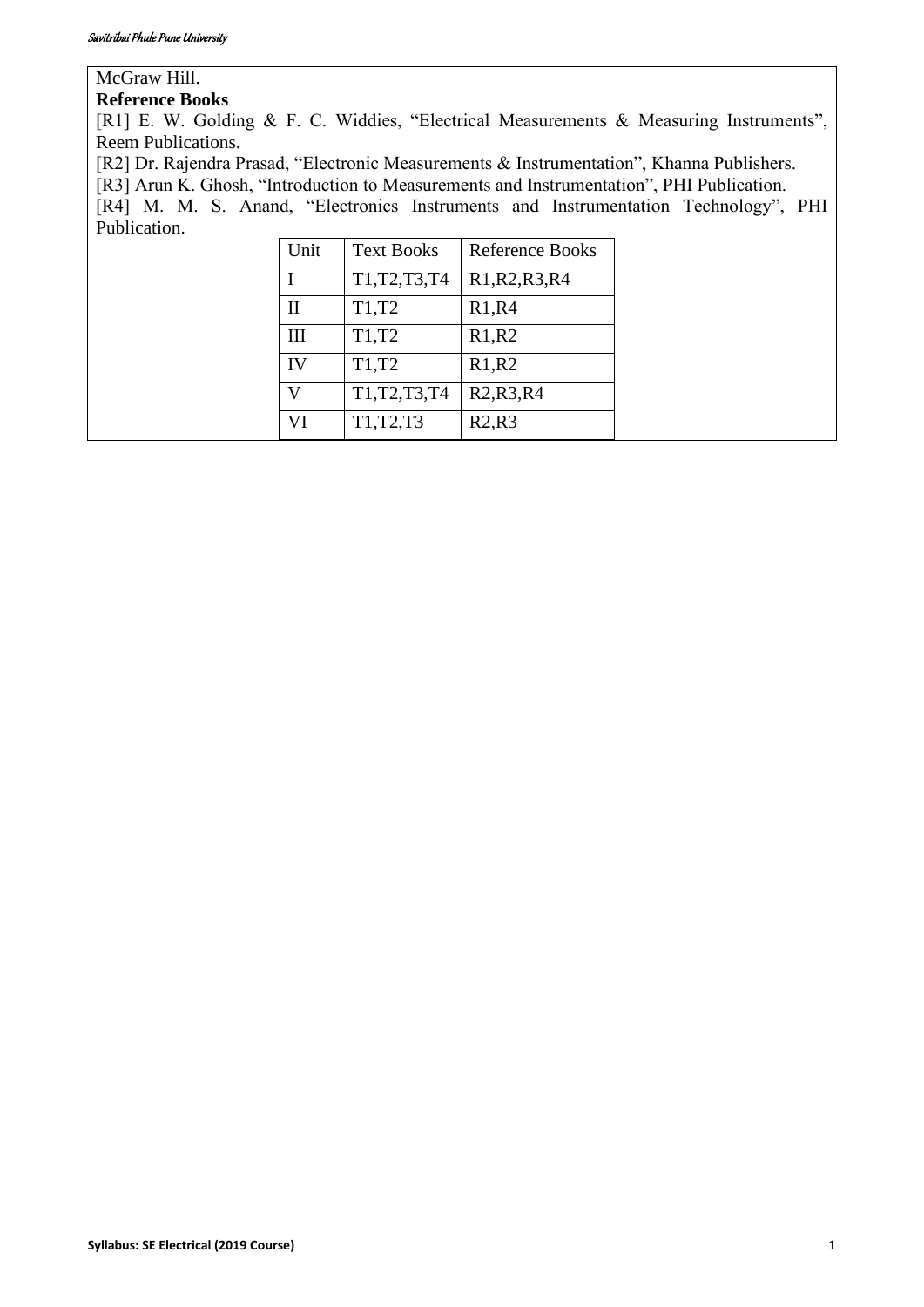<span id="page-17-0"></span>

| <b>203150: Applications of Mathematics in Electrical Engineering</b>                                                                    |                                                                                                                                                                                 |                                   |  |  |
|-----------------------------------------------------------------------------------------------------------------------------------------|---------------------------------------------------------------------------------------------------------------------------------------------------------------------------------|-----------------------------------|--|--|
| <b>Teaching Scheme</b>                                                                                                                  | <b>Credits</b>                                                                                                                                                                  | <b>Examination Scheme</b> [Marks] |  |  |
| Practical : 02 Hrs/ Week                                                                                                                | Pr:01                                                                                                                                                                           | Term Work: 25 Marks               |  |  |
|                                                                                                                                         | Prerequisite: Basic mathematics, Engineering Mathematics-I, II                                                                                                                  |                                   |  |  |
| <b>Course Objective:</b> Course Objectives are:                                                                                         |                                                                                                                                                                                 |                                   |  |  |
| To relate mathematics and electrical problems.                                                                                          |                                                                                                                                                                                 |                                   |  |  |
| To introduce software solution                                                                                                          |                                                                                                                                                                                 |                                   |  |  |
|                                                                                                                                         | To develop mathematical and complex problem solving skill.                                                                                                                      |                                   |  |  |
|                                                                                                                                         | <b>Course Outcome:</b> At the end of this course, learner will be able to                                                                                                       |                                   |  |  |
|                                                                                                                                         | <b>CO1</b> : Apply fundamentals of mathematics in solving electrical engineering problem                                                                                        |                                   |  |  |
|                                                                                                                                         | <b>CO2</b> : Analyze complex electrical engineering problem using mathematical techniques.                                                                                      |                                   |  |  |
|                                                                                                                                         | <b>CO3</b> : Implement program and simulation for problems in electrical engineering.                                                                                           |                                   |  |  |
|                                                                                                                                         | CO4: Demonstrate self lifelong learning skills with applications of mathematics in electrical                                                                                   |                                   |  |  |
| engineering through software.                                                                                                           |                                                                                                                                                                                 |                                   |  |  |
|                                                                                                                                         | Perform any Eight experiments from following list using any professional software:                                                                                              |                                   |  |  |
|                                                                                                                                         | 1. To solve ordinary differential equations in electrical circuits or DC motors:                                                                                                |                                   |  |  |
|                                                                                                                                         | 2. To apply Laplace Transform for solving ordinary differential equations in electrical circuits or                                                                             |                                   |  |  |
| DC motors:                                                                                                                              |                                                                                                                                                                                 |                                   |  |  |
| 3. To analyze the waveform generated using Fourier series.                                                                              |                                                                                                                                                                                 |                                   |  |  |
| 4. To solve difference equations using z-Transform:                                                                                     |                                                                                                                                                                                 |                                   |  |  |
|                                                                                                                                         | 5. To Perform convolution of two discrete signal using software programming:                                                                                                    |                                   |  |  |
|                                                                                                                                         | 6. To solve linear simultaneous equations from electrical network (KVL/KCL) using software                                                                                      |                                   |  |  |
|                                                                                                                                         |                                                                                                                                                                                 |                                   |  |  |
| programming:                                                                                                                            |                                                                                                                                                                                 |                                   |  |  |
|                                                                                                                                         | 7. To determine a phasor of AC signal using Discrete Fourier Transform.<br>8. To perform mathematical addition, subtraction, multiplication and division of electrical signals. |                                   |  |  |
|                                                                                                                                         |                                                                                                                                                                                 |                                   |  |  |
|                                                                                                                                         | 9. To calculate rms and average values of given waveform using software programming.                                                                                            |                                   |  |  |
|                                                                                                                                         | 10. To calculate electrical power under sinusoidal and non sinusoidal voltage and current                                                                                       |                                   |  |  |
|                                                                                                                                         | Perform any Two experiments from following list using any professional software                                                                                                 |                                   |  |  |
|                                                                                                                                         | 1. To determine maxima and minima of single/two variable problem.                                                                                                               |                                   |  |  |
|                                                                                                                                         | 2. To convert three phase electrical signal quantities dq0 transformation.                                                                                                      |                                   |  |  |
|                                                                                                                                         | 3. To apply partial difference equation in Electromagnetic (Maxwell equation)                                                                                                   |                                   |  |  |
| 4. To apply graph theory in network analysis                                                                                            |                                                                                                                                                                                 |                                   |  |  |
| 5. To calculate poles and zeros in complex electrical network.                                                                          |                                                                                                                                                                                 |                                   |  |  |
| <b>Guidelines for Instructor's Manual Practical Sessions</b><br>The Instructor Manual should contain following related to every program |                                                                                                                                                                                 |                                   |  |  |
| Theory related to the method<br>$\bullet$                                                                                               |                                                                                                                                                                                 |                                   |  |  |
| Algorithm<br>$\bullet$                                                                                                                  |                                                                                                                                                                                 |                                   |  |  |
| Three to four different sets of problem statement<br>$\bullet$                                                                          |                                                                                                                                                                                 |                                   |  |  |
| Solve numerical using appropriate method<br>$\bullet$                                                                                   |                                                                                                                                                                                 |                                   |  |  |
| Ten questions based on experiment<br>$\bullet$                                                                                          |                                                                                                                                                                                 |                                   |  |  |
| <b>Expected Output</b><br>$\bullet$                                                                                                     |                                                                                                                                                                                 |                                   |  |  |
|                                                                                                                                         | <b>Guidelines for Student's Lab Journal</b>                                                                                                                                     |                                   |  |  |
|                                                                                                                                         | The student's Lab Journal should contain following related to every experiment:                                                                                                 |                                   |  |  |
| Theory related to the method<br>●                                                                                                       |                                                                                                                                                                                 |                                   |  |  |
| Algorithm<br>$\bullet$                                                                                                                  |                                                                                                                                                                                 |                                   |  |  |
| Problem statement<br>$\bullet$                                                                                                          |                                                                                                                                                                                 |                                   |  |  |
| Solve numerical using appropriate method<br>$\bullet$                                                                                   |                                                                                                                                                                                 |                                   |  |  |
| Program printout with output<br>$\bullet$<br>Conclusion                                                                                 |                                                                                                                                                                                 |                                   |  |  |
| $\bullet$<br>Ten questions based on experiment<br>●                                                                                     |                                                                                                                                                                                 |                                   |  |  |
|                                                                                                                                         | <b>Guidelines for Lab Assessment</b>                                                                                                                                            |                                   |  |  |
| There should be continuous assessment                                                                                                   |                                                                                                                                                                                 |                                   |  |  |
| $\bullet$                                                                                                                               | Assessment must be based on understanding of theory, attentiveness during practical session, how                                                                                |                                   |  |  |

- efficiently the student is able to do programming
- ⚫ Timely submission of journal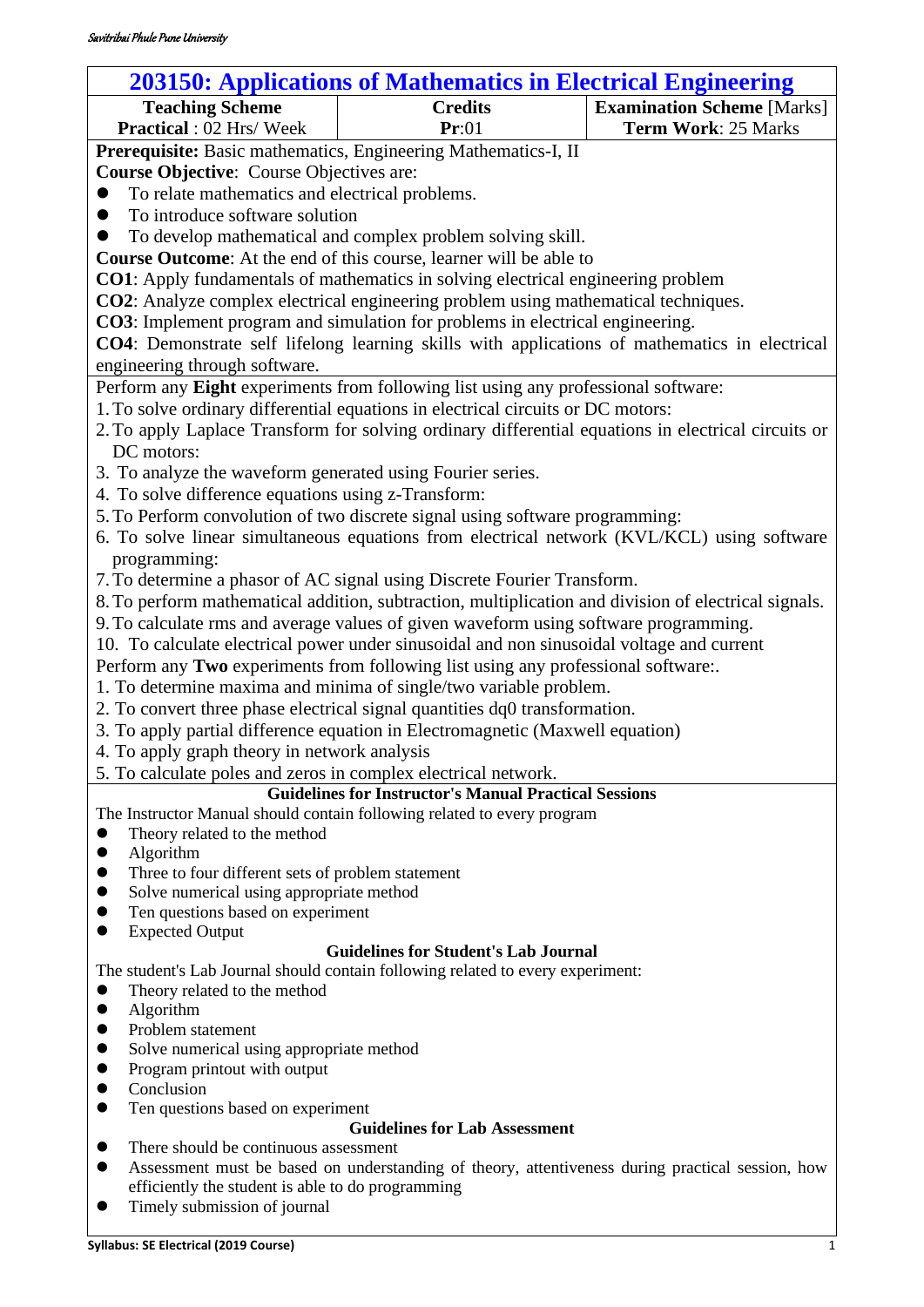### **Guidelines for Laboratory Conduction**

- ⚫ Detail theory and numerical related to the method should be taken prior to the lab session
- ⚫ Algorithm should be discussed in detail in the lab session
- ⚫ Students are expected to do the program based on the discussed algorithm individually
- ⚫ Printout of the program and output should be taken on the day when the program is performed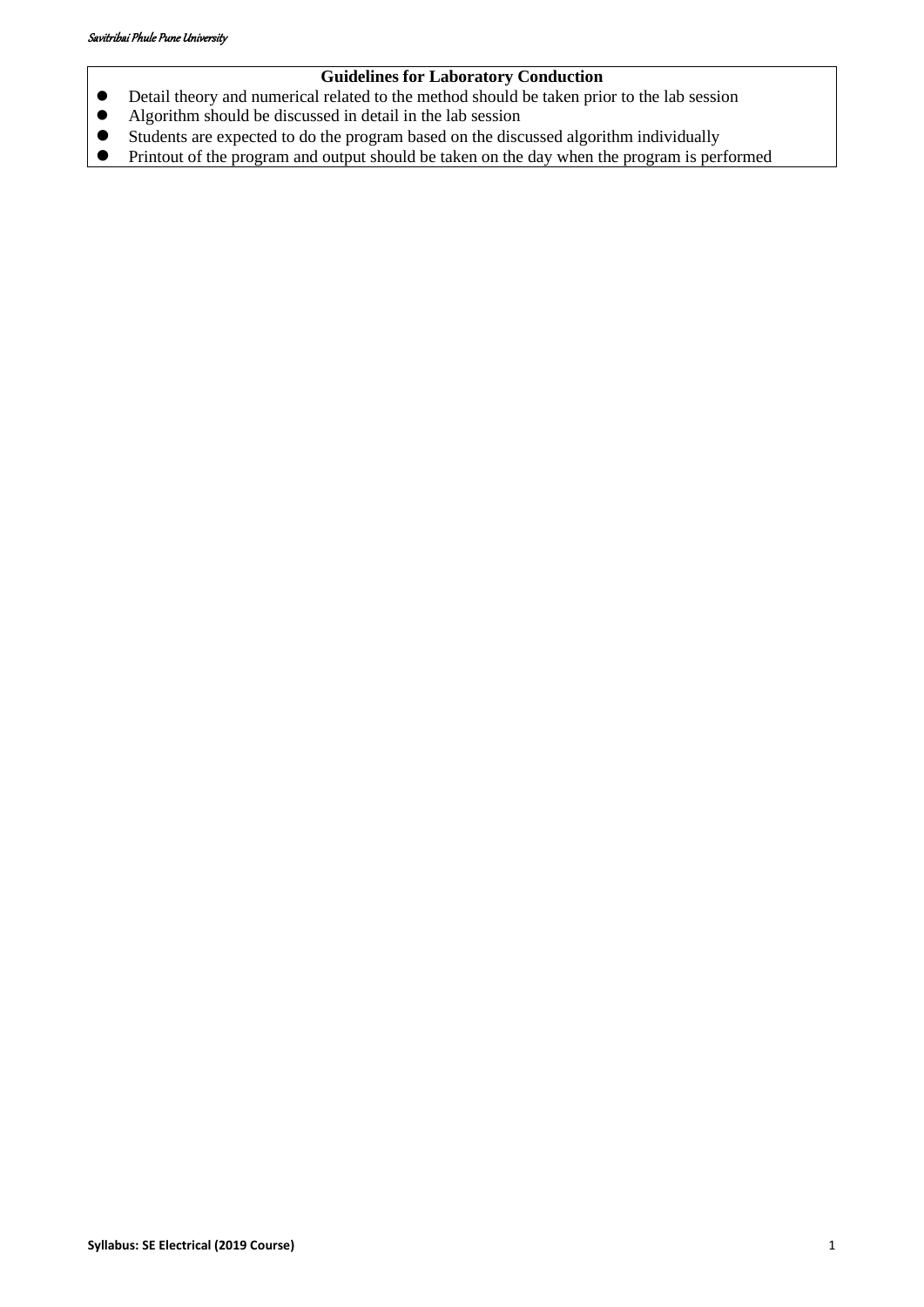<span id="page-19-0"></span>

| <b>Teaching Scheme</b><br><b>Credits</b><br><b>Examination Scheme [Marks]</b><br>Practical : 02 Hrs/ Week<br>Pr:01<br>Term Work: 25 Marks<br><b>Course Objective:</b> The course aims to:- $\square$<br>To possess knowledge of the concept of Self-awareness and Self Development. $\Box$<br>To understand the importance of Speaking Skills, listening skills, Presentation Skills and<br>$\bullet$<br>leadership skills. □<br>To gain the knowledge of corporate grooming $\&$ dressing, Email $\&$ telephone etiquettes,<br>$\bullet$<br>etiquette in social & office setting. $\square$<br>To get conversant with Team work, Team effectiveness, Group discussion, Decision making.<br>$\bullet$<br>To recognize the importance of time management and stress management.<br><b>Course Outcome:</b> Students will be able to :- □<br>CO1: DoSWOC analysis. □<br><b>CO2</b> : Develop presentation and take part in group discussion. $\Box$<br><b>CO3</b> : Understand and implement etiquette in workplace and in society at large. $\Box$<br><b>CO4</b> : Work in team with team spirit. $\Box$<br><b>CO5</b> : Utilize the techniques for time management and stress management.<br>Unit 01 : Self-Awareness & self-Development: (4Hrs)<br>A) Self-Assessment, Self-Appraisal, SWOT, Goal setting - Personal & career - Self Assessment,<br>Self-Awareness, Perceptions and Attitudes, Positive Attitude, Values and Belief Systems, Self-<br>Esteem, Self-appraisal, Personal Goal setting,<br>B) Career Planning, Personal success factors, Handling failure, Depression and Habit, relating<br>SWOT analysis & goal setting and prioritization.<br>Unit 02 : Communication Skill: (6 Hrs)<br>A) Importance of communication, types, barriers of communication, effective communication.<br>B) Speaking Skills: Public Speaking, Presentation skills, Group discussion- Importance of<br>speaking effectively, speech process, message, audience, speech style, feedback, conversation and<br>oral skills, fluency and self-expression, body language phonetics and spoken English, speaking<br>techniques, word stress, correct stress patterns, voice quality, correct tone, types of tones, positive<br>image projection techniques.<br>C) Listening Skills: Law of nature-you have 2 ears and 1 tongue so listen twice and speak once is<br>the best policy, Empathic listening, Avoid selective listening<br>D) Group Discussion: Characteristics, subject knowledge, oral and leadership skills, team<br>management, strategies and individual contribution and consistency.<br>E) Presentation skills: Planning, preparation, organization, delivery.<br>F) Written Skills: Formal & Informal letter writing, Report writing, Resume writing - Sentence<br>structure, sentence coherence, emphasis. Paragraph writing. Letter writing skills – form and<br>structure, style and tone. Inquiry letters, Instruction letters, complaint letters, Routine business<br>letters, Sales Letters etc.<br>Unit 03 : Corporate / Business Etiquette: (2 Hrs)<br>Corporate grooming & dressing, Email & telephone etiquette, etiquette in social & office setting:<br>Understand the importance of professional behavior at the work place, Understand and Implement<br>etiquette in workplace, presenting oneself with finesse and making others comfortable in a<br>business setting. Importance of first impression, Grooming, Wardrobe, Body language, Meeting<br>etiquette (targeted at young professionals who are just entering business environment),<br>Introduction to Ethics in engineering and ethical reasoning, rights and responsibilities.<br>Unit 04 : Interpersonal relationship: (4 Hrs)<br>A) Team work, Team effectiveness, Group discussion, Decision making - Team Communication.<br>Team, Conflict Resolution, Team Goal Setting, Team Motivation Understanding Team | <b>203151: Soft Skill</b> |  |  |  |
|-----------------------------------------------------------------------------------------------------------------------------------------------------------------------------------------------------------------------------------------------------------------------------------------------------------------------------------------------------------------------------------------------------------------------------------------------------------------------------------------------------------------------------------------------------------------------------------------------------------------------------------------------------------------------------------------------------------------------------------------------------------------------------------------------------------------------------------------------------------------------------------------------------------------------------------------------------------------------------------------------------------------------------------------------------------------------------------------------------------------------------------------------------------------------------------------------------------------------------------------------------------------------------------------------------------------------------------------------------------------------------------------------------------------------------------------------------------------------------------------------------------------------------------------------------------------------------------------------------------------------------------------------------------------------------------------------------------------------------------------------------------------------------------------------------------------------------------------------------------------------------------------------------------------------------------------------------------------------------------------------------------------------------------------------------------------------------------------------------------------------------------------------------------------------------------------------------------------------------------------------------------------------------------------------------------------------------------------------------------------------------------------------------------------------------------------------------------------------------------------------------------------------------------------------------------------------------------------------------------------------------------------------------------------------------------------------------------------------------------------------------------------------------------------------------------------------------------------------------------------------------------------------------------------------------------------------------------------------------------------------------------------------------------------------------------------------------------------------------------------------------------------------------------------------------------------------------------------------------------------------------------------------------------------------------------------------------------------------------------------------------------------------------------------------------------------------------------------------------------------------------------------------------------------------------------------------------------------------------------------------------------------------------------------------------------------------------------------------------------------------------------------------------------------------------------------------------------------------------------------------------------------------------|---------------------------|--|--|--|
|                                                                                                                                                                                                                                                                                                                                                                                                                                                                                                                                                                                                                                                                                                                                                                                                                                                                                                                                                                                                                                                                                                                                                                                                                                                                                                                                                                                                                                                                                                                                                                                                                                                                                                                                                                                                                                                                                                                                                                                                                                                                                                                                                                                                                                                                                                                                                                                                                                                                                                                                                                                                                                                                                                                                                                                                                                                                                                                                                                                                                                                                                                                                                                                                                                                                                                                                                                                                                                                                                                                                                                                                                                                                                                                                                                                                                                                                                                     |                           |  |  |  |
|                                                                                                                                                                                                                                                                                                                                                                                                                                                                                                                                                                                                                                                                                                                                                                                                                                                                                                                                                                                                                                                                                                                                                                                                                                                                                                                                                                                                                                                                                                                                                                                                                                                                                                                                                                                                                                                                                                                                                                                                                                                                                                                                                                                                                                                                                                                                                                                                                                                                                                                                                                                                                                                                                                                                                                                                                                                                                                                                                                                                                                                                                                                                                                                                                                                                                                                                                                                                                                                                                                                                                                                                                                                                                                                                                                                                                                                                                                     |                           |  |  |  |
|                                                                                                                                                                                                                                                                                                                                                                                                                                                                                                                                                                                                                                                                                                                                                                                                                                                                                                                                                                                                                                                                                                                                                                                                                                                                                                                                                                                                                                                                                                                                                                                                                                                                                                                                                                                                                                                                                                                                                                                                                                                                                                                                                                                                                                                                                                                                                                                                                                                                                                                                                                                                                                                                                                                                                                                                                                                                                                                                                                                                                                                                                                                                                                                                                                                                                                                                                                                                                                                                                                                                                                                                                                                                                                                                                                                                                                                                                                     |                           |  |  |  |
|                                                                                                                                                                                                                                                                                                                                                                                                                                                                                                                                                                                                                                                                                                                                                                                                                                                                                                                                                                                                                                                                                                                                                                                                                                                                                                                                                                                                                                                                                                                                                                                                                                                                                                                                                                                                                                                                                                                                                                                                                                                                                                                                                                                                                                                                                                                                                                                                                                                                                                                                                                                                                                                                                                                                                                                                                                                                                                                                                                                                                                                                                                                                                                                                                                                                                                                                                                                                                                                                                                                                                                                                                                                                                                                                                                                                                                                                                                     |                           |  |  |  |
|                                                                                                                                                                                                                                                                                                                                                                                                                                                                                                                                                                                                                                                                                                                                                                                                                                                                                                                                                                                                                                                                                                                                                                                                                                                                                                                                                                                                                                                                                                                                                                                                                                                                                                                                                                                                                                                                                                                                                                                                                                                                                                                                                                                                                                                                                                                                                                                                                                                                                                                                                                                                                                                                                                                                                                                                                                                                                                                                                                                                                                                                                                                                                                                                                                                                                                                                                                                                                                                                                                                                                                                                                                                                                                                                                                                                                                                                                                     |                           |  |  |  |
|                                                                                                                                                                                                                                                                                                                                                                                                                                                                                                                                                                                                                                                                                                                                                                                                                                                                                                                                                                                                                                                                                                                                                                                                                                                                                                                                                                                                                                                                                                                                                                                                                                                                                                                                                                                                                                                                                                                                                                                                                                                                                                                                                                                                                                                                                                                                                                                                                                                                                                                                                                                                                                                                                                                                                                                                                                                                                                                                                                                                                                                                                                                                                                                                                                                                                                                                                                                                                                                                                                                                                                                                                                                                                                                                                                                                                                                                                                     |                           |  |  |  |
|                                                                                                                                                                                                                                                                                                                                                                                                                                                                                                                                                                                                                                                                                                                                                                                                                                                                                                                                                                                                                                                                                                                                                                                                                                                                                                                                                                                                                                                                                                                                                                                                                                                                                                                                                                                                                                                                                                                                                                                                                                                                                                                                                                                                                                                                                                                                                                                                                                                                                                                                                                                                                                                                                                                                                                                                                                                                                                                                                                                                                                                                                                                                                                                                                                                                                                                                                                                                                                                                                                                                                                                                                                                                                                                                                                                                                                                                                                     |                           |  |  |  |
|                                                                                                                                                                                                                                                                                                                                                                                                                                                                                                                                                                                                                                                                                                                                                                                                                                                                                                                                                                                                                                                                                                                                                                                                                                                                                                                                                                                                                                                                                                                                                                                                                                                                                                                                                                                                                                                                                                                                                                                                                                                                                                                                                                                                                                                                                                                                                                                                                                                                                                                                                                                                                                                                                                                                                                                                                                                                                                                                                                                                                                                                                                                                                                                                                                                                                                                                                                                                                                                                                                                                                                                                                                                                                                                                                                                                                                                                                                     |                           |  |  |  |
|                                                                                                                                                                                                                                                                                                                                                                                                                                                                                                                                                                                                                                                                                                                                                                                                                                                                                                                                                                                                                                                                                                                                                                                                                                                                                                                                                                                                                                                                                                                                                                                                                                                                                                                                                                                                                                                                                                                                                                                                                                                                                                                                                                                                                                                                                                                                                                                                                                                                                                                                                                                                                                                                                                                                                                                                                                                                                                                                                                                                                                                                                                                                                                                                                                                                                                                                                                                                                                                                                                                                                                                                                                                                                                                                                                                                                                                                                                     |                           |  |  |  |
|                                                                                                                                                                                                                                                                                                                                                                                                                                                                                                                                                                                                                                                                                                                                                                                                                                                                                                                                                                                                                                                                                                                                                                                                                                                                                                                                                                                                                                                                                                                                                                                                                                                                                                                                                                                                                                                                                                                                                                                                                                                                                                                                                                                                                                                                                                                                                                                                                                                                                                                                                                                                                                                                                                                                                                                                                                                                                                                                                                                                                                                                                                                                                                                                                                                                                                                                                                                                                                                                                                                                                                                                                                                                                                                                                                                                                                                                                                     |                           |  |  |  |
|                                                                                                                                                                                                                                                                                                                                                                                                                                                                                                                                                                                                                                                                                                                                                                                                                                                                                                                                                                                                                                                                                                                                                                                                                                                                                                                                                                                                                                                                                                                                                                                                                                                                                                                                                                                                                                                                                                                                                                                                                                                                                                                                                                                                                                                                                                                                                                                                                                                                                                                                                                                                                                                                                                                                                                                                                                                                                                                                                                                                                                                                                                                                                                                                                                                                                                                                                                                                                                                                                                                                                                                                                                                                                                                                                                                                                                                                                                     |                           |  |  |  |
|                                                                                                                                                                                                                                                                                                                                                                                                                                                                                                                                                                                                                                                                                                                                                                                                                                                                                                                                                                                                                                                                                                                                                                                                                                                                                                                                                                                                                                                                                                                                                                                                                                                                                                                                                                                                                                                                                                                                                                                                                                                                                                                                                                                                                                                                                                                                                                                                                                                                                                                                                                                                                                                                                                                                                                                                                                                                                                                                                                                                                                                                                                                                                                                                                                                                                                                                                                                                                                                                                                                                                                                                                                                                                                                                                                                                                                                                                                     |                           |  |  |  |
|                                                                                                                                                                                                                                                                                                                                                                                                                                                                                                                                                                                                                                                                                                                                                                                                                                                                                                                                                                                                                                                                                                                                                                                                                                                                                                                                                                                                                                                                                                                                                                                                                                                                                                                                                                                                                                                                                                                                                                                                                                                                                                                                                                                                                                                                                                                                                                                                                                                                                                                                                                                                                                                                                                                                                                                                                                                                                                                                                                                                                                                                                                                                                                                                                                                                                                                                                                                                                                                                                                                                                                                                                                                                                                                                                                                                                                                                                                     |                           |  |  |  |
|                                                                                                                                                                                                                                                                                                                                                                                                                                                                                                                                                                                                                                                                                                                                                                                                                                                                                                                                                                                                                                                                                                                                                                                                                                                                                                                                                                                                                                                                                                                                                                                                                                                                                                                                                                                                                                                                                                                                                                                                                                                                                                                                                                                                                                                                                                                                                                                                                                                                                                                                                                                                                                                                                                                                                                                                                                                                                                                                                                                                                                                                                                                                                                                                                                                                                                                                                                                                                                                                                                                                                                                                                                                                                                                                                                                                                                                                                                     |                           |  |  |  |
|                                                                                                                                                                                                                                                                                                                                                                                                                                                                                                                                                                                                                                                                                                                                                                                                                                                                                                                                                                                                                                                                                                                                                                                                                                                                                                                                                                                                                                                                                                                                                                                                                                                                                                                                                                                                                                                                                                                                                                                                                                                                                                                                                                                                                                                                                                                                                                                                                                                                                                                                                                                                                                                                                                                                                                                                                                                                                                                                                                                                                                                                                                                                                                                                                                                                                                                                                                                                                                                                                                                                                                                                                                                                                                                                                                                                                                                                                                     |                           |  |  |  |
|                                                                                                                                                                                                                                                                                                                                                                                                                                                                                                                                                                                                                                                                                                                                                                                                                                                                                                                                                                                                                                                                                                                                                                                                                                                                                                                                                                                                                                                                                                                                                                                                                                                                                                                                                                                                                                                                                                                                                                                                                                                                                                                                                                                                                                                                                                                                                                                                                                                                                                                                                                                                                                                                                                                                                                                                                                                                                                                                                                                                                                                                                                                                                                                                                                                                                                                                                                                                                                                                                                                                                                                                                                                                                                                                                                                                                                                                                                     |                           |  |  |  |
|                                                                                                                                                                                                                                                                                                                                                                                                                                                                                                                                                                                                                                                                                                                                                                                                                                                                                                                                                                                                                                                                                                                                                                                                                                                                                                                                                                                                                                                                                                                                                                                                                                                                                                                                                                                                                                                                                                                                                                                                                                                                                                                                                                                                                                                                                                                                                                                                                                                                                                                                                                                                                                                                                                                                                                                                                                                                                                                                                                                                                                                                                                                                                                                                                                                                                                                                                                                                                                                                                                                                                                                                                                                                                                                                                                                                                                                                                                     |                           |  |  |  |
|                                                                                                                                                                                                                                                                                                                                                                                                                                                                                                                                                                                                                                                                                                                                                                                                                                                                                                                                                                                                                                                                                                                                                                                                                                                                                                                                                                                                                                                                                                                                                                                                                                                                                                                                                                                                                                                                                                                                                                                                                                                                                                                                                                                                                                                                                                                                                                                                                                                                                                                                                                                                                                                                                                                                                                                                                                                                                                                                                                                                                                                                                                                                                                                                                                                                                                                                                                                                                                                                                                                                                                                                                                                                                                                                                                                                                                                                                                     |                           |  |  |  |
|                                                                                                                                                                                                                                                                                                                                                                                                                                                                                                                                                                                                                                                                                                                                                                                                                                                                                                                                                                                                                                                                                                                                                                                                                                                                                                                                                                                                                                                                                                                                                                                                                                                                                                                                                                                                                                                                                                                                                                                                                                                                                                                                                                                                                                                                                                                                                                                                                                                                                                                                                                                                                                                                                                                                                                                                                                                                                                                                                                                                                                                                                                                                                                                                                                                                                                                                                                                                                                                                                                                                                                                                                                                                                                                                                                                                                                                                                                     |                           |  |  |  |
|                                                                                                                                                                                                                                                                                                                                                                                                                                                                                                                                                                                                                                                                                                                                                                                                                                                                                                                                                                                                                                                                                                                                                                                                                                                                                                                                                                                                                                                                                                                                                                                                                                                                                                                                                                                                                                                                                                                                                                                                                                                                                                                                                                                                                                                                                                                                                                                                                                                                                                                                                                                                                                                                                                                                                                                                                                                                                                                                                                                                                                                                                                                                                                                                                                                                                                                                                                                                                                                                                                                                                                                                                                                                                                                                                                                                                                                                                                     |                           |  |  |  |
|                                                                                                                                                                                                                                                                                                                                                                                                                                                                                                                                                                                                                                                                                                                                                                                                                                                                                                                                                                                                                                                                                                                                                                                                                                                                                                                                                                                                                                                                                                                                                                                                                                                                                                                                                                                                                                                                                                                                                                                                                                                                                                                                                                                                                                                                                                                                                                                                                                                                                                                                                                                                                                                                                                                                                                                                                                                                                                                                                                                                                                                                                                                                                                                                                                                                                                                                                                                                                                                                                                                                                                                                                                                                                                                                                                                                                                                                                                     |                           |  |  |  |
|                                                                                                                                                                                                                                                                                                                                                                                                                                                                                                                                                                                                                                                                                                                                                                                                                                                                                                                                                                                                                                                                                                                                                                                                                                                                                                                                                                                                                                                                                                                                                                                                                                                                                                                                                                                                                                                                                                                                                                                                                                                                                                                                                                                                                                                                                                                                                                                                                                                                                                                                                                                                                                                                                                                                                                                                                                                                                                                                                                                                                                                                                                                                                                                                                                                                                                                                                                                                                                                                                                                                                                                                                                                                                                                                                                                                                                                                                                     |                           |  |  |  |
|                                                                                                                                                                                                                                                                                                                                                                                                                                                                                                                                                                                                                                                                                                                                                                                                                                                                                                                                                                                                                                                                                                                                                                                                                                                                                                                                                                                                                                                                                                                                                                                                                                                                                                                                                                                                                                                                                                                                                                                                                                                                                                                                                                                                                                                                                                                                                                                                                                                                                                                                                                                                                                                                                                                                                                                                                                                                                                                                                                                                                                                                                                                                                                                                                                                                                                                                                                                                                                                                                                                                                                                                                                                                                                                                                                                                                                                                                                     |                           |  |  |  |
|                                                                                                                                                                                                                                                                                                                                                                                                                                                                                                                                                                                                                                                                                                                                                                                                                                                                                                                                                                                                                                                                                                                                                                                                                                                                                                                                                                                                                                                                                                                                                                                                                                                                                                                                                                                                                                                                                                                                                                                                                                                                                                                                                                                                                                                                                                                                                                                                                                                                                                                                                                                                                                                                                                                                                                                                                                                                                                                                                                                                                                                                                                                                                                                                                                                                                                                                                                                                                                                                                                                                                                                                                                                                                                                                                                                                                                                                                                     |                           |  |  |  |
|                                                                                                                                                                                                                                                                                                                                                                                                                                                                                                                                                                                                                                                                                                                                                                                                                                                                                                                                                                                                                                                                                                                                                                                                                                                                                                                                                                                                                                                                                                                                                                                                                                                                                                                                                                                                                                                                                                                                                                                                                                                                                                                                                                                                                                                                                                                                                                                                                                                                                                                                                                                                                                                                                                                                                                                                                                                                                                                                                                                                                                                                                                                                                                                                                                                                                                                                                                                                                                                                                                                                                                                                                                                                                                                                                                                                                                                                                                     |                           |  |  |  |
|                                                                                                                                                                                                                                                                                                                                                                                                                                                                                                                                                                                                                                                                                                                                                                                                                                                                                                                                                                                                                                                                                                                                                                                                                                                                                                                                                                                                                                                                                                                                                                                                                                                                                                                                                                                                                                                                                                                                                                                                                                                                                                                                                                                                                                                                                                                                                                                                                                                                                                                                                                                                                                                                                                                                                                                                                                                                                                                                                                                                                                                                                                                                                                                                                                                                                                                                                                                                                                                                                                                                                                                                                                                                                                                                                                                                                                                                                                     |                           |  |  |  |
|                                                                                                                                                                                                                                                                                                                                                                                                                                                                                                                                                                                                                                                                                                                                                                                                                                                                                                                                                                                                                                                                                                                                                                                                                                                                                                                                                                                                                                                                                                                                                                                                                                                                                                                                                                                                                                                                                                                                                                                                                                                                                                                                                                                                                                                                                                                                                                                                                                                                                                                                                                                                                                                                                                                                                                                                                                                                                                                                                                                                                                                                                                                                                                                                                                                                                                                                                                                                                                                                                                                                                                                                                                                                                                                                                                                                                                                                                                     |                           |  |  |  |
|                                                                                                                                                                                                                                                                                                                                                                                                                                                                                                                                                                                                                                                                                                                                                                                                                                                                                                                                                                                                                                                                                                                                                                                                                                                                                                                                                                                                                                                                                                                                                                                                                                                                                                                                                                                                                                                                                                                                                                                                                                                                                                                                                                                                                                                                                                                                                                                                                                                                                                                                                                                                                                                                                                                                                                                                                                                                                                                                                                                                                                                                                                                                                                                                                                                                                                                                                                                                                                                                                                                                                                                                                                                                                                                                                                                                                                                                                                     |                           |  |  |  |
|                                                                                                                                                                                                                                                                                                                                                                                                                                                                                                                                                                                                                                                                                                                                                                                                                                                                                                                                                                                                                                                                                                                                                                                                                                                                                                                                                                                                                                                                                                                                                                                                                                                                                                                                                                                                                                                                                                                                                                                                                                                                                                                                                                                                                                                                                                                                                                                                                                                                                                                                                                                                                                                                                                                                                                                                                                                                                                                                                                                                                                                                                                                                                                                                                                                                                                                                                                                                                                                                                                                                                                                                                                                                                                                                                                                                                                                                                                     |                           |  |  |  |
|                                                                                                                                                                                                                                                                                                                                                                                                                                                                                                                                                                                                                                                                                                                                                                                                                                                                                                                                                                                                                                                                                                                                                                                                                                                                                                                                                                                                                                                                                                                                                                                                                                                                                                                                                                                                                                                                                                                                                                                                                                                                                                                                                                                                                                                                                                                                                                                                                                                                                                                                                                                                                                                                                                                                                                                                                                                                                                                                                                                                                                                                                                                                                                                                                                                                                                                                                                                                                                                                                                                                                                                                                                                                                                                                                                                                                                                                                                     |                           |  |  |  |
|                                                                                                                                                                                                                                                                                                                                                                                                                                                                                                                                                                                                                                                                                                                                                                                                                                                                                                                                                                                                                                                                                                                                                                                                                                                                                                                                                                                                                                                                                                                                                                                                                                                                                                                                                                                                                                                                                                                                                                                                                                                                                                                                                                                                                                                                                                                                                                                                                                                                                                                                                                                                                                                                                                                                                                                                                                                                                                                                                                                                                                                                                                                                                                                                                                                                                                                                                                                                                                                                                                                                                                                                                                                                                                                                                                                                                                                                                                     |                           |  |  |  |
|                                                                                                                                                                                                                                                                                                                                                                                                                                                                                                                                                                                                                                                                                                                                                                                                                                                                                                                                                                                                                                                                                                                                                                                                                                                                                                                                                                                                                                                                                                                                                                                                                                                                                                                                                                                                                                                                                                                                                                                                                                                                                                                                                                                                                                                                                                                                                                                                                                                                                                                                                                                                                                                                                                                                                                                                                                                                                                                                                                                                                                                                                                                                                                                                                                                                                                                                                                                                                                                                                                                                                                                                                                                                                                                                                                                                                                                                                                     |                           |  |  |  |
|                                                                                                                                                                                                                                                                                                                                                                                                                                                                                                                                                                                                                                                                                                                                                                                                                                                                                                                                                                                                                                                                                                                                                                                                                                                                                                                                                                                                                                                                                                                                                                                                                                                                                                                                                                                                                                                                                                                                                                                                                                                                                                                                                                                                                                                                                                                                                                                                                                                                                                                                                                                                                                                                                                                                                                                                                                                                                                                                                                                                                                                                                                                                                                                                                                                                                                                                                                                                                                                                                                                                                                                                                                                                                                                                                                                                                                                                                                     |                           |  |  |  |
|                                                                                                                                                                                                                                                                                                                                                                                                                                                                                                                                                                                                                                                                                                                                                                                                                                                                                                                                                                                                                                                                                                                                                                                                                                                                                                                                                                                                                                                                                                                                                                                                                                                                                                                                                                                                                                                                                                                                                                                                                                                                                                                                                                                                                                                                                                                                                                                                                                                                                                                                                                                                                                                                                                                                                                                                                                                                                                                                                                                                                                                                                                                                                                                                                                                                                                                                                                                                                                                                                                                                                                                                                                                                                                                                                                                                                                                                                                     |                           |  |  |  |
|                                                                                                                                                                                                                                                                                                                                                                                                                                                                                                                                                                                                                                                                                                                                                                                                                                                                                                                                                                                                                                                                                                                                                                                                                                                                                                                                                                                                                                                                                                                                                                                                                                                                                                                                                                                                                                                                                                                                                                                                                                                                                                                                                                                                                                                                                                                                                                                                                                                                                                                                                                                                                                                                                                                                                                                                                                                                                                                                                                                                                                                                                                                                                                                                                                                                                                                                                                                                                                                                                                                                                                                                                                                                                                                                                                                                                                                                                                     |                           |  |  |  |
|                                                                                                                                                                                                                                                                                                                                                                                                                                                                                                                                                                                                                                                                                                                                                                                                                                                                                                                                                                                                                                                                                                                                                                                                                                                                                                                                                                                                                                                                                                                                                                                                                                                                                                                                                                                                                                                                                                                                                                                                                                                                                                                                                                                                                                                                                                                                                                                                                                                                                                                                                                                                                                                                                                                                                                                                                                                                                                                                                                                                                                                                                                                                                                                                                                                                                                                                                                                                                                                                                                                                                                                                                                                                                                                                                                                                                                                                                                     |                           |  |  |  |
|                                                                                                                                                                                                                                                                                                                                                                                                                                                                                                                                                                                                                                                                                                                                                                                                                                                                                                                                                                                                                                                                                                                                                                                                                                                                                                                                                                                                                                                                                                                                                                                                                                                                                                                                                                                                                                                                                                                                                                                                                                                                                                                                                                                                                                                                                                                                                                                                                                                                                                                                                                                                                                                                                                                                                                                                                                                                                                                                                                                                                                                                                                                                                                                                                                                                                                                                                                                                                                                                                                                                                                                                                                                                                                                                                                                                                                                                                                     |                           |  |  |  |
|                                                                                                                                                                                                                                                                                                                                                                                                                                                                                                                                                                                                                                                                                                                                                                                                                                                                                                                                                                                                                                                                                                                                                                                                                                                                                                                                                                                                                                                                                                                                                                                                                                                                                                                                                                                                                                                                                                                                                                                                                                                                                                                                                                                                                                                                                                                                                                                                                                                                                                                                                                                                                                                                                                                                                                                                                                                                                                                                                                                                                                                                                                                                                                                                                                                                                                                                                                                                                                                                                                                                                                                                                                                                                                                                                                                                                                                                                                     |                           |  |  |  |
|                                                                                                                                                                                                                                                                                                                                                                                                                                                                                                                                                                                                                                                                                                                                                                                                                                                                                                                                                                                                                                                                                                                                                                                                                                                                                                                                                                                                                                                                                                                                                                                                                                                                                                                                                                                                                                                                                                                                                                                                                                                                                                                                                                                                                                                                                                                                                                                                                                                                                                                                                                                                                                                                                                                                                                                                                                                                                                                                                                                                                                                                                                                                                                                                                                                                                                                                                                                                                                                                                                                                                                                                                                                                                                                                                                                                                                                                                                     |                           |  |  |  |
|                                                                                                                                                                                                                                                                                                                                                                                                                                                                                                                                                                                                                                                                                                                                                                                                                                                                                                                                                                                                                                                                                                                                                                                                                                                                                                                                                                                                                                                                                                                                                                                                                                                                                                                                                                                                                                                                                                                                                                                                                                                                                                                                                                                                                                                                                                                                                                                                                                                                                                                                                                                                                                                                                                                                                                                                                                                                                                                                                                                                                                                                                                                                                                                                                                                                                                                                                                                                                                                                                                                                                                                                                                                                                                                                                                                                                                                                                                     |                           |  |  |  |
|                                                                                                                                                                                                                                                                                                                                                                                                                                                                                                                                                                                                                                                                                                                                                                                                                                                                                                                                                                                                                                                                                                                                                                                                                                                                                                                                                                                                                                                                                                                                                                                                                                                                                                                                                                                                                                                                                                                                                                                                                                                                                                                                                                                                                                                                                                                                                                                                                                                                                                                                                                                                                                                                                                                                                                                                                                                                                                                                                                                                                                                                                                                                                                                                                                                                                                                                                                                                                                                                                                                                                                                                                                                                                                                                                                                                                                                                                                     |                           |  |  |  |
|                                                                                                                                                                                                                                                                                                                                                                                                                                                                                                                                                                                                                                                                                                                                                                                                                                                                                                                                                                                                                                                                                                                                                                                                                                                                                                                                                                                                                                                                                                                                                                                                                                                                                                                                                                                                                                                                                                                                                                                                                                                                                                                                                                                                                                                                                                                                                                                                                                                                                                                                                                                                                                                                                                                                                                                                                                                                                                                                                                                                                                                                                                                                                                                                                                                                                                                                                                                                                                                                                                                                                                                                                                                                                                                                                                                                                                                                                                     |                           |  |  |  |
|                                                                                                                                                                                                                                                                                                                                                                                                                                                                                                                                                                                                                                                                                                                                                                                                                                                                                                                                                                                                                                                                                                                                                                                                                                                                                                                                                                                                                                                                                                                                                                                                                                                                                                                                                                                                                                                                                                                                                                                                                                                                                                                                                                                                                                                                                                                                                                                                                                                                                                                                                                                                                                                                                                                                                                                                                                                                                                                                                                                                                                                                                                                                                                                                                                                                                                                                                                                                                                                                                                                                                                                                                                                                                                                                                                                                                                                                                                     |                           |  |  |  |
|                                                                                                                                                                                                                                                                                                                                                                                                                                                                                                                                                                                                                                                                                                                                                                                                                                                                                                                                                                                                                                                                                                                                                                                                                                                                                                                                                                                                                                                                                                                                                                                                                                                                                                                                                                                                                                                                                                                                                                                                                                                                                                                                                                                                                                                                                                                                                                                                                                                                                                                                                                                                                                                                                                                                                                                                                                                                                                                                                                                                                                                                                                                                                                                                                                                                                                                                                                                                                                                                                                                                                                                                                                                                                                                                                                                                                                                                                                     |                           |  |  |  |
|                                                                                                                                                                                                                                                                                                                                                                                                                                                                                                                                                                                                                                                                                                                                                                                                                                                                                                                                                                                                                                                                                                                                                                                                                                                                                                                                                                                                                                                                                                                                                                                                                                                                                                                                                                                                                                                                                                                                                                                                                                                                                                                                                                                                                                                                                                                                                                                                                                                                                                                                                                                                                                                                                                                                                                                                                                                                                                                                                                                                                                                                                                                                                                                                                                                                                                                                                                                                                                                                                                                                                                                                                                                                                                                                                                                                                                                                                                     |                           |  |  |  |
|                                                                                                                                                                                                                                                                                                                                                                                                                                                                                                                                                                                                                                                                                                                                                                                                                                                                                                                                                                                                                                                                                                                                                                                                                                                                                                                                                                                                                                                                                                                                                                                                                                                                                                                                                                                                                                                                                                                                                                                                                                                                                                                                                                                                                                                                                                                                                                                                                                                                                                                                                                                                                                                                                                                                                                                                                                                                                                                                                                                                                                                                                                                                                                                                                                                                                                                                                                                                                                                                                                                                                                                                                                                                                                                                                                                                                                                                                                     |                           |  |  |  |
|                                                                                                                                                                                                                                                                                                                                                                                                                                                                                                                                                                                                                                                                                                                                                                                                                                                                                                                                                                                                                                                                                                                                                                                                                                                                                                                                                                                                                                                                                                                                                                                                                                                                                                                                                                                                                                                                                                                                                                                                                                                                                                                                                                                                                                                                                                                                                                                                                                                                                                                                                                                                                                                                                                                                                                                                                                                                                                                                                                                                                                                                                                                                                                                                                                                                                                                                                                                                                                                                                                                                                                                                                                                                                                                                                                                                                                                                                                     |                           |  |  |  |
|                                                                                                                                                                                                                                                                                                                                                                                                                                                                                                                                                                                                                                                                                                                                                                                                                                                                                                                                                                                                                                                                                                                                                                                                                                                                                                                                                                                                                                                                                                                                                                                                                                                                                                                                                                                                                                                                                                                                                                                                                                                                                                                                                                                                                                                                                                                                                                                                                                                                                                                                                                                                                                                                                                                                                                                                                                                                                                                                                                                                                                                                                                                                                                                                                                                                                                                                                                                                                                                                                                                                                                                                                                                                                                                                                                                                                                                                                                     |                           |  |  |  |
| Development, Team Problem Solving, Building the team dynamics. Multicultural team activity.<br>B) Group Discussion-Preparation for a GD, Introduction and definitions of a GD, Purpose of a                                                                                                                                                                                                                                                                                                                                                                                                                                                                                                                                                                                                                                                                                                                                                                                                                                                                                                                                                                                                                                                                                                                                                                                                                                                                                                                                                                                                                                                                                                                                                                                                                                                                                                                                                                                                                                                                                                                                                                                                                                                                                                                                                                                                                                                                                                                                                                                                                                                                                                                                                                                                                                                                                                                                                                                                                                                                                                                                                                                                                                                                                                                                                                                                                                                                                                                                                                                                                                                                                                                                                                                                                                                                                                         |                           |  |  |  |
| GD, Types of GD, Strategies in a GD, Conflict management, Do's and Don'ts in GD                                                                                                                                                                                                                                                                                                                                                                                                                                                                                                                                                                                                                                                                                                                                                                                                                                                                                                                                                                                                                                                                                                                                                                                                                                                                                                                                                                                                                                                                                                                                                                                                                                                                                                                                                                                                                                                                                                                                                                                                                                                                                                                                                                                                                                                                                                                                                                                                                                                                                                                                                                                                                                                                                                                                                                                                                                                                                                                                                                                                                                                                                                                                                                                                                                                                                                                                                                                                                                                                                                                                                                                                                                                                                                                                                                                                                     |                           |  |  |  |
| Unit 05 : Leadership skills: (2 Hrs)                                                                                                                                                                                                                                                                                                                                                                                                                                                                                                                                                                                                                                                                                                                                                                                                                                                                                                                                                                                                                                                                                                                                                                                                                                                                                                                                                                                                                                                                                                                                                                                                                                                                                                                                                                                                                                                                                                                                                                                                                                                                                                                                                                                                                                                                                                                                                                                                                                                                                                                                                                                                                                                                                                                                                                                                                                                                                                                                                                                                                                                                                                                                                                                                                                                                                                                                                                                                                                                                                                                                                                                                                                                                                                                                                                                                                                                                |                           |  |  |  |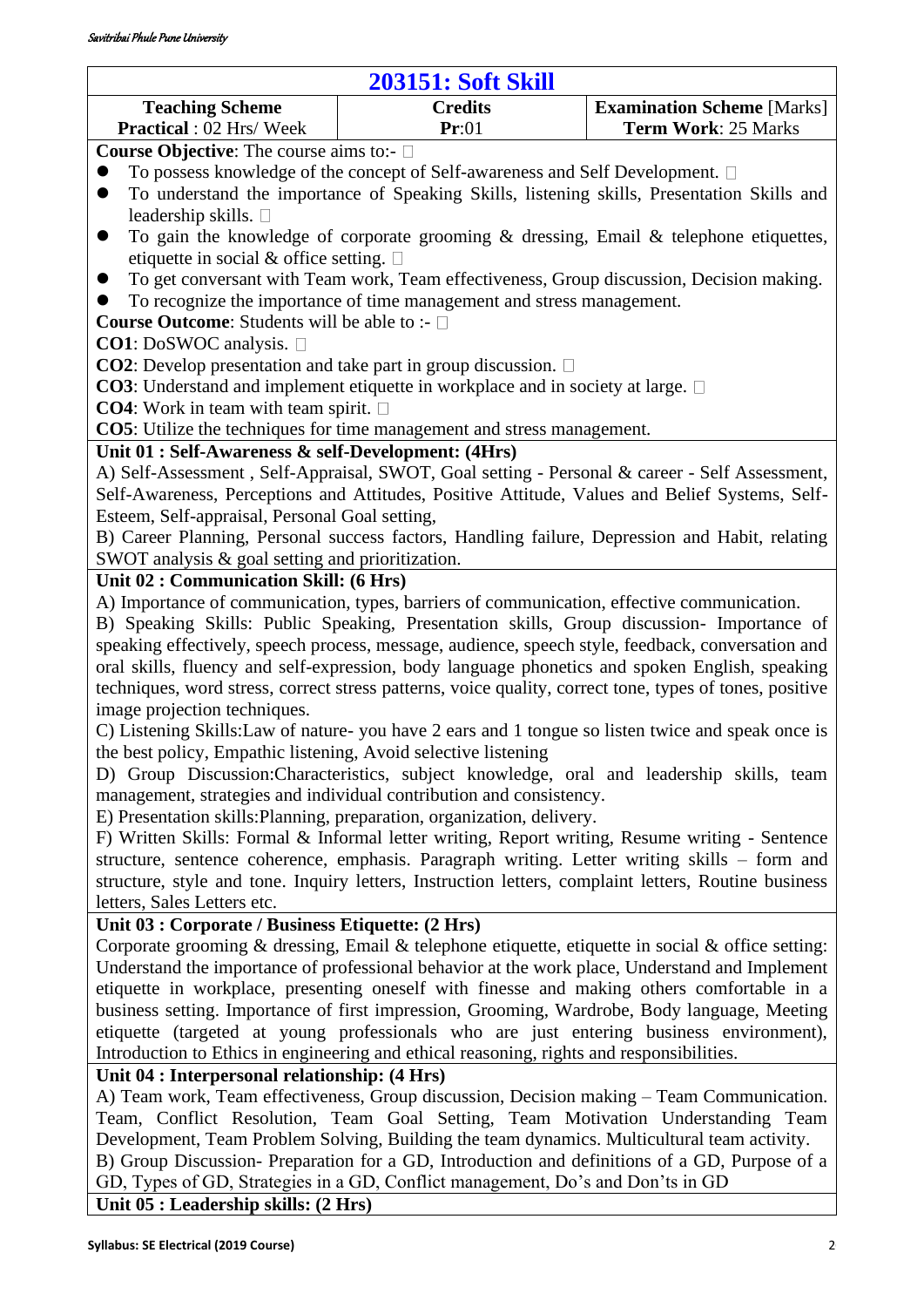### Savitribai Phule Pune University

Leaders' role, responsibilities and skill required - Understanding good Leadership behaviors, Learning the difference between Leadership and Management, Gaining insight into your Patterns, Beliefs and Rules, Defining Qualities and Strengths of leadership, Determining how well you perceive what's going on around you, interpersonal Skills and Communication Skills, Learning about Commitment and How to Move Things Forward, Making Key Decisions, Handling Your and Other People's Stress, Empowering, Motivating and Inspiring Others, Leading by example,effective feedback.

### **Unit 06 : Other skills: (2 Hrs)**

A) Time management- The Time management matrix, apply the Pareto Principle (80/20 Rule) to time management issues, to priorities using decision matrices, to beat the most common time wasters, how to plan ahead, how to handle interruptions , to maximize your personal effectiveness, how to say "no" to time wasters, develop your own individualized plan of action. B) Stress management- understanding the stress & its impact, techniques of handling stress.

C) Problem solving skill, Confidence building Problem solving skill, Confidence building

**Term Work/Assignments**: Term work will consist the record of any 8 assignments of following exercises

- 1. SWOT analysis
- 2. Personal & Career Goal setting Short term & Long term
- 3. Presentation Skill
- 4. Letter/Application writing
- 5. Report writing
- 6. Listening skills
- 7. Group discussion
- 8. Resume writing
- 9. Public Speaking
- 10. Stress management
- 11. Team Activity-- Use of Language laboratory

### **Teaching Methodology**:

Each class should be divided into three batches of 20-25 students each. The sessions should be activity based and should give students adequate opportunity to participate actively in each activity. Teachers and students must communicate only in English during the session. Specific details about the teaching methodology have been explained in every activity given below. Practical Assignments (Term work)

Minimum 8 assignments are compulsory and teachers must complete them during the practical sessions within the semester. The teacher should explain the topics mentioned in the syllabus during the practical sessions followed by the actual demonstration of the exercises. Students will submit report of their exercise (minimum 8) assignments as their term work at the end of the semester but it should be noted that the teacher should assess their assignment as soon as an activity is conducted. The continual assessment process should be followed.

1. **SWOT analysis**: The students should be made aware of their goals, strengths and weaknesses, attitude, moral values, self-confidence, etiquettes, non-verbal skills, achievements etc. through this activity. The teacher should explain to them on how to set goals, SWOT Analysis, Confidence improvement, values, positive attitude, positive thinking and self-esteem. The teacher should prepare a questionnaire which evaluate students in all the above areas and make them aware about these aspects.

2. **Personal & Career Goal setting** – Short term & Long term

3. **Presentation Skills**: Students should make a presentation on any informative topic of their choice. The topic may be technical or non-technical. The teacher should guide them on effective presentation skills. Each student should make a presentation for at least 10 minutes.

4. **Letter/Application writing**: Each student will write one formal letter, and one application. The teacher should teach the students how to write the letter and application. The teacher should give proper format and layouts.

5. **Report writing**: The teacher should teach the students how to write report. The teacher should give proper format and layouts. Each student will write one report based on visit / project /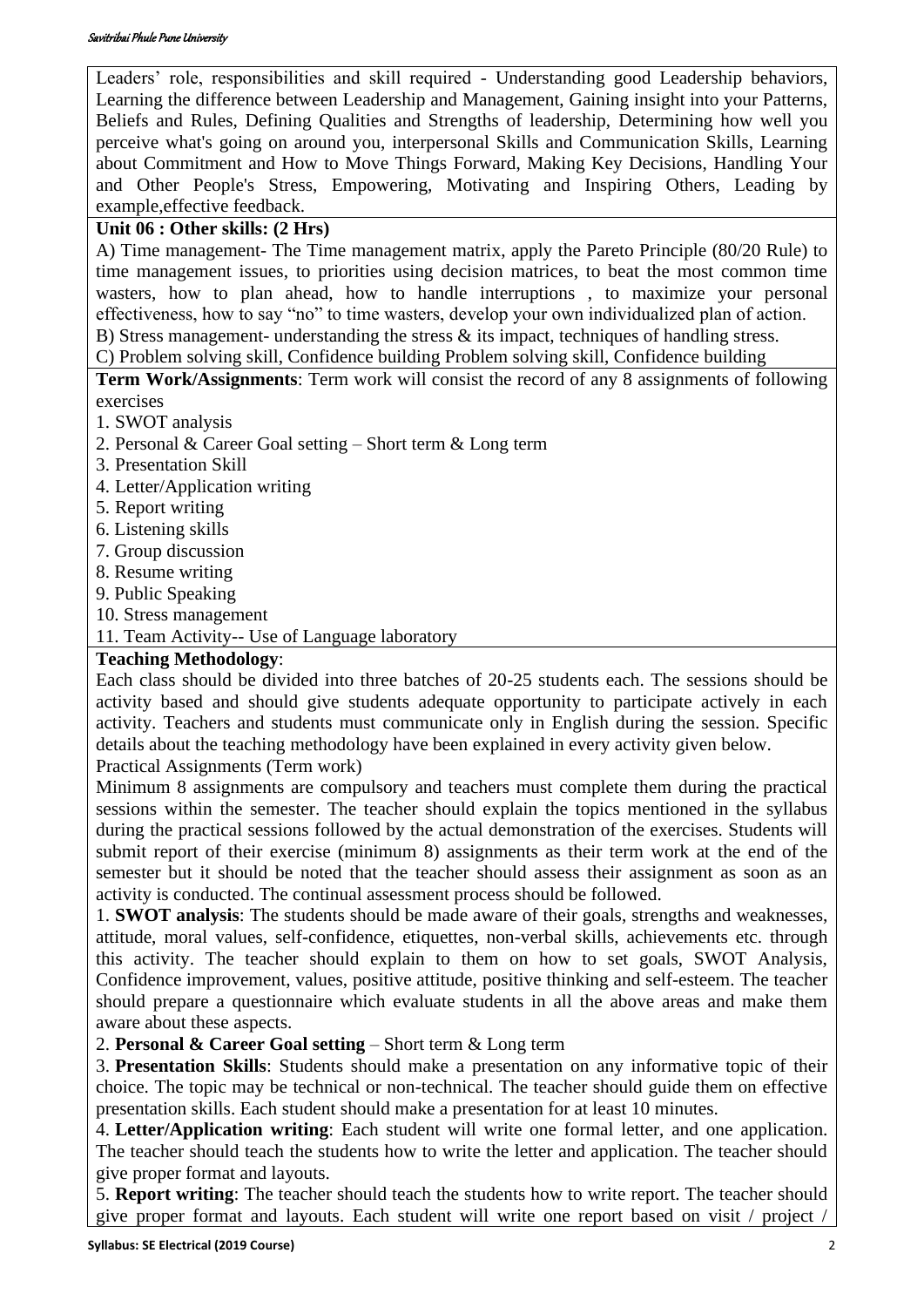business proposal etc.

6. **Listening skills**: The batch can be divided into pairs. Each pair will be given an article (any topic) by the teacher. Each pair would come on the stage and read aloud the article one by one. After reading by each pair, the other students will be asked questions on the article by the readers. Students will get marks for correct answers and also for their reading skills. This will evaluate their reading and listening skills. The teacher should give them guidelines on improving their reading and listening skills. The teacher should also give passages on various topics to students for evaluating their reading comprehension.

7. **Group discussion**: Each batch is divided into two groups of 12 to 14 students each. Two rounds of a GD for each group should be conducted and teacher should give them feedback.

8. **Resume writing**: Each student will write one formal letter, and one application. The teacher should teach the students how to write the letter and application. The teacher should give proper format and layouts.

9. **Public Speaking**: Any one of the following activities may be conducted : A) Prepared speech(topics are given in advance, students get 10 minutes to prepare the speech and 5 minutes to deliver. B) Extempore speech (students deliver speeches spontaneously for 5 minutes each on a given topic ) C) Story telling (Each student narrates a fictional or real life story for 5 minute search) D) Oral review( Each student orally presents a review on a story or a book read by them) 10. **Team Activity**-- Use of Language laboratory

### **Text Books**:

[T1] Sanjay Kumar and PushpaLata, "Communication Skills", Oxford University Press.

[T2] Krishna Mohan, MeeraBanerji, "Developing Communication Skill", McMillan India Ltd.

[T3] Simon Sweeney, "English for Business Communication", Cambridge University Press Reference Books:

[R1] Accenture, Convergys, Dell et.al, "NASSCOM-Global Business Foundation Skills, Foundation Books, Cambridge University Press.

[R2] E. H. McGraw, "Basic Managerial Skills for all", Eastern Economy Edition, Prentice hall [R3] Barun K. Mitra, "Personality Development and Group Discussions", Oxford University

Press.

[R4] PriyadarshiPatnaik, "Group Discussions and Interview Skills: Foundation Books", Cambridge University Press.

[R5] Napoleon Hill, "Thinks and Grow Rich", Ebury Publishing, ISBN 9781407029252.

[R6] Tony Robbins, "Awaken the Giant Within", Harper Collins Publishers, ISBN139780743409384. S.E. Electrical Engineering (2015 course) – Savitribai Phule Pune University 25

[R7] Wayne Dyer, "Change Your Thoughts, Change Your Life", Hay House India, ISBN-139788189988050.

[R8] Stephen Covey, "Habits of Highly Effective People", Pocket Books, ISBN139781416502494.

[R9] Dr. Joseph Murphy, "The Power of Your Subconscious Mind", MaanuGraphics, ISBN-13 9789381529560.

[R10] Daniel Coleman, "The new Leaders", Sphere Books Ltd, ISBN-139780751533811.

[R11] Richard Koch, "The 80/20 Principal", Nicholas Brealey Publishing , ISBN-13 9781857883992.

[R12] Julie Morgenstern, "Time management from inside out", Owl Books (NY),ISBN-13 9780805075908.

[R13] Shiv Khera, "You can win", Macmillan, ISBN-139789350591932.

[R14] Gopalaswamy Ramesh, Mahadevan Ramesh, "The Ace of Soft Skills: Attitude, Communication and Etiquette for Success"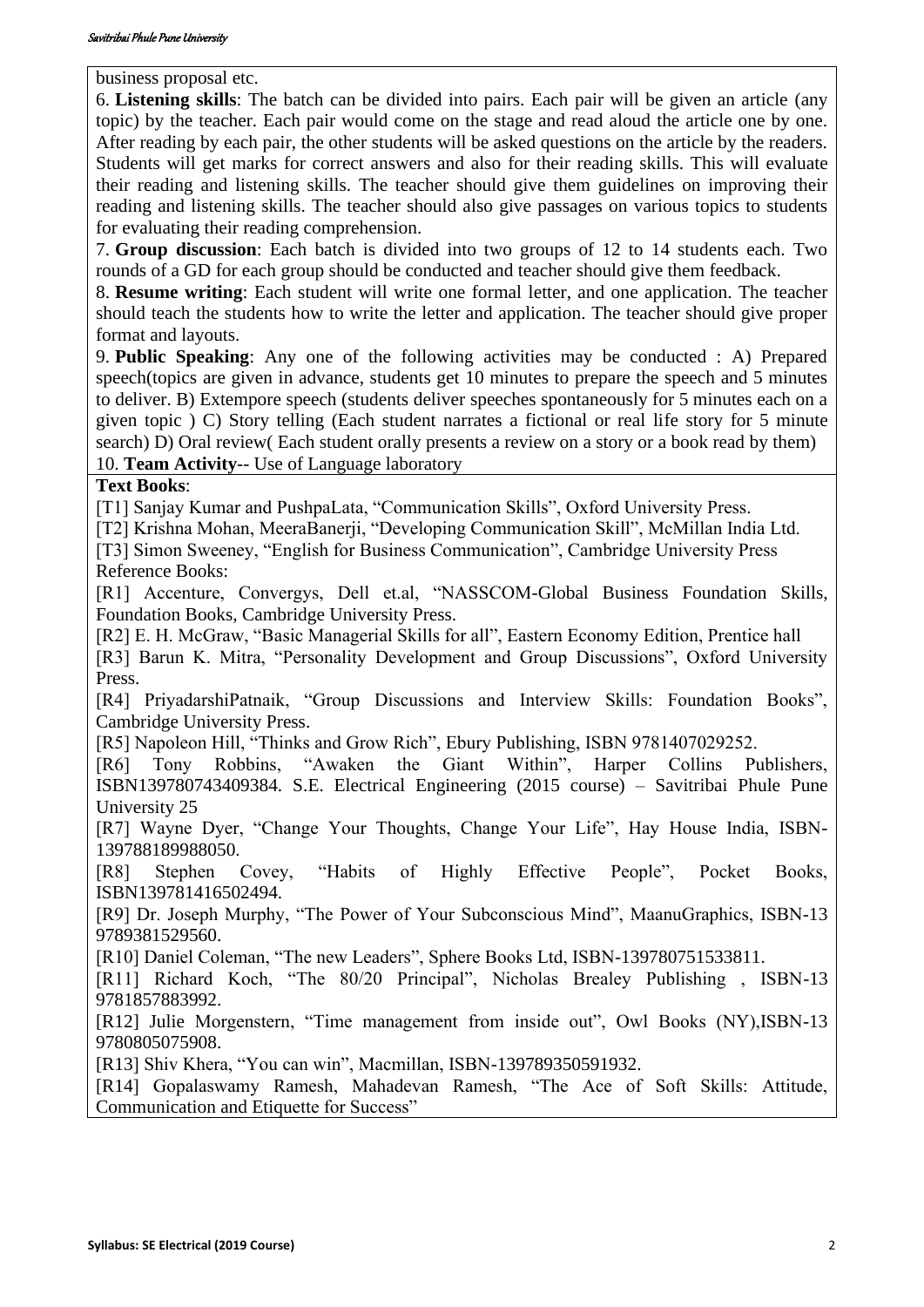<span id="page-22-0"></span>

| List of three audit course is provided. Students can choose any one from $203152(A)$<br>203152(B) and 203152(C)<br>$203152(A)$ : Solar Thermal System<br><b>Credits</b><br><b>Examination Scheme [Marks]</b><br><b>Teaching Scheme</b><br><b>Lectures: 2hrs/week</b><br>No credit<br><b>Grade: PP/NP</b><br><b>Quiz and term paper</b><br><b>Description:</b> The course will introduce the basics of: solar energy, availability, applications, heat<br>transfer as applied to solar thermal systems, various types of solar thermal systems, introduction<br>to manufacturing of the systems, characterization, quality assurance, standards, certification and<br>economics. The following topics may be broadly covered in the classroom. The field visits will be<br>designed for first-hand experience and basic understanding of the system elements.<br><b>Course Objective:</b><br>To understand basics and types of solar thermal systems.<br>To get knowledge of various types of concentrators.<br>To make students aware of different Standards and certification for Concentrator Solar<br>Power.<br><b>Course Outcome:</b> Student will be able to<br><b>CO1</b> : Differentiate between types of solar Concentrators<br><b>CO2</b> : Apply software tool for solar concentrators<br>CO3: Design different types of Solar collectors and balance of plant<br><b>Course Contents:</b><br>Sun, Earth and seasons<br>$\bullet$<br><b>Solar Radiation</b><br>Basics of heat transfer<br>Absorption, reflection and transmission of radiation<br>٠<br>Types of Solar thermal systems<br>$\bullet$<br>Basic design of different types of systems<br>$\bullet$<br>Applications of solar thermal systems and their economics<br>Need for solar concentration<br>$\bullet$<br>Various types of solar concentrators<br>Movement of Sun and tracking<br>Control systems for solar tracking<br>Concentrating solar thermal (CSP)<br>Concentrating solar PV (CPV)<br>Balance of plant for CSP<br>٠<br>Critical points in concentrating solar system installation<br>٠<br>Operation and maintenance of CSP<br>Typical financial analysis of CSP<br>Software tools for concentrating solar power<br>$\bullet$<br>Environmental impact assessment<br>٠<br>Standards and certification for CSP<br>Basics of solar thermal (STH) systems<br>Elements of various STH systems<br>٠<br>Design, materials and manufacturing of<br>Flat plate solar collector<br>➤<br>Evacuated tube solar collector<br>➤<br>Parabolic trough collector<br>➤<br>Dish type solar concentrators<br>➤<br>Concentrating PV systems<br>➤ | 203152 : Audit Course-III |  |  |
|-------------------------------------------------------------------------------------------------------------------------------------------------------------------------------------------------------------------------------------------------------------------------------------------------------------------------------------------------------------------------------------------------------------------------------------------------------------------------------------------------------------------------------------------------------------------------------------------------------------------------------------------------------------------------------------------------------------------------------------------------------------------------------------------------------------------------------------------------------------------------------------------------------------------------------------------------------------------------------------------------------------------------------------------------------------------------------------------------------------------------------------------------------------------------------------------------------------------------------------------------------------------------------------------------------------------------------------------------------------------------------------------------------------------------------------------------------------------------------------------------------------------------------------------------------------------------------------------------------------------------------------------------------------------------------------------------------------------------------------------------------------------------------------------------------------------------------------------------------------------------------------------------------------------------------------------------------------------------------------------------------------------------------------------------------------------------------------------------------------------------------------------------------------------------------------------------------------------------------------------------------------------------------------------------------------------------------------------------------------------------------------------------------------------------------------------------------------------------------------------------------------------------------------------------------------------------------------------------------------|---------------------------|--|--|
|                                                                                                                                                                                                                                                                                                                                                                                                                                                                                                                                                                                                                                                                                                                                                                                                                                                                                                                                                                                                                                                                                                                                                                                                                                                                                                                                                                                                                                                                                                                                                                                                                                                                                                                                                                                                                                                                                                                                                                                                                                                                                                                                                                                                                                                                                                                                                                                                                                                                                                                                                                                                             |                           |  |  |
|                                                                                                                                                                                                                                                                                                                                                                                                                                                                                                                                                                                                                                                                                                                                                                                                                                                                                                                                                                                                                                                                                                                                                                                                                                                                                                                                                                                                                                                                                                                                                                                                                                                                                                                                                                                                                                                                                                                                                                                                                                                                                                                                                                                                                                                                                                                                                                                                                                                                                                                                                                                                             |                           |  |  |
|                                                                                                                                                                                                                                                                                                                                                                                                                                                                                                                                                                                                                                                                                                                                                                                                                                                                                                                                                                                                                                                                                                                                                                                                                                                                                                                                                                                                                                                                                                                                                                                                                                                                                                                                                                                                                                                                                                                                                                                                                                                                                                                                                                                                                                                                                                                                                                                                                                                                                                                                                                                                             |                           |  |  |
|                                                                                                                                                                                                                                                                                                                                                                                                                                                                                                                                                                                                                                                                                                                                                                                                                                                                                                                                                                                                                                                                                                                                                                                                                                                                                                                                                                                                                                                                                                                                                                                                                                                                                                                                                                                                                                                                                                                                                                                                                                                                                                                                                                                                                                                                                                                                                                                                                                                                                                                                                                                                             |                           |  |  |
|                                                                                                                                                                                                                                                                                                                                                                                                                                                                                                                                                                                                                                                                                                                                                                                                                                                                                                                                                                                                                                                                                                                                                                                                                                                                                                                                                                                                                                                                                                                                                                                                                                                                                                                                                                                                                                                                                                                                                                                                                                                                                                                                                                                                                                                                                                                                                                                                                                                                                                                                                                                                             |                           |  |  |
|                                                                                                                                                                                                                                                                                                                                                                                                                                                                                                                                                                                                                                                                                                                                                                                                                                                                                                                                                                                                                                                                                                                                                                                                                                                                                                                                                                                                                                                                                                                                                                                                                                                                                                                                                                                                                                                                                                                                                                                                                                                                                                                                                                                                                                                                                                                                                                                                                                                                                                                                                                                                             |                           |  |  |
|                                                                                                                                                                                                                                                                                                                                                                                                                                                                                                                                                                                                                                                                                                                                                                                                                                                                                                                                                                                                                                                                                                                                                                                                                                                                                                                                                                                                                                                                                                                                                                                                                                                                                                                                                                                                                                                                                                                                                                                                                                                                                                                                                                                                                                                                                                                                                                                                                                                                                                                                                                                                             |                           |  |  |
|                                                                                                                                                                                                                                                                                                                                                                                                                                                                                                                                                                                                                                                                                                                                                                                                                                                                                                                                                                                                                                                                                                                                                                                                                                                                                                                                                                                                                                                                                                                                                                                                                                                                                                                                                                                                                                                                                                                                                                                                                                                                                                                                                                                                                                                                                                                                                                                                                                                                                                                                                                                                             |                           |  |  |
|                                                                                                                                                                                                                                                                                                                                                                                                                                                                                                                                                                                                                                                                                                                                                                                                                                                                                                                                                                                                                                                                                                                                                                                                                                                                                                                                                                                                                                                                                                                                                                                                                                                                                                                                                                                                                                                                                                                                                                                                                                                                                                                                                                                                                                                                                                                                                                                                                                                                                                                                                                                                             |                           |  |  |
|                                                                                                                                                                                                                                                                                                                                                                                                                                                                                                                                                                                                                                                                                                                                                                                                                                                                                                                                                                                                                                                                                                                                                                                                                                                                                                                                                                                                                                                                                                                                                                                                                                                                                                                                                                                                                                                                                                                                                                                                                                                                                                                                                                                                                                                                                                                                                                                                                                                                                                                                                                                                             |                           |  |  |
|                                                                                                                                                                                                                                                                                                                                                                                                                                                                                                                                                                                                                                                                                                                                                                                                                                                                                                                                                                                                                                                                                                                                                                                                                                                                                                                                                                                                                                                                                                                                                                                                                                                                                                                                                                                                                                                                                                                                                                                                                                                                                                                                                                                                                                                                                                                                                                                                                                                                                                                                                                                                             |                           |  |  |
|                                                                                                                                                                                                                                                                                                                                                                                                                                                                                                                                                                                                                                                                                                                                                                                                                                                                                                                                                                                                                                                                                                                                                                                                                                                                                                                                                                                                                                                                                                                                                                                                                                                                                                                                                                                                                                                                                                                                                                                                                                                                                                                                                                                                                                                                                                                                                                                                                                                                                                                                                                                                             |                           |  |  |
|                                                                                                                                                                                                                                                                                                                                                                                                                                                                                                                                                                                                                                                                                                                                                                                                                                                                                                                                                                                                                                                                                                                                                                                                                                                                                                                                                                                                                                                                                                                                                                                                                                                                                                                                                                                                                                                                                                                                                                                                                                                                                                                                                                                                                                                                                                                                                                                                                                                                                                                                                                                                             |                           |  |  |
|                                                                                                                                                                                                                                                                                                                                                                                                                                                                                                                                                                                                                                                                                                                                                                                                                                                                                                                                                                                                                                                                                                                                                                                                                                                                                                                                                                                                                                                                                                                                                                                                                                                                                                                                                                                                                                                                                                                                                                                                                                                                                                                                                                                                                                                                                                                                                                                                                                                                                                                                                                                                             |                           |  |  |
|                                                                                                                                                                                                                                                                                                                                                                                                                                                                                                                                                                                                                                                                                                                                                                                                                                                                                                                                                                                                                                                                                                                                                                                                                                                                                                                                                                                                                                                                                                                                                                                                                                                                                                                                                                                                                                                                                                                                                                                                                                                                                                                                                                                                                                                                                                                                                                                                                                                                                                                                                                                                             |                           |  |  |
|                                                                                                                                                                                                                                                                                                                                                                                                                                                                                                                                                                                                                                                                                                                                                                                                                                                                                                                                                                                                                                                                                                                                                                                                                                                                                                                                                                                                                                                                                                                                                                                                                                                                                                                                                                                                                                                                                                                                                                                                                                                                                                                                                                                                                                                                                                                                                                                                                                                                                                                                                                                                             |                           |  |  |
|                                                                                                                                                                                                                                                                                                                                                                                                                                                                                                                                                                                                                                                                                                                                                                                                                                                                                                                                                                                                                                                                                                                                                                                                                                                                                                                                                                                                                                                                                                                                                                                                                                                                                                                                                                                                                                                                                                                                                                                                                                                                                                                                                                                                                                                                                                                                                                                                                                                                                                                                                                                                             |                           |  |  |
|                                                                                                                                                                                                                                                                                                                                                                                                                                                                                                                                                                                                                                                                                                                                                                                                                                                                                                                                                                                                                                                                                                                                                                                                                                                                                                                                                                                                                                                                                                                                                                                                                                                                                                                                                                                                                                                                                                                                                                                                                                                                                                                                                                                                                                                                                                                                                                                                                                                                                                                                                                                                             |                           |  |  |
|                                                                                                                                                                                                                                                                                                                                                                                                                                                                                                                                                                                                                                                                                                                                                                                                                                                                                                                                                                                                                                                                                                                                                                                                                                                                                                                                                                                                                                                                                                                                                                                                                                                                                                                                                                                                                                                                                                                                                                                                                                                                                                                                                                                                                                                                                                                                                                                                                                                                                                                                                                                                             |                           |  |  |
|                                                                                                                                                                                                                                                                                                                                                                                                                                                                                                                                                                                                                                                                                                                                                                                                                                                                                                                                                                                                                                                                                                                                                                                                                                                                                                                                                                                                                                                                                                                                                                                                                                                                                                                                                                                                                                                                                                                                                                                                                                                                                                                                                                                                                                                                                                                                                                                                                                                                                                                                                                                                             |                           |  |  |
|                                                                                                                                                                                                                                                                                                                                                                                                                                                                                                                                                                                                                                                                                                                                                                                                                                                                                                                                                                                                                                                                                                                                                                                                                                                                                                                                                                                                                                                                                                                                                                                                                                                                                                                                                                                                                                                                                                                                                                                                                                                                                                                                                                                                                                                                                                                                                                                                                                                                                                                                                                                                             |                           |  |  |
|                                                                                                                                                                                                                                                                                                                                                                                                                                                                                                                                                                                                                                                                                                                                                                                                                                                                                                                                                                                                                                                                                                                                                                                                                                                                                                                                                                                                                                                                                                                                                                                                                                                                                                                                                                                                                                                                                                                                                                                                                                                                                                                                                                                                                                                                                                                                                                                                                                                                                                                                                                                                             |                           |  |  |
|                                                                                                                                                                                                                                                                                                                                                                                                                                                                                                                                                                                                                                                                                                                                                                                                                                                                                                                                                                                                                                                                                                                                                                                                                                                                                                                                                                                                                                                                                                                                                                                                                                                                                                                                                                                                                                                                                                                                                                                                                                                                                                                                                                                                                                                                                                                                                                                                                                                                                                                                                                                                             |                           |  |  |
|                                                                                                                                                                                                                                                                                                                                                                                                                                                                                                                                                                                                                                                                                                                                                                                                                                                                                                                                                                                                                                                                                                                                                                                                                                                                                                                                                                                                                                                                                                                                                                                                                                                                                                                                                                                                                                                                                                                                                                                                                                                                                                                                                                                                                                                                                                                                                                                                                                                                                                                                                                                                             |                           |  |  |
|                                                                                                                                                                                                                                                                                                                                                                                                                                                                                                                                                                                                                                                                                                                                                                                                                                                                                                                                                                                                                                                                                                                                                                                                                                                                                                                                                                                                                                                                                                                                                                                                                                                                                                                                                                                                                                                                                                                                                                                                                                                                                                                                                                                                                                                                                                                                                                                                                                                                                                                                                                                                             |                           |  |  |
|                                                                                                                                                                                                                                                                                                                                                                                                                                                                                                                                                                                                                                                                                                                                                                                                                                                                                                                                                                                                                                                                                                                                                                                                                                                                                                                                                                                                                                                                                                                                                                                                                                                                                                                                                                                                                                                                                                                                                                                                                                                                                                                                                                                                                                                                                                                                                                                                                                                                                                                                                                                                             |                           |  |  |
|                                                                                                                                                                                                                                                                                                                                                                                                                                                                                                                                                                                                                                                                                                                                                                                                                                                                                                                                                                                                                                                                                                                                                                                                                                                                                                                                                                                                                                                                                                                                                                                                                                                                                                                                                                                                                                                                                                                                                                                                                                                                                                                                                                                                                                                                                                                                                                                                                                                                                                                                                                                                             |                           |  |  |
|                                                                                                                                                                                                                                                                                                                                                                                                                                                                                                                                                                                                                                                                                                                                                                                                                                                                                                                                                                                                                                                                                                                                                                                                                                                                                                                                                                                                                                                                                                                                                                                                                                                                                                                                                                                                                                                                                                                                                                                                                                                                                                                                                                                                                                                                                                                                                                                                                                                                                                                                                                                                             |                           |  |  |
|                                                                                                                                                                                                                                                                                                                                                                                                                                                                                                                                                                                                                                                                                                                                                                                                                                                                                                                                                                                                                                                                                                                                                                                                                                                                                                                                                                                                                                                                                                                                                                                                                                                                                                                                                                                                                                                                                                                                                                                                                                                                                                                                                                                                                                                                                                                                                                                                                                                                                                                                                                                                             |                           |  |  |
|                                                                                                                                                                                                                                                                                                                                                                                                                                                                                                                                                                                                                                                                                                                                                                                                                                                                                                                                                                                                                                                                                                                                                                                                                                                                                                                                                                                                                                                                                                                                                                                                                                                                                                                                                                                                                                                                                                                                                                                                                                                                                                                                                                                                                                                                                                                                                                                                                                                                                                                                                                                                             |                           |  |  |
|                                                                                                                                                                                                                                                                                                                                                                                                                                                                                                                                                                                                                                                                                                                                                                                                                                                                                                                                                                                                                                                                                                                                                                                                                                                                                                                                                                                                                                                                                                                                                                                                                                                                                                                                                                                                                                                                                                                                                                                                                                                                                                                                                                                                                                                                                                                                                                                                                                                                                                                                                                                                             |                           |  |  |
|                                                                                                                                                                                                                                                                                                                                                                                                                                                                                                                                                                                                                                                                                                                                                                                                                                                                                                                                                                                                                                                                                                                                                                                                                                                                                                                                                                                                                                                                                                                                                                                                                                                                                                                                                                                                                                                                                                                                                                                                                                                                                                                                                                                                                                                                                                                                                                                                                                                                                                                                                                                                             |                           |  |  |
|                                                                                                                                                                                                                                                                                                                                                                                                                                                                                                                                                                                                                                                                                                                                                                                                                                                                                                                                                                                                                                                                                                                                                                                                                                                                                                                                                                                                                                                                                                                                                                                                                                                                                                                                                                                                                                                                                                                                                                                                                                                                                                                                                                                                                                                                                                                                                                                                                                                                                                                                                                                                             |                           |  |  |
|                                                                                                                                                                                                                                                                                                                                                                                                                                                                                                                                                                                                                                                                                                                                                                                                                                                                                                                                                                                                                                                                                                                                                                                                                                                                                                                                                                                                                                                                                                                                                                                                                                                                                                                                                                                                                                                                                                                                                                                                                                                                                                                                                                                                                                                                                                                                                                                                                                                                                                                                                                                                             |                           |  |  |
|                                                                                                                                                                                                                                                                                                                                                                                                                                                                                                                                                                                                                                                                                                                                                                                                                                                                                                                                                                                                                                                                                                                                                                                                                                                                                                                                                                                                                                                                                                                                                                                                                                                                                                                                                                                                                                                                                                                                                                                                                                                                                                                                                                                                                                                                                                                                                                                                                                                                                                                                                                                                             |                           |  |  |
|                                                                                                                                                                                                                                                                                                                                                                                                                                                                                                                                                                                                                                                                                                                                                                                                                                                                                                                                                                                                                                                                                                                                                                                                                                                                                                                                                                                                                                                                                                                                                                                                                                                                                                                                                                                                                                                                                                                                                                                                                                                                                                                                                                                                                                                                                                                                                                                                                                                                                                                                                                                                             |                           |  |  |
|                                                                                                                                                                                                                                                                                                                                                                                                                                                                                                                                                                                                                                                                                                                                                                                                                                                                                                                                                                                                                                                                                                                                                                                                                                                                                                                                                                                                                                                                                                                                                                                                                                                                                                                                                                                                                                                                                                                                                                                                                                                                                                                                                                                                                                                                                                                                                                                                                                                                                                                                                                                                             |                           |  |  |
|                                                                                                                                                                                                                                                                                                                                                                                                                                                                                                                                                                                                                                                                                                                                                                                                                                                                                                                                                                                                                                                                                                                                                                                                                                                                                                                                                                                                                                                                                                                                                                                                                                                                                                                                                                                                                                                                                                                                                                                                                                                                                                                                                                                                                                                                                                                                                                                                                                                                                                                                                                                                             |                           |  |  |
|                                                                                                                                                                                                                                                                                                                                                                                                                                                                                                                                                                                                                                                                                                                                                                                                                                                                                                                                                                                                                                                                                                                                                                                                                                                                                                                                                                                                                                                                                                                                                                                                                                                                                                                                                                                                                                                                                                                                                                                                                                                                                                                                                                                                                                                                                                                                                                                                                                                                                                                                                                                                             |                           |  |  |
|                                                                                                                                                                                                                                                                                                                                                                                                                                                                                                                                                                                                                                                                                                                                                                                                                                                                                                                                                                                                                                                                                                                                                                                                                                                                                                                                                                                                                                                                                                                                                                                                                                                                                                                                                                                                                                                                                                                                                                                                                                                                                                                                                                                                                                                                                                                                                                                                                                                                                                                                                                                                             |                           |  |  |
|                                                                                                                                                                                                                                                                                                                                                                                                                                                                                                                                                                                                                                                                                                                                                                                                                                                                                                                                                                                                                                                                                                                                                                                                                                                                                                                                                                                                                                                                                                                                                                                                                                                                                                                                                                                                                                                                                                                                                                                                                                                                                                                                                                                                                                                                                                                                                                                                                                                                                                                                                                                                             |                           |  |  |
|                                                                                                                                                                                                                                                                                                                                                                                                                                                                                                                                                                                                                                                                                                                                                                                                                                                                                                                                                                                                                                                                                                                                                                                                                                                                                                                                                                                                                                                                                                                                                                                                                                                                                                                                                                                                                                                                                                                                                                                                                                                                                                                                                                                                                                                                                                                                                                                                                                                                                                                                                                                                             |                           |  |  |
|                                                                                                                                                                                                                                                                                                                                                                                                                                                                                                                                                                                                                                                                                                                                                                                                                                                                                                                                                                                                                                                                                                                                                                                                                                                                                                                                                                                                                                                                                                                                                                                                                                                                                                                                                                                                                                                                                                                                                                                                                                                                                                                                                                                                                                                                                                                                                                                                                                                                                                                                                                                                             |                           |  |  |
|                                                                                                                                                                                                                                                                                                                                                                                                                                                                                                                                                                                                                                                                                                                                                                                                                                                                                                                                                                                                                                                                                                                                                                                                                                                                                                                                                                                                                                                                                                                                                                                                                                                                                                                                                                                                                                                                                                                                                                                                                                                                                                                                                                                                                                                                                                                                                                                                                                                                                                                                                                                                             |                           |  |  |
|                                                                                                                                                                                                                                                                                                                                                                                                                                                                                                                                                                                                                                                                                                                                                                                                                                                                                                                                                                                                                                                                                                                                                                                                                                                                                                                                                                                                                                                                                                                                                                                                                                                                                                                                                                                                                                                                                                                                                                                                                                                                                                                                                                                                                                                                                                                                                                                                                                                                                                                                                                                                             |                           |  |  |
|                                                                                                                                                                                                                                                                                                                                                                                                                                                                                                                                                                                                                                                                                                                                                                                                                                                                                                                                                                                                                                                                                                                                                                                                                                                                                                                                                                                                                                                                                                                                                                                                                                                                                                                                                                                                                                                                                                                                                                                                                                                                                                                                                                                                                                                                                                                                                                                                                                                                                                                                                                                                             |                           |  |  |
|                                                                                                                                                                                                                                                                                                                                                                                                                                                                                                                                                                                                                                                                                                                                                                                                                                                                                                                                                                                                                                                                                                                                                                                                                                                                                                                                                                                                                                                                                                                                                                                                                                                                                                                                                                                                                                                                                                                                                                                                                                                                                                                                                                                                                                                                                                                                                                                                                                                                                                                                                                                                             |                           |  |  |
|                                                                                                                                                                                                                                                                                                                                                                                                                                                                                                                                                                                                                                                                                                                                                                                                                                                                                                                                                                                                                                                                                                                                                                                                                                                                                                                                                                                                                                                                                                                                                                                                                                                                                                                                                                                                                                                                                                                                                                                                                                                                                                                                                                                                                                                                                                                                                                                                                                                                                                                                                                                                             |                           |  |  |
| Balance of plant<br>➤                                                                                                                                                                                                                                                                                                                                                                                                                                                                                                                                                                                                                                                                                                                                                                                                                                                                                                                                                                                                                                                                                                                                                                                                                                                                                                                                                                                                                                                                                                                                                                                                                                                                                                                                                                                                                                                                                                                                                                                                                                                                                                                                                                                                                                                                                                                                                                                                                                                                                                                                                                                       |                           |  |  |
| Manufacturing standards                                                                                                                                                                                                                                                                                                                                                                                                                                                                                                                                                                                                                                                                                                                                                                                                                                                                                                                                                                                                                                                                                                                                                                                                                                                                                                                                                                                                                                                                                                                                                                                                                                                                                                                                                                                                                                                                                                                                                                                                                                                                                                                                                                                                                                                                                                                                                                                                                                                                                                                                                                                     |                           |  |  |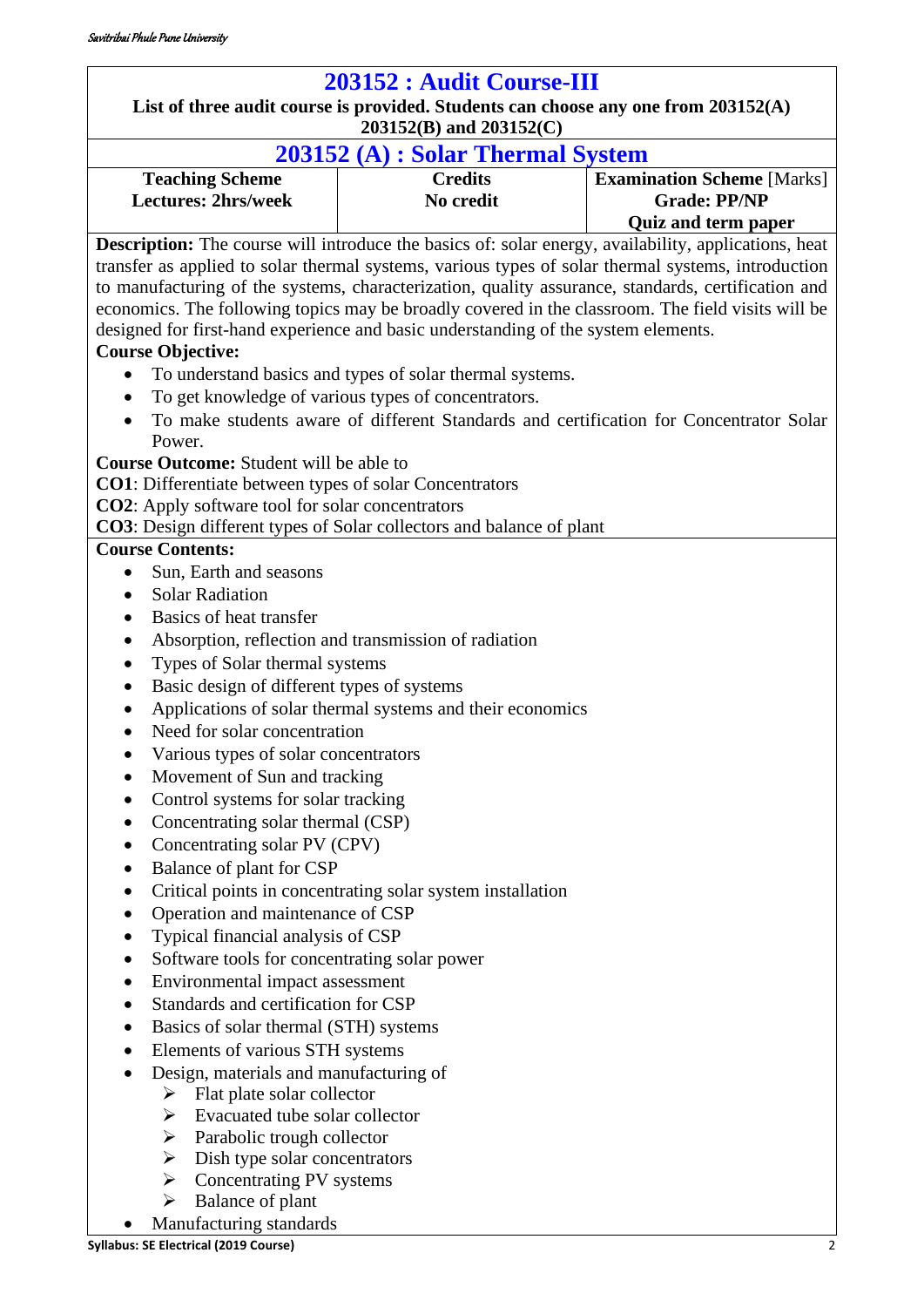- Quality assurance and standards
- Certification
- Special purpose machines and Automation in manufacturing
- Site assembly and fabrication
- Typical shop layouts
- Inventory management
- Economics of manufacturing

### **Assignment**

• Design of solar thermal system for residential/ commercial building.

### **References:**

- 1. Trainers Textbook Solar Thermal Systems Module, Ministry of New and Renewable Energy, Government of India
- 2. Students Workbook for Solar Thermal Systems Module, Ministry of New and Renewable Energy, Government of India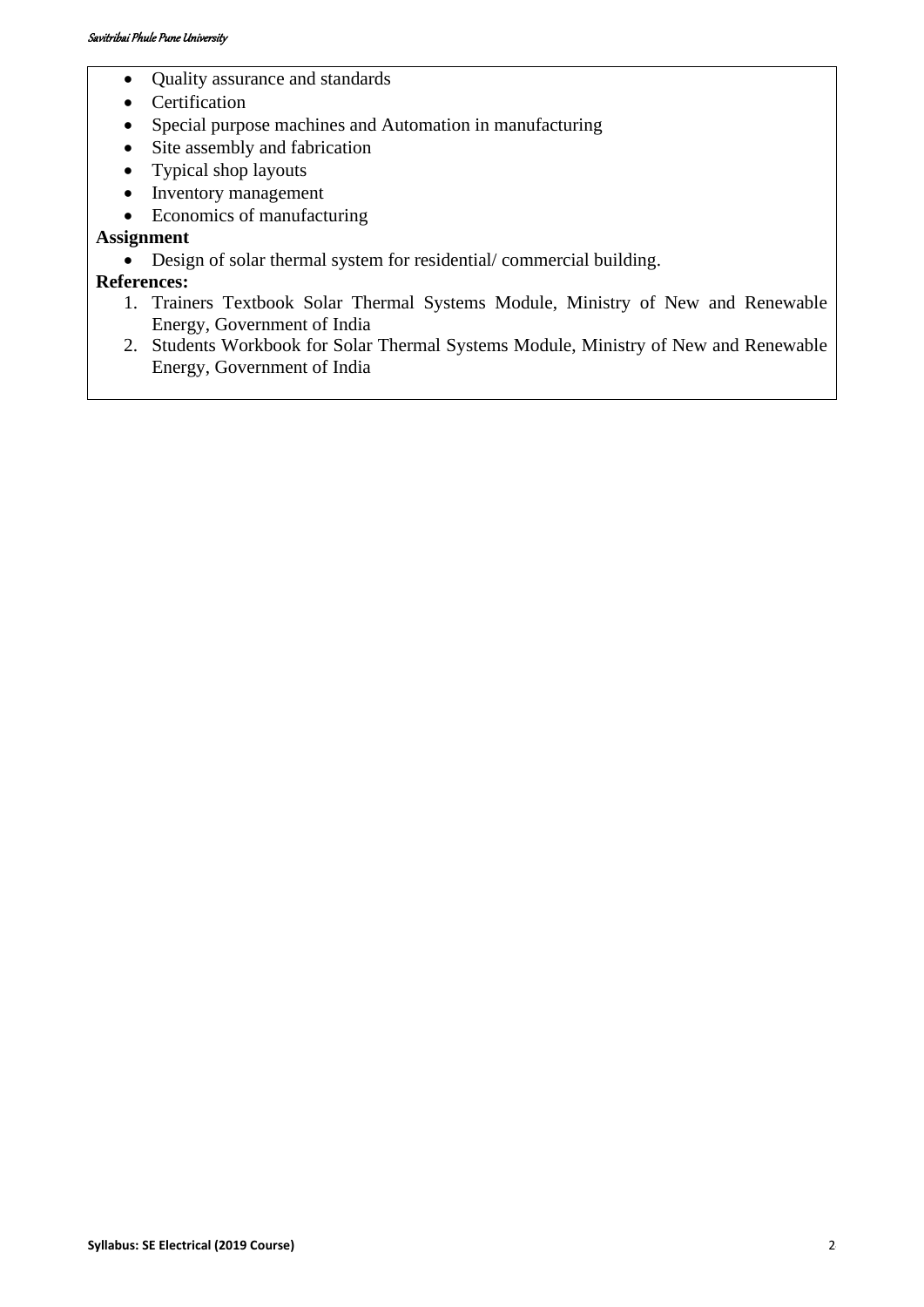### **203152 (B) : C Language Programming Teaching Scheme Lectures: 2hrs/week Credits No credit Examination Scheme** [Marks] **Grade: PP/NP Quiz and term paper Course Objective:**  • To give basic idea about C programming language • To prepare students for writing algorithm, draw flow chart and program in C language • To learn data types and syntax in C language. **Course Outcome:** Student will be able to **CO1**: Elaborate data types, arithmetic, logical and conditional operators **CO2**: Apply control and looping statements in C programming **CO3**: Write programming using C language with functions, arrays and pointers.

### **Course Contents:**

**Unit 01**: The language of C : Phases of developing a running computer program in C, Data concepts in C :Constants, Variables, Expressions, Operators, and operator precedence in C., Statements : Declarations, Input-Output Statements, Compound statements, Selection Statements. Conditions, Logical operators, Precedence. Repetitive statements, While construct, Do-while Construct, For construct., Data types, size and values. Char, Unsigned and Signed data types. Number systems and representations. Constants, Overflow., Arrays. Strings. Multidimensional arrays and matrices.

**Unit 02**: Functions :The prototype declaration, Function definition.Function call : Passing arguments to a function, by value, by reference. Pointers : Pointer variables. Declaring and dereferencing pointer variables. Pointer Arithmetic. Examples. Accessing arrays through pointers. Pointer

### **Assignment**

- Write C program for arithmetic operations such as  $+,-,*,/$ , %.
- Write C program for decision making statements such as if, else-if etc.
- Write C program for Representative statements such as for, while, do-while.
- Write C program to determine roots of an quadratic equation using functions.
- Write C program to enter matrix data and printing its inverse.
- Write C program to demonstrate use of pointers.

### **References:**

- 1. A.R. Bradley, "Programming for Engineers", Ringer, 2011
- 2. Hankering and Chitchat, "The C Programming Language", (2nd ed.) Prentice Hall, 1988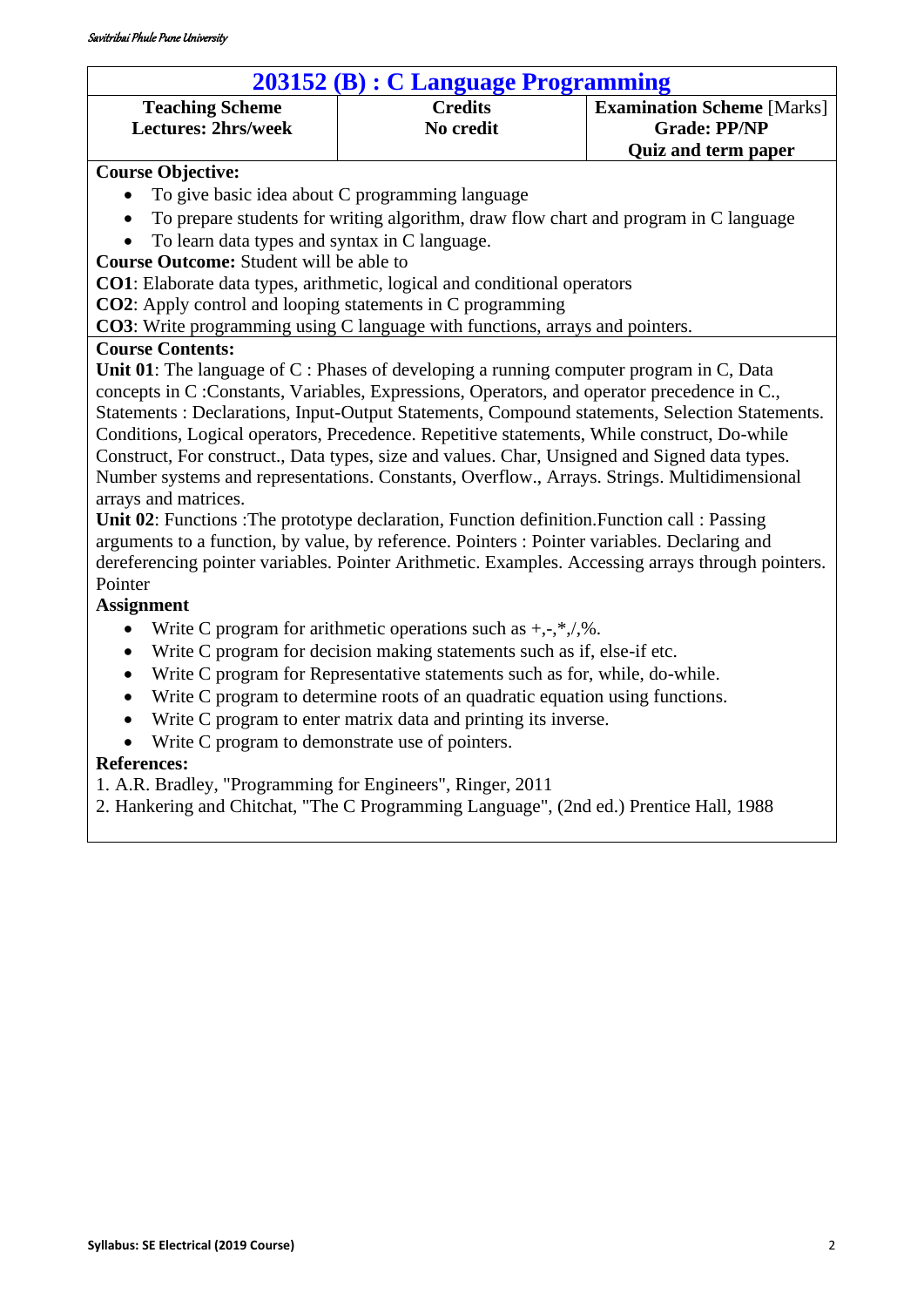| 203152(C) Japanese Language-I                                                              |                                                                        |                                                                                  |  |
|--------------------------------------------------------------------------------------------|------------------------------------------------------------------------|----------------------------------------------------------------------------------|--|
| <b>Teaching Scheme</b><br><b>Lectures: 2hrs/week</b>                                       | <b>Credits</b><br>No credit                                            | <b>Examination Scheme</b> [Marks]<br><b>Grade: PP/NP</b>                         |  |
|                                                                                            |                                                                        | <b>Quiz and term paper</b>                                                       |  |
| <b>Course Objective:</b>                                                                   |                                                                        |                                                                                  |  |
| To meet the needs of ever growing industry with respect to language support.               |                                                                        |                                                                                  |  |
| To get introduced to Japanese society and culture through language.                        |                                                                        |                                                                                  |  |
| Course Outcome: On completion of the course student                                        |                                                                        |                                                                                  |  |
| Will have ability of basic communication.                                                  |                                                                        |                                                                                  |  |
| Will have the knowledge of Japanese script.<br>$\bullet$                                   |                                                                        |                                                                                  |  |
| Will get introduced to reading, writing and listening skills<br>$\bullet$                  |                                                                        |                                                                                  |  |
| $\bullet$                                                                                  | Will develop interest to pursue professional Japanese Language course. |                                                                                  |  |
| <b>Course Contents:</b>                                                                    |                                                                        |                                                                                  |  |
| Unit 1: Introduction to Japanese Language. Hiragana basic script, colors, Days of the week |                                                                        |                                                                                  |  |
| Unit $2:$                                                                                  |                                                                        | Hiragana: modified Kana, double consonant, Letters combined with ya, yu, yo Long |  |
| vowels, Greetings and expressions                                                          |                                                                        |                                                                                  |  |
| Unit $3:$                                                                                  |                                                                        | Self Introduction, Introducing other person, Numbers, Months, Dates, Telephone   |  |
| numbers, Stating one's age.                                                                |                                                                        |                                                                                  |  |
| <b>References:</b>                                                                         |                                                                        |                                                                                  |  |
|                                                                                            |                                                                        | 1. Minna No Nihongo, "Japanese for Everyone", Elementary Main Text book 1-1      |  |
| (IndianEdition), Goyal Publishers & Distributors Pvt. Ltd.                                 |                                                                        |                                                                                  |  |
|                                                                                            | <b>Guidelines for Conduction</b>                                       |                                                                                  |  |
|                                                                                            | (Any one or more of following but not limited to)                      |                                                                                  |  |
| <b>Guest Lectures</b><br>$\bullet$                                                         |                                                                        |                                                                                  |  |
| Visiting lectures                                                                          |                                                                        |                                                                                  |  |
| Language Lab                                                                               |                                                                        |                                                                                  |  |
|                                                                                            |                                                                        |                                                                                  |  |
|                                                                                            | Guidelines for Assessment (Any one of following but not limited to)    |                                                                                  |  |
| <b>Written Test</b><br>٠                                                                   |                                                                        |                                                                                  |  |
| <b>Practical Test</b>                                                                      |                                                                        |                                                                                  |  |
| Presentation<br>$\bullet$                                                                  |                                                                        |                                                                                  |  |
| $D_{\alpha\alpha\alpha}$                                                                   |                                                                        |                                                                                  |  |

• Paper • Report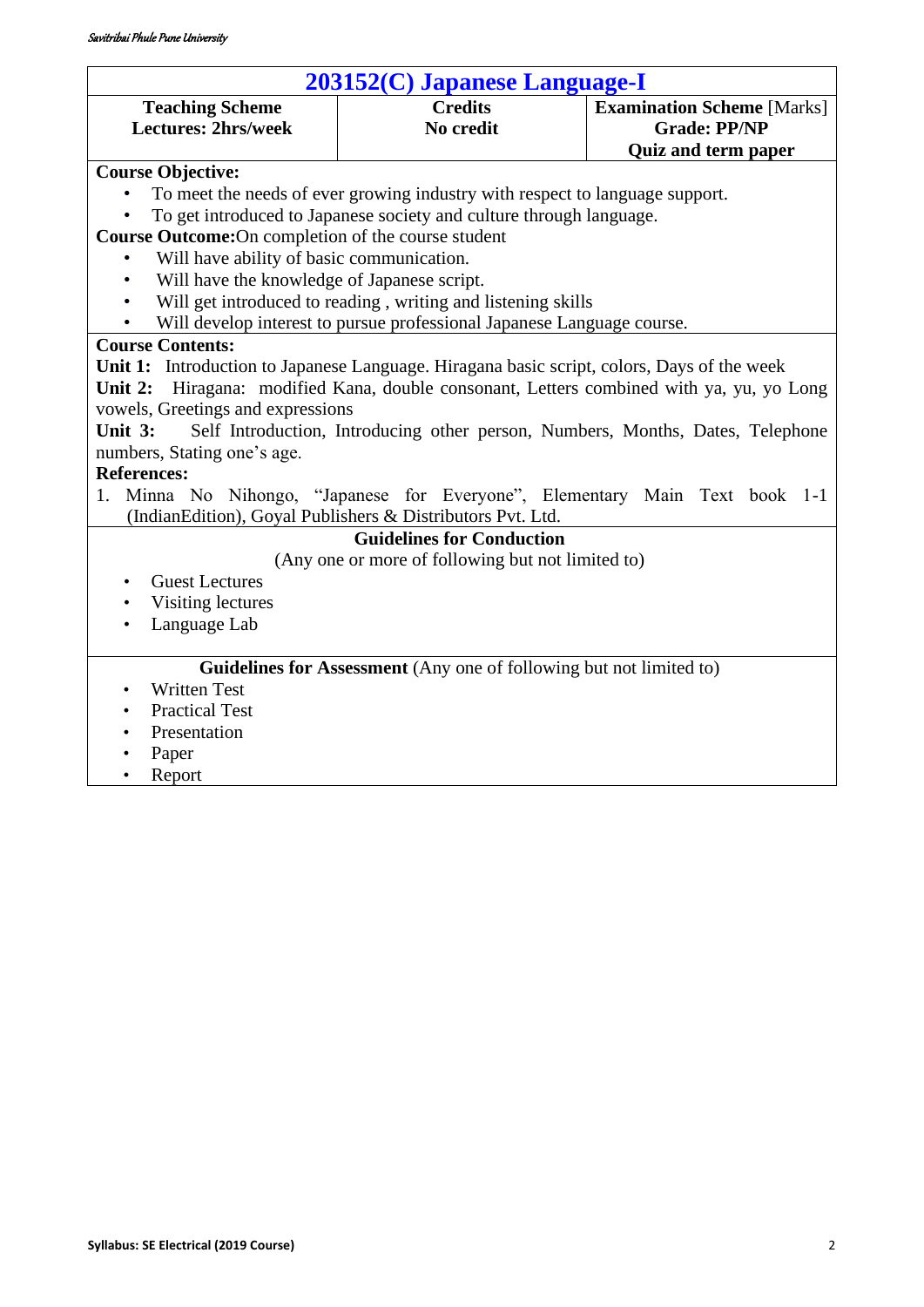<span id="page-26-0"></span>

| 203145: Power System-I                                                                             |                    |                                   |  |
|----------------------------------------------------------------------------------------------------|--------------------|-----------------------------------|--|
| <b>Teaching Scheme</b>                                                                             | <b>Credits</b>     | <b>Examination Scheme [Marks]</b> |  |
| Lecture : 03 Hrs/ Week                                                                             | $\mathbf{Th}$ : 03 | In Sem : 30 Marks                 |  |
|                                                                                                    |                    | <b>End Sem: 70 Marks</b>          |  |
| <b>Prerequisite courses if any:</b> Power Generation, Various insulating materials and properties, |                    |                                   |  |
| Knowledge of fundamentals of electrical circuit components and engineering mathematics.            |                    |                                   |  |
| <b>Course Objectives:</b>                                                                          |                    |                                   |  |
| 1. To learn the basic structure of electrical power systems, various electrical terms related with |                    |                                   |  |

- power system and understand various types of tariff.
- 2. To understand the specifications and applications of various major electrical equipment present in power plant.
- 3. To get the knowledge of mechanical and electrical design of overhead and underground transmission system.
- 4. To learn representation of transmission lines for performance evaluation.

### **Course Outcomes:**

Upon successful completion of this course, the students will be able to:

**CO1:** Recognize different patterns of load curve and calculate associated different factors with it and tariff.

**CO2:** Draft specifications of electrical equipment in power station.

**CO3:** Design electrical and mechanical aspects in overhead transmission and underground cables.

**CO4:** Evaluate the inductance and capacitance of different transmission line configurations.

**CO5:** Analyse the performance of short and medium transmission lines

**Unit 01: Structure of Electrical Power Systems and Tariff [6Hrs]** 

- **A) Structure of Electrical Power Systems:** Structure of electrical power system, Different factors associated with generating stations such as Connected load, Maximum demand, Demand factor, Average load, Load factor, Diversity factor, Plant capacity factor, Reserve capacity, Plant use factor, Load curve, Load duration curve, Concept of base load and peak load stations, Advantages of interconnected grid system, Fitting of available generating station into the area load duration curve. **[4 Hrs]**
- **B) Tariff:** Introduction of Tariff, Tariff setting principles, desirable characteristics of tariff, various consumer categories and implemented tariff such as two part tariff, three part tariff(Numerical on two part and three part tariff), Time of day tariff for H.T and L.T industrial and commercial consumers, Introduction to Availability based tariff (ABT), kVAh tariff(Descriptive treatment only).[**2 Hrs**]

**Unit 02 Major Electrical Equipment's in Power Station & Underground Cables [ 6Hrs]**

**A) Major Electrical Equipment's in Power Station:** Descriptive treatment of ratings of various equipment used in power station, Special features, field of use of equipment like alternators, necessity of exciters, various excitation systems such as dc excitation, ac excitation and static excitation systems, Power transformers, voltage regulators, bus-bars, current limiting reactors, circuit breakers, protective relays. Current transformers, potential transformers, Lightning arresters, Earthing switches, isolators, Carrier current equipment's (P.L.C.C), Control panels, battery rooms, metering and other control room equipment in generating station**. [3Hrs]**

**B)Underground Cables:** Construction of Cables, Classification of cables, XLPE cables, Capacitance of single core and three core cable, Dielectric stresses in single core cable, Grading of cables, inter sheath grading, capacitance grading. **[3Hrs]**

**Unit 03: Mechanical Design of Overhead lines and Insulators: [6Hrs] A) Mechanical Design of Overhead lines:** Main components of overhead lines, Various types of line supports, Conductor spacing, Length of span, Calculation of sag for equal and unequal

supports and effect of ice and wind loading. **[3Hrs]**

**B) Overhead Line Insulators:** Types of insulators, its construction and their applications such as Pin type, Suspension type, Strain type, Shackle type, Post insulators, bushing. Potential distribution over suspension insulators, String efficiency, (Numerical on string efficiency and up to four discs only), Methods of improving string efficiency (Descriptive treatment only). **[3Hrs]**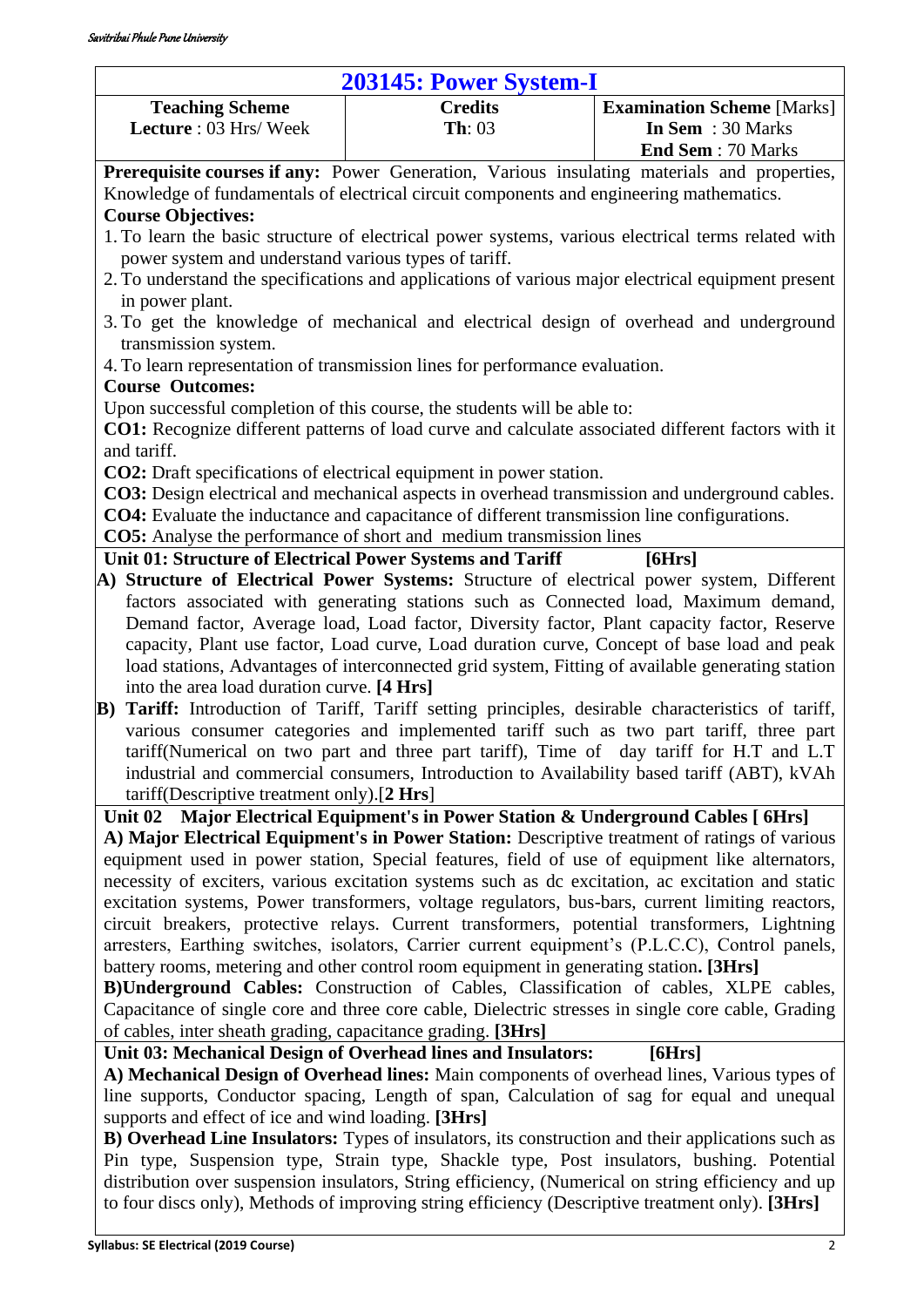|                        | <b>IIT</b> | Kł |
|------------------------|------------|----|
| <u>I0Wy5DDRqyKP1u(</u> |            |    |
| alculator              |            |    |
| <u>zov.in</u>          |            |    |
| oks                    |            |    |
| $\overline{R9, R10}$   |            |    |
|                        |            |    |
|                        |            |    |
|                        |            |    |
|                        |            |    |
|                        |            |    |

### single phase two wire line, Necessity of transposition, Inductance of three phase line with symmetrical and unsymmetrical spacing with transposition, Concept of G.M.R and G.M.D, Inductance of bundled conductors. Unit 05: Capacitance of Transmission Line: [6Hrs] Electric potential at single charged conductor, Potential at conductor in a group of charged conductors, Capacitance of single phase line, Capacitance of single phase line with effect of earth's surface on electric field, Concept of G.M.R and G.M.D for capacitance calculations, need of transposition for capacitance calculations, Capacitance of three phase line with symmetrical and unsymmetrical spacing with transposition. Capacitance of single circuit and double circuit three phase line with symmetrical and unsymmetrical spacing considering transposition (without considering earth effect). Unit 06: Performance of Transmission Line **[6Hrs]** Classification of lines based on length and voltage levels such as short, medium and long lines, Performance of short transmission lines with voltage current relationship and phasor diagram, Representation of medium lines as 'Nominal П' and 'Nominal T' circuits using R,L and C parameters, Ferranti effect, Representation of 'T' and 'П' models of lines as two port networks, Evaluation and estimation of generalized circuit constants (ABCD) for short and medium lines, Estimation of efficiency and regulation of short and medium lines**. Industrial Visit**: Compulsory one visit to EHV substation is recommended **Text Books:** [T1] V.K.Meheta, Rohit Mehta, "Principles of Power System", S. Chand Publication. [T2] J.B.Gupta, "Transmission and Distribution", S.K.Kataria and Sons, New Delhi. [T3] J.B.Gupata,"Generation and Economic Considerations",S.K.Kataria & Sons, New Delhi. [T4] Dr.B.R.Gupta, "Generation of Electrical Energy", S. Chand Publication. [T5] A Chakraborty, M.L.Soni, P.V. Gupta, U.S.Bhatnagar,"A text book on Power System Engineering", Dhanpatrai & Co, Delhi. [T6] S.N.Singh, "Electric Power Generation, Transmission and Distribution", Prentice Hall of India. **Reference Books:** [R1] Nagrath & Kothari, "Power System Engineering", Tata McGraw Hill Publications [R2] D. Das," Electrical Power System", New Age Publication [R3] W.D.Stevenson, "Power System Analysis", Tata McGraw Hill Publications. [R4] M.V.Deshpande," Elements of Power Station Design", Wheeler Publishing. [R5] I.J. Nagrath and D.P.Kothari," Modern Power System Analysis", Tata McGraw Hill [R6] NPTEL course on Power System Engineering, IIT Kharagpur <https://nptel.ac.in/courses/108/105/108105104/> [R7] NPTEL course on Power System Analysis, IIT Kharagpur <https://nptel.ac.in/courses/108/105/108105067/> [R8] NPTEL Power System Analysis, IIT Kharagpur <https://www.youtube.com/playlist?list=PLRWKj4sFG7-6gWwDMLI0Wy5DDRqyKP1uQ> [R9] MAHADISCOM Website for tariff: https://wss.mahadiscom.in/wss/wss?uiActionName=getEnergyBillC [R10] Maharashtra Electricity Regulatory Commission www.merc.g **Units** Text Books Reference Books  $1$  T1,T3,T6 R1,R3,R4,R8,

 $T1, T4$  R4,R6 | T1, T5 | R4, R6 | T1, T2, T5, T6 | R1, R7, R8 T1, T2, T5, T6 R1, R7, R8

production of these effects, Internal and external flux linkages of single conductor, Inductance of

**Unit 04:Resistance and Inductance of Transmission Line: [6Hrs]** Resistance of transmission line, Skin effect and proximity effect, Factors responsible for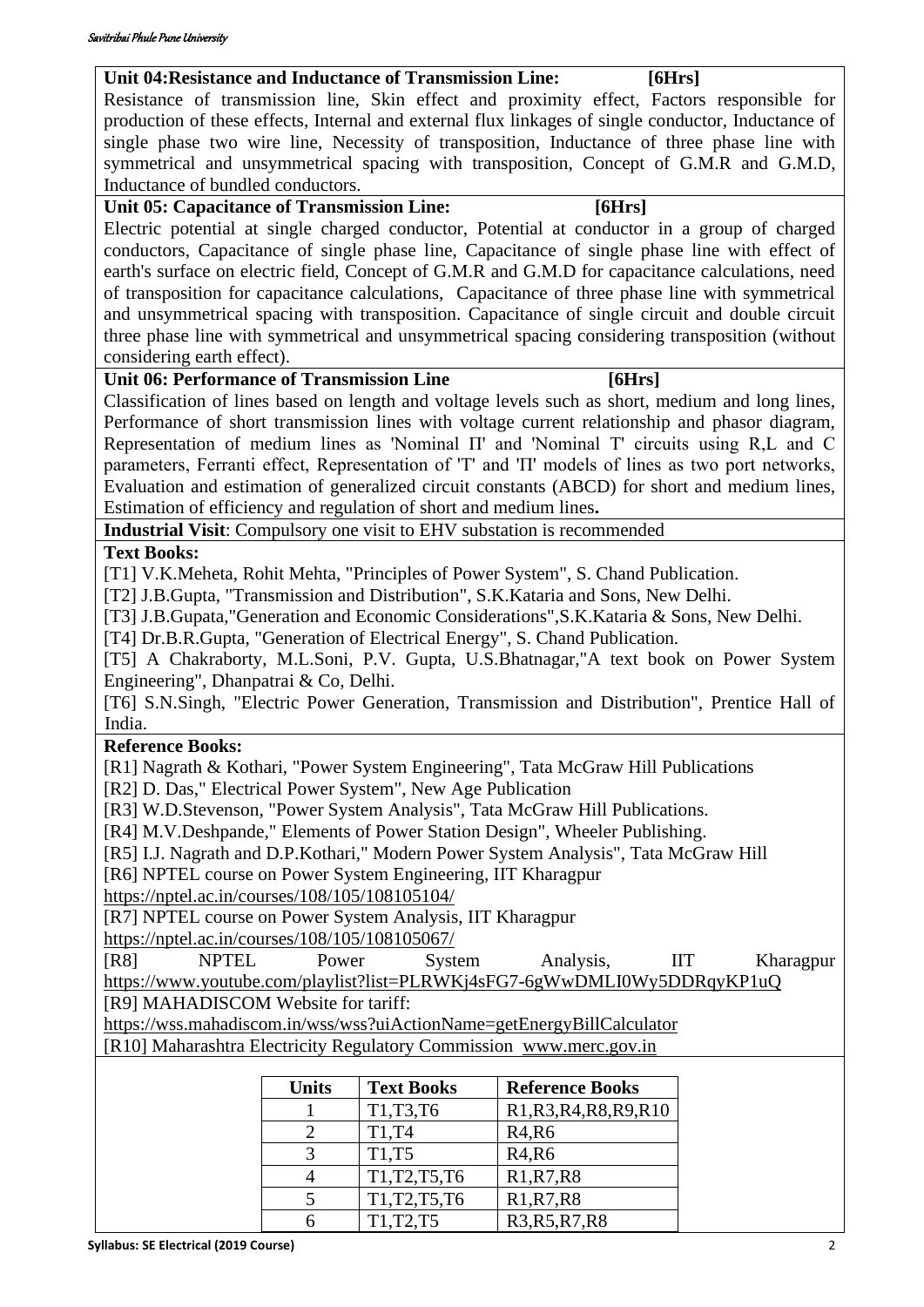### <span id="page-28-0"></span>**203146: Electrical Machines-I**

| <b>Teaching Scheme</b>          | <b>Credits</b>     | <b>Examination Scheme</b> [Marks] |
|---------------------------------|--------------------|-----------------------------------|
| <b>Lecture</b> : 03 Hrs/Week    | $\mathbf{Th}$ : 03 | In Sem $: 30$ Marks               |
| <b>Practical</b> : 02 Hrs/ Week | PR:01              | <b>End Sem</b> : 70 Marks         |
|                                 |                    | <b>Practical</b> : 50 Marks       |

### **Prerequisite:**

• Magnetic circuit, mutual induced EMF, dynamically induced EMF, Direction of magnetic field in current carrying conductor, Flemings LHR & RHR, Electromechanical energy conversion.

### **Course Objective:**

- To understand energy conversion process.
- To understand selection of machines for specific applications.
- To understand the construction, principle of operation of transformers, DC Machine  $\&$ Induction Machine.
- To test  $&$  analyse the performance of machine.

**Course Outcome:** Upon successful completion of this course, the students will be able to:

**CO1**: Evaluate performance parameters of transformer with experimentation and demonstrate construction along with specifications as per standards.

**CO2**: Distinguish between various types of transformer connections as per vector groups with application and to perform parallel operation of single/three phase transformers.

**CO3**: Select and draft specifications of DC machines and Induction motors for various applications along with speed control methods.

**CO4**: Justify the need of starters in electrical machines with merits and demerits.

**CO5**: Test and evaluate performance of DC machines and Induction motors as per IS standard.

### Unit 01: Transformers: (6 Hrs)

Single phase Transformer: Concept of ideal transformer. Corrugated core transformer. Toroidal core Transformer, Useful and leakage flux, its effects. Resistance, leakage reactance and leakage impedance of transformer windings & their effects on voltage regulation and efficiency. Exact and approximate equivalent circuits referred to L.V. and H. V. side of the transformer. Phasor diagrams for no-load and on load conditions. Transformer ratings. Losses in a transformer, their variation with load, voltage & Frequency on no load losses Efficiency and condition for maximum efficiency. All day Efficiency. Auto transformers, their ratings and applications. Comparison with two winding transformers with respect to saving of copper and size.

### Unit 02: (6 Hrs)

### **Transformers:**

Polarity test. Parallel operation of single-phase transformers, conditions to be satisfied, loadsharing under various conditions. & Welding Transformer

### **Three Phase Transformers**:

Standard connections of three phase transformers and their suitability for various applications, voltage Phasor diagrams and vector groups. Descriptive treatment of Parallel operation of three phase transformers Scott connection and V connections. Three winding (tertiary windings) transformers

### **Unit 03: D.C. Machines (Part-1): (6 Hrs)**

Construction, main parts, magnetic circuits, poles, yoke, field winding, armature core, Armature windings: Simple lap and wave winding, commutator and brush assembly. Generating action, E.M.F equation, magnetization curve, Flashing of Generator. Motoring action. Types of DC motors, significance of back E.M.F, torque equation, working at no-load and on-load. Losses, power flow diagram and efficiency. Descriptive treatment of armature reaction.

### **Unit 04: D.C. Machines (Part-2): (6 Hrs)**

Characteristics and applications of D.C. Shunt and Series Motors, Starting of DC motors, study of starters for series and shunt motor, solid state starters, speed control of various types of DC motors.

**Commutation:** Process of commutation, time of commutation, reactance voltage, different form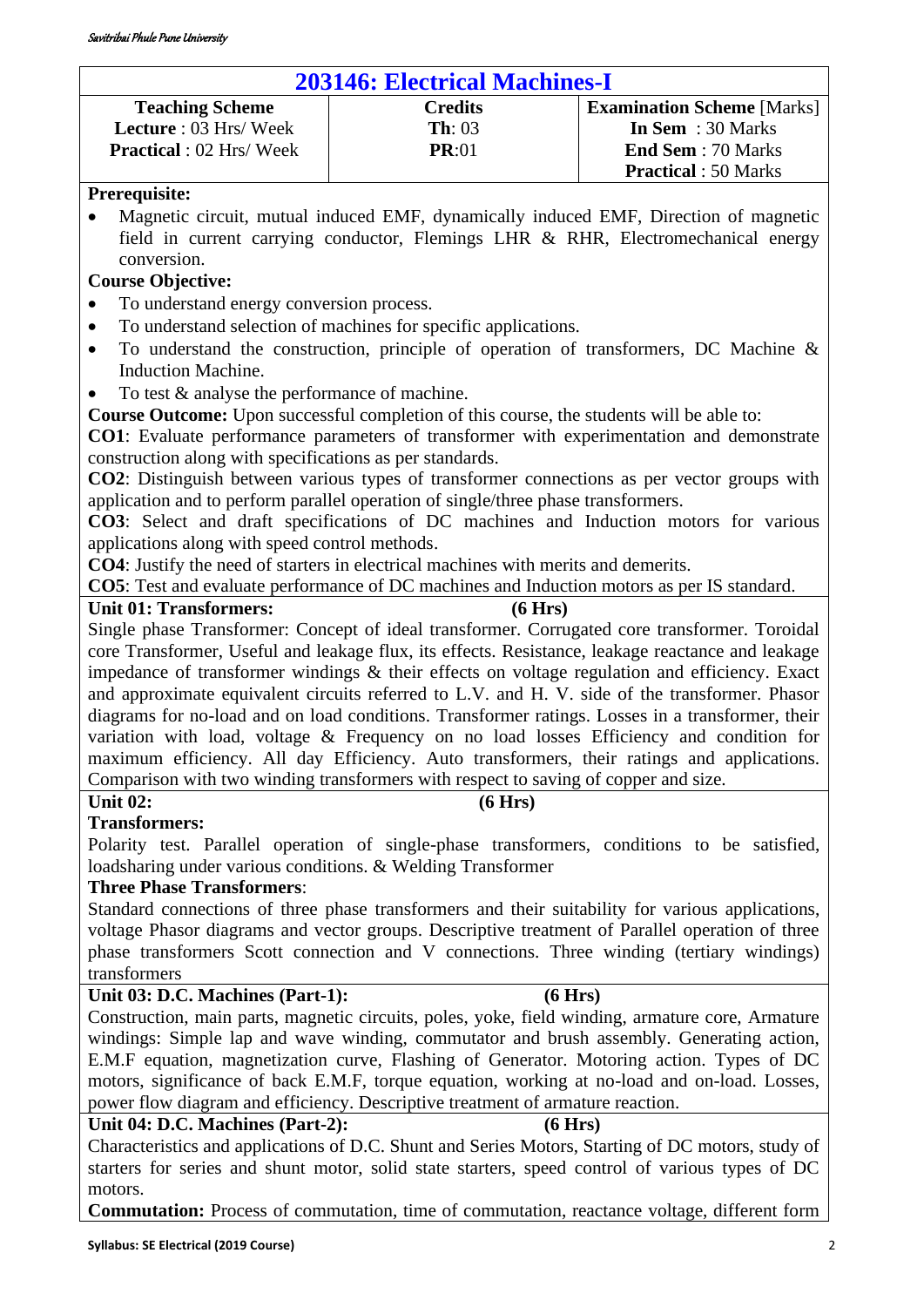### of commutations, causes of bad commutation and its remedies (Descriptive treatment only)

### **Unit 05: Three Phase Induction Motor: (6 Hrs)**

Construction: Stator, Squirrel cage & wound rotors. Production of rotating mmf. Principle of working, simplified theory with constant air gap flux; slip, frequency of rotor emf and rotor currents, mmf produced by rotor currents, its speed w.r.t. rotor and stator mmf. Production of torque, torque-slip relation, condition for maximum torque, torque-slip Characteristics, effect of rotor resistance on torque-slip characteristics. Relation between starting torque, full load torque and maximum torque. Losses in three phase induction motor, power-flow diagram, Relation between rotor input power, rotor copper loss & gross mechanical power developed, efficiency.

### **Unit 06: Three Phase Induction Motor: (6 Hrs)**

Induction motor as a generalized transformer; phasor diagram. Exact & approximate equivalent circuit. No load and blocked rotor tests to determine the equivalent circuit parameters and plotting the circle diagram. Computation of performance characteristics from the equivalent circuit and circle diagram. Performance curves. Necessity of starter for 3-phase induction motors. Starters for slip-ring and cage rotor induction motors, comparison of various starters. Testing of three phase induction motor as per IS 325 & IS 4029.

### **Industrial Visit:**

Minimum One visit to above machines manufacturing industry (mentioned in syllabus) is recommended.

### **List of Experiments:**

### **Compulsory Experiments:**

- 1. O.C. and S.C. test on single phase Transformer
- a. Determination of equivalent circuit parameters from the test data
- b. Determination of voltage regulation and efficiency
- 2. Parallel operation of two single phase transformers and study of their load sharing under various conditions of voltage ratios and leakage impedance.
- 3. Speed control of D.C. Shunt motor and study of starters.
- 4. Load test on 3-phase induction motor.

### **Any four experiments are to be conducted of following experiments:**

- 1. Polarity test on single phase and three phase transformer.
- 2. Brake test on D.C. Shunt motor
- 3. Load characteristics of D.C. series motor.
- 4. Hopkinson's test on D.C. shunts machines.
- 5. No load & blocked-rotor test on 3-phase induction motor:
- a) Determination of parameters of equivalent circuit.
- b) Plotting of circle diagram.
- 6. Calculation of motor performance from (a)  $\&$  (b) above.
- 7. Determination of sequence impedance of the transformer
- 8. To study Sumpner's test.
- 9. Measurements of non-sinusoidal current waveform of transformer at no load
- **10.** Swinburne Test on DC shunt Motor.

### **Text Books:**

- [T1] Edward Hughes "Electrical Technology", ELBS, Pearson Education.
- [T2] Ashfaq Husain, "Electrical Machines", Dhanpat Rai& Sons.

[T3] S. K. Bhattacharya, "Electrical Machine", Tata McGraw Hill publishing Co. Ltd, 2nd Edition.

[T4] Nagrath & Kothari, "Electrical Machines", Tata McGraw Hill.

[T5] Bhag S Guru, Husein R. Hiziroglu, "Electrical Machines", Oxford University Press.

[T6] K Krishna Reddy, "Electrical Machines- I and II", SCITECH Publications (India) Pvt. Ltd. Chennai.

### **Reference Books:**

[R1] A.E. Clayton and N. N. Hancock, "Performance and Design of Direct Current Machines", CBS Publishers, Third Edition.

[R2] A.E. Fitzgerald, Charles Kingsley, Stephen D. Umans, "Electrical Machines", TataMcGraw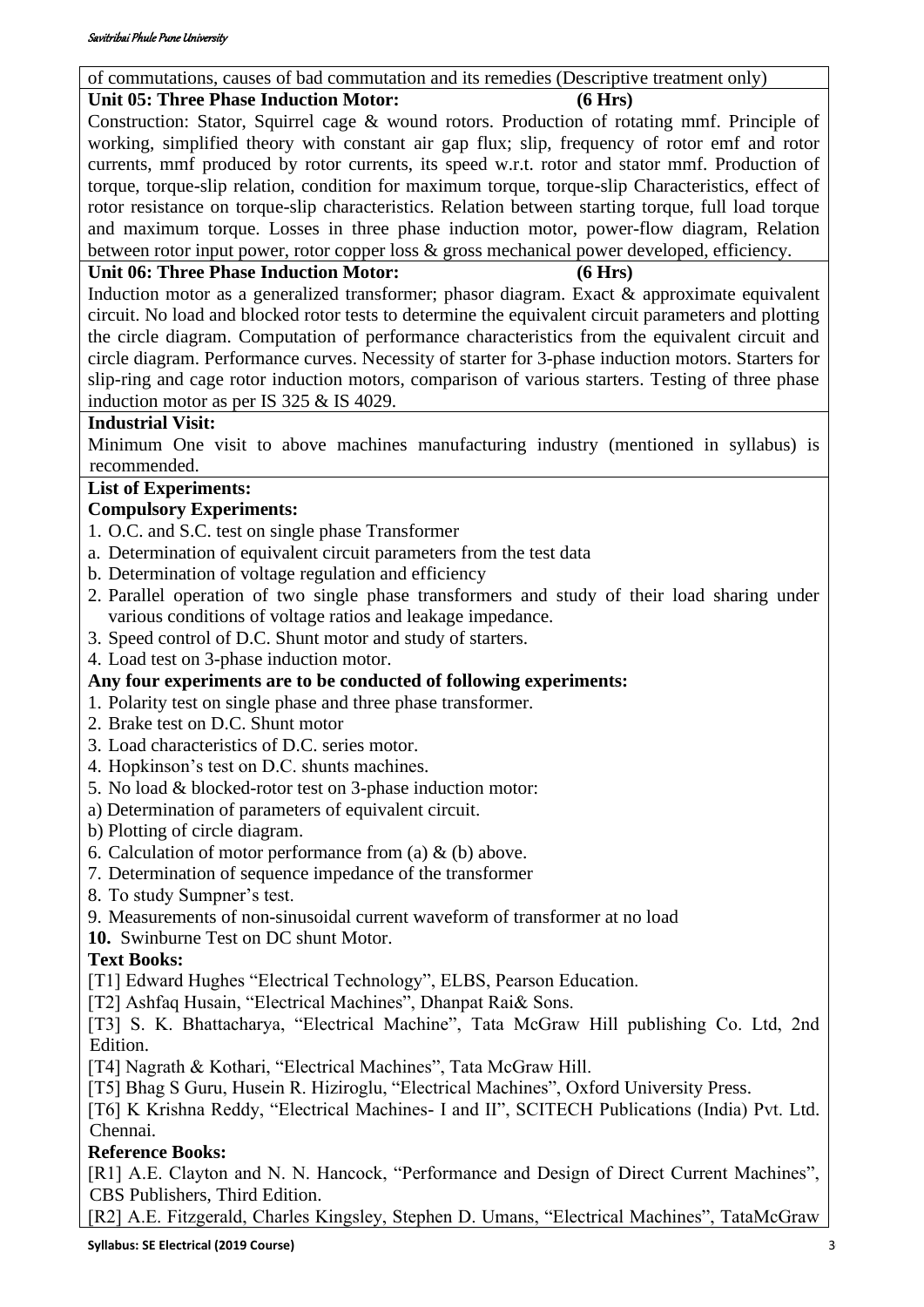Hill Publication Ltd., Fifth Edition.

[R3] A.S. Langsdorf, "Theory and performance of DC machines", Tata McGraw Hill.

[R4] M.G. Say, "Performance and Design of AC. Machines", CBS Publishers and Distributors.

[R5] Smarajit Ghosh, "Electrical Machines", Pearson Education, New Delhi.

[R6] Charles I Hubert, "Electrical Machines Theory, Application, & Control", Pearson Education, New Delhi, Second Edition.

| R <sub>2</sub> , R <sub>4</sub> , R <sub>5</sub><br>R <sub>2</sub> , R <sub>4</sub> , R <sub>5</sub> |
|------------------------------------------------------------------------------------------------------|
|                                                                                                      |
|                                                                                                      |
| R <sub>1</sub> , R <sub>3</sub> , R <sub>5</sub>                                                     |
| R <sub>1</sub> , R <sub>3</sub> , R <sub>5</sub>                                                     |
| R <sub>4</sub> , R <sub>5</sub> , R <sub>6</sub>                                                     |
| R <sub>4</sub> , R <sub>5</sub> , R <sub>6</sub>                                                     |
|                                                                                                      |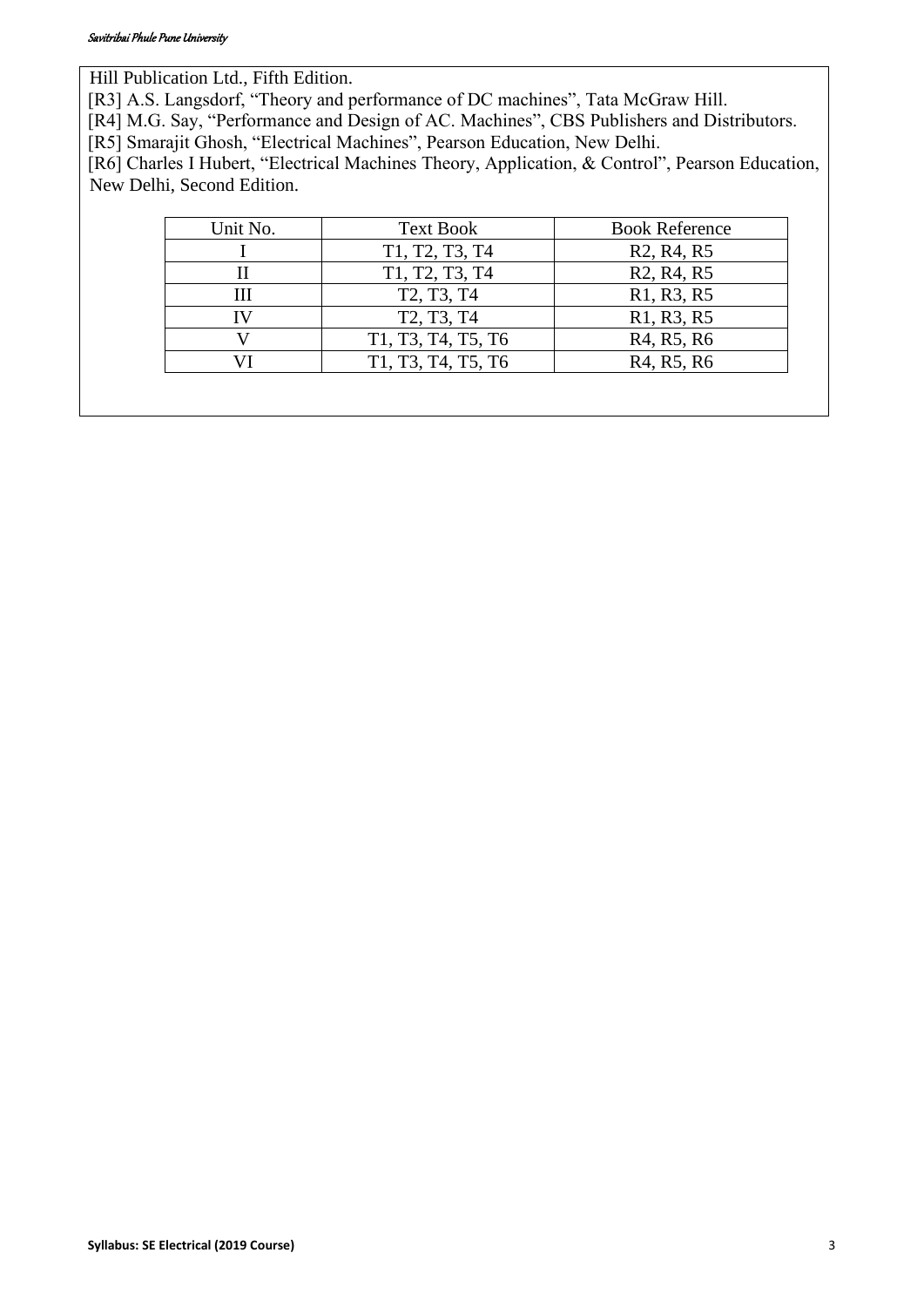### **203147: Network Analysis**

<span id="page-31-0"></span>

| <b>Teaching Scheme</b>         | <b>Credits</b>     | <b>Examination Scheme</b> [Marks] |
|--------------------------------|--------------------|-----------------------------------|
| <b>Lecture</b> : 03 Hrs/Week   | $\mathbf{Th}$ : 03 | In Sem $: 30$ Marks               |
| <b>Practical</b> : 02 Hrs/Week | PR:01              | <b>End Sem</b> : 70 Marks         |
|                                |                    | <b>Term Work: 25 Marks</b>        |

### **Prerequisite:**

Terminology of electrical networks, series and parallel combinations of resistance, Laplace transforms , linear differential equations.

### **Course Objective:**

1. To develop the strong foundation for Electrical Networks.

2. To develop analytical qualities in Electrical circuits by application of various theorems.  $\Box$ 

3. To understand the behavior of circuits by analyzing the transient response using classical methods and Laplace Transform approach.

4. To apply knowledge of laws and Network theory for analysis of 2-port networks and design of other circuits like filters.

### **Course Outcome:**

Upon successful completion of this course, the students will be able to :-  $\Box$ 

**CO1**: Calculate current/voltage in electrical circuits using simplification techniques, Mesh, Nodal analysis and network theorems.

**CO2**: Analyze the response of RLC circuit with electrical supply in transient and stead state. □

**CO3**: Apply Laplace transform to analyze behaviour of an electrical circuit.

**CO4**: Derive formula and solve numerical of two port network and Design of filters

**CO5**: Applyknowledge of network theory to find transfer function, poles and zeroes location to perform stability analysis and parallel resonance

### **Unit 1 Types of Network, Mesh and Nodal analysis** [6 Hrs]

Lumped and Distributed, Linear and Nonlinear, Bilateral and Unilateral, Time-variant and Timeinvariant. Independent and Dependent (controlled) voltage and current sources. Concept of voltage and current divider, Source transformation and shifting. Network Equations: Network equations on Loop basis and Node basis, choice between Loop analysis and Nodal analysis. Concept of super node and super mesh, mutual inductance, Dot convention for coupled circuits, Concept of duality and dual networks.

### **Unit 2: Network Theorem**:[6 Hrs]

Superposition, Thevenin, Norton, Maximum Power Transfer Theorem, Reciprocity, Millman theorems applied to electrical networks with all types of sources.

Graph Theory : Tree ,Co-tree, Incidence matrix ,F-cutest Matrix, Tie set B Matrix

### **Unit 3: Transients in RLC circuit**[6 Hrs]

Solutions of differential equations and network equations using classical method for R-L, R-C and R-L-C circuits, Initial and Final Condition (series and parallel).

### **Unit 4: Laplace Transform**[6 Hrs]

Basic Properties of Laplace Transform, Laplace Transform of Basic R, L and C components, Solutions of differential equations and network equations using Laplace transform method for RL, R-C and R-L-C circuits (series and parallel), Inverse Laplace transforms, transformed networks with initial conditions. Analysis of electrical circuits with applications of step, pulse, impulse  $\&$  ramp functions, shifted  $\&$  singular functions the convolution integral, application of initial and final value theorem.

### **Unit 5 Two port network and Filters [6 Hrs]**

Two Port Network: Z, Y, H and transmission parameters, Interrelations between parameters. Introduction to passive filters, low pass filters, high pass filters and m-derived LPF and HPF filters and design.

### **Unit 6 Network Functions:** [6 Hrs]

Poles and Zeros: Terminal pairs or ports, network functions for the one port and two ports, the calculation of network functions, general networks. Poles and zeros of network functions, Restrictions on poles and zeros locations for transfer functions and driving point function, Time –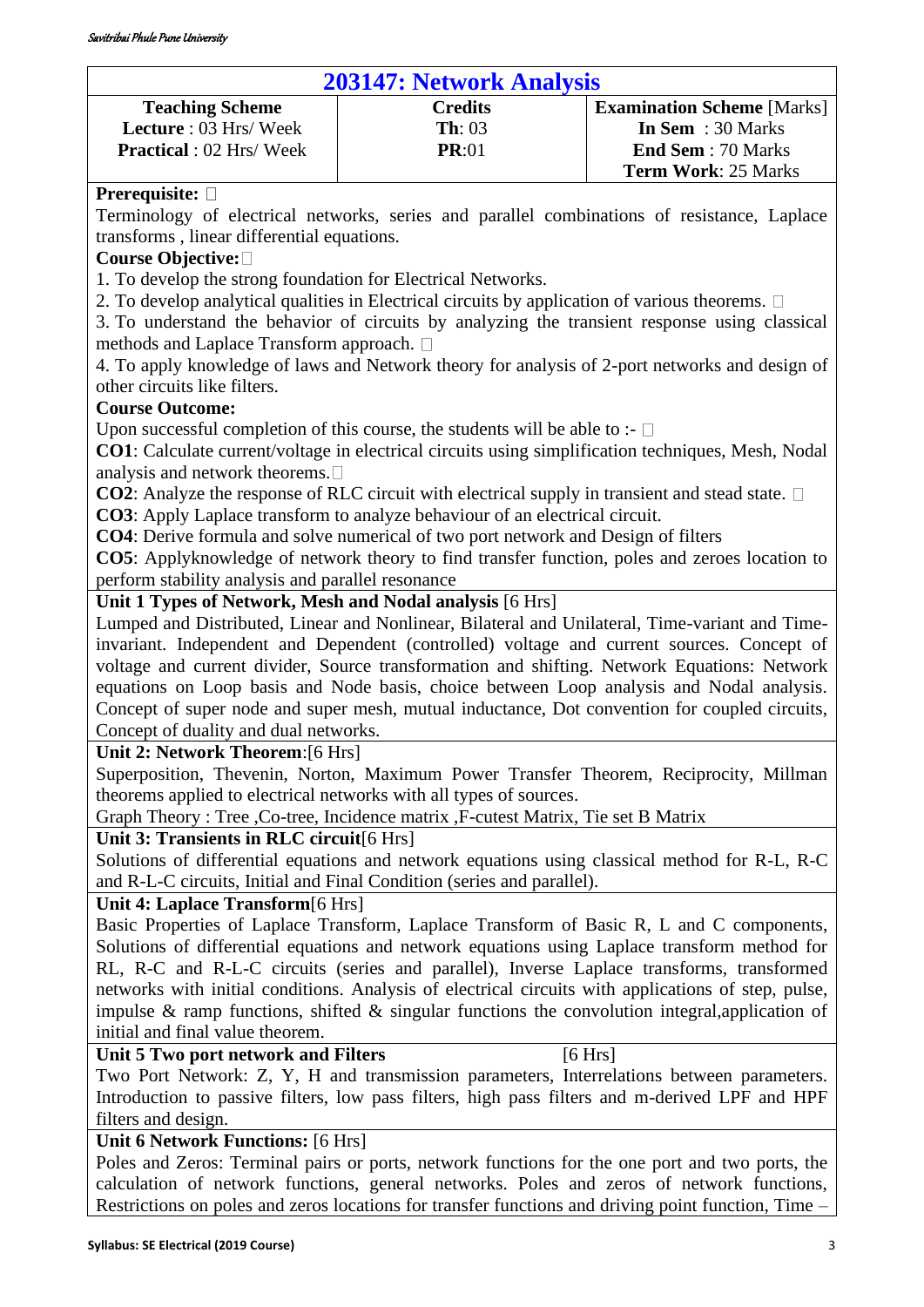domain behavior from the pole and zero plot. Stability of active networks. Parallel Resonance, Resonance frequency, Quality factor, Current and resonance.

List of Experiments: Any four experiments from the first five of the following and any four experiments from rest of the list. (Minimum four experiments should be based on simulation software along with hardware verification)

- 1. Verification of Superposition theorem in A.C. circuits.
- 2. Verification of Thevenin's theorem in A.C. circuits.
- 3. Verification of Reciprocity theorem in A.C. circuits.
- 4. Verification of Millmans' theorem.
- 5. Verification of Maximum Power Transfer theorem in A.C. circuits.

6. Determination of time response of R-C circuit to a step D.C. voltage input. (Charging and discharging of a capacitor through a resistor)

7. Determination of time response of R-L circuit to a step D.C. voltage input. (Rise and decay of current in an inductive circuit)

8. Determination of time response of R-L-C series circuit to a step D.C. voltage input.

9. Determination of parameter of Two Port Network.

10. Determination of current under parallel Resonance condition .

11. Determination of Resonance, Bandwidth and Q factor of R-L-C series circuit.

### **Guidelines for Instructor's Manual**

- $\bullet$  Specify objective(s) of the experiment.  $\square$
- $\bullet$  List out equipment required to perform the experiment with their ratings.  $\Box$
- $\bullet$  Include circuit diagram with specifications.  $\square$
- $\bullet$  Related theory of the experiment must be included.  $\square$
- $\bullet$  Include step by step procedure to perform the experiment.  $\square$
- ⚫ Tabular representation of results taken from the experiment/observation table must be included wherever applicable.  $\square$
- $\bullet$  It should include the formula required to calculate desired results.  $\Box$  Instructions for plotting the graphs must be included wherever required.  $\square$
- Provide space to write conclusion on their own.  $\Box$
- ⚫ For simulation experiments using MATLAB, the Simulink diagram with proper details must be included.

### **Guidelines for Student's Lab Journal**

- $\bullet$  Students are expected to write the journal in the following sequence:  $\square$ 
	- $\triangleright$ Aim  $\Box$
	- $\blacktriangleright$  Equipment  $\Box$
	- ➢Circuit diagram
	- ➢Theory
	- ➢Procedure
	- $\triangleright$  Observation table  $\square$
	- $\triangleright$ Calculations  $\Box$
	- $\triangleright$ Graphs $\square$
	- $\triangleright$  Conclusion.  $\square$
- Students are expected to draw the circuit diagrams on 1mm graph paper.  $\Box$
- $\bullet$  For plotting the characteristics they must use 1mm graph papers.  $\Box$
- $\bullet$  Students should write conclusion.  $\square$
- ⚫ Students should get the assignment and lab write up checked within 1 week after performing the experiment.

### **Guidelines for Lab**

- $\bullet$  TW Assessment should be on the basis of:  $\Box$
- Neatness of circuit diagram.  $\Box$
- Completed write up including theory, procedure.  $\Box$
- The detail calculations to obtain results.  $\square$
- Graph with title, scale, labeling of axes etc.  $\square$
- Conclusion.  $\square$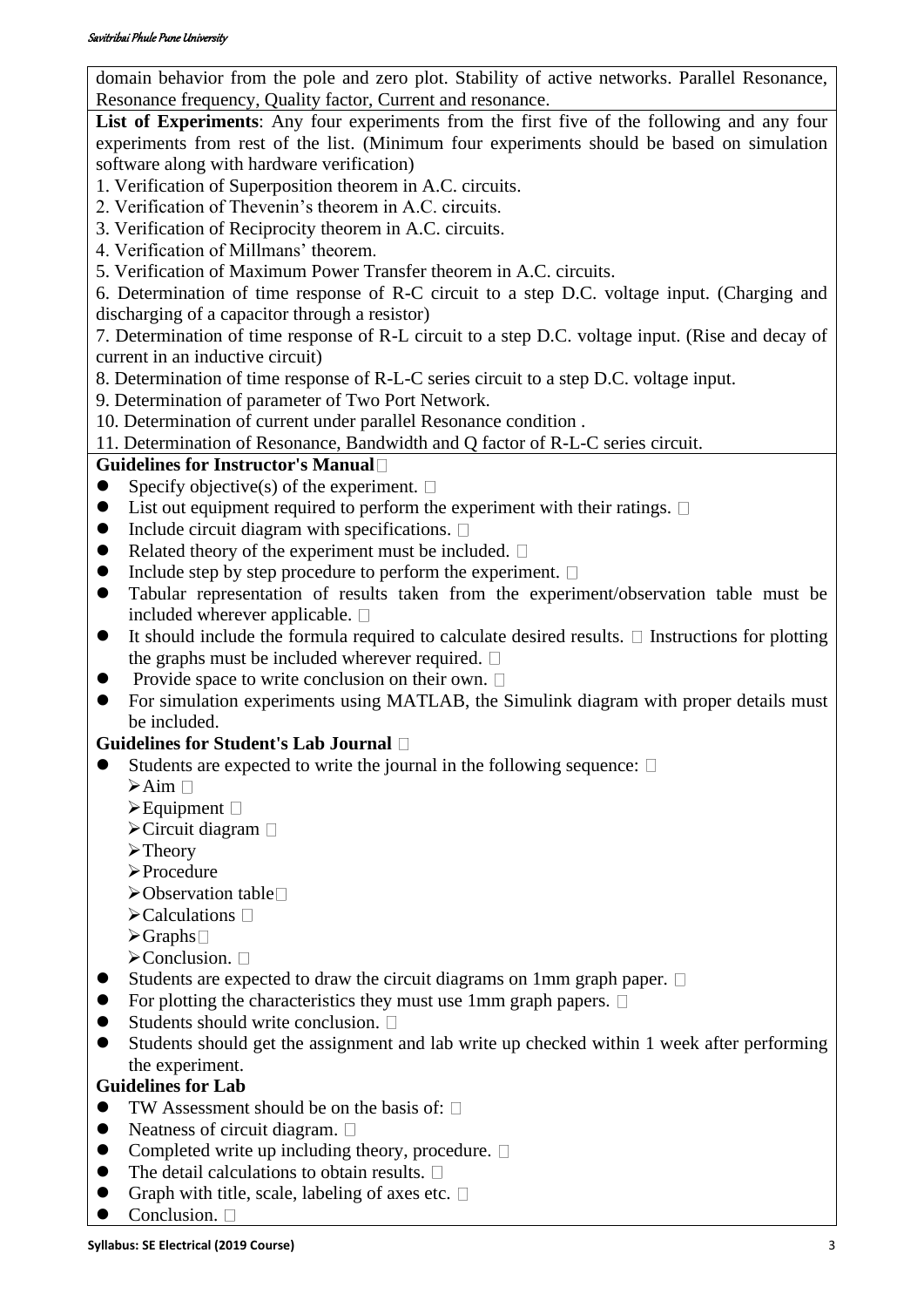⚫ Punctuality, discipline, attendance, understanding and neatness of the journal. Few questions on the basis of the experiment can be asked to verify the understanding of the students about that experiment.

### **Guidelines for Laboratory Conduction**

- $\bullet$  Give the safety instructions to students.  $\Box$
- $\bullet$  Allow 4-5 students per group for performing the experiment.  $\square$
- $\bullet$  Explain theory related to the experiment to be conducted.  $\square$
- $\bullet$  Introduce the equipment required to students.  $\square$
- $\bullet$  Explain students the calibration process of equipment.  $\square$
- $\bullet$  Explain the circuit diagram of the experiment.  $\square$
- Connections should be completed by the students according to circuit diagram.  $\Box$  Perform the experiment in the presence of instructor.  $\Box$
- ⚫ Verify the results obtained.

### **Text Book:**

[T1] Network Analysis Third Edition by M. E. Van Valkenburg, Prentice Hall of India Private Limited.

[T2] Network Analysis & Synthesis by G. K. Mittal, Khanna Publication.

[T3] Network Analysis and Synthesis by Ravish R Singh, McGraw Hill.

[T4] Introduction to Electric Circuits by Alexander & Sadiku, McGraw Hill.

[T5] Introduction to Electric Circuits by S. Charkarboorty, Dhanpat Rai & Co.

[T6] Fundamentals of Electrical Networks by B.R.Gupta & Vandana Singhal- S.Chand Publications 8. Electrical Circuit Analysis 2nd Edition by P. Ramesh babu, Scitech Publication India Pvt Ltd.

### **Reference Books:**

[R1] Network Analysis by Cramer, McGraw Hill Publication.

[R2] Engineering Circuit Analysis by William H. Hayt, Jr. Jack E. Kemmerly, McGraw Hill Publication.

[R3] Schaum's Outline of Electric Circuits, McGraw-Hill Education; 7 edition

| Unit          | <b>Text book</b>                                 | <b>Reference</b> |
|---------------|--------------------------------------------------|------------------|
|               | T1, T2, T3 T5                                    | R1,R3            |
|               | T1, T2, T3, T4                                   | R1,R3            |
| $\mathcal{R}$ | T2, T3, T5                                       | R2,R3            |
|               | T <sub>2</sub> , T <sub>3</sub> , T <sub>5</sub> | R2,R3            |
|               | T <sub>2</sub> , T <sub>3</sub> , T <sub>4</sub> | R <sub>3</sub>   |
|               | T5,T6                                            | R <sup>3</sup>   |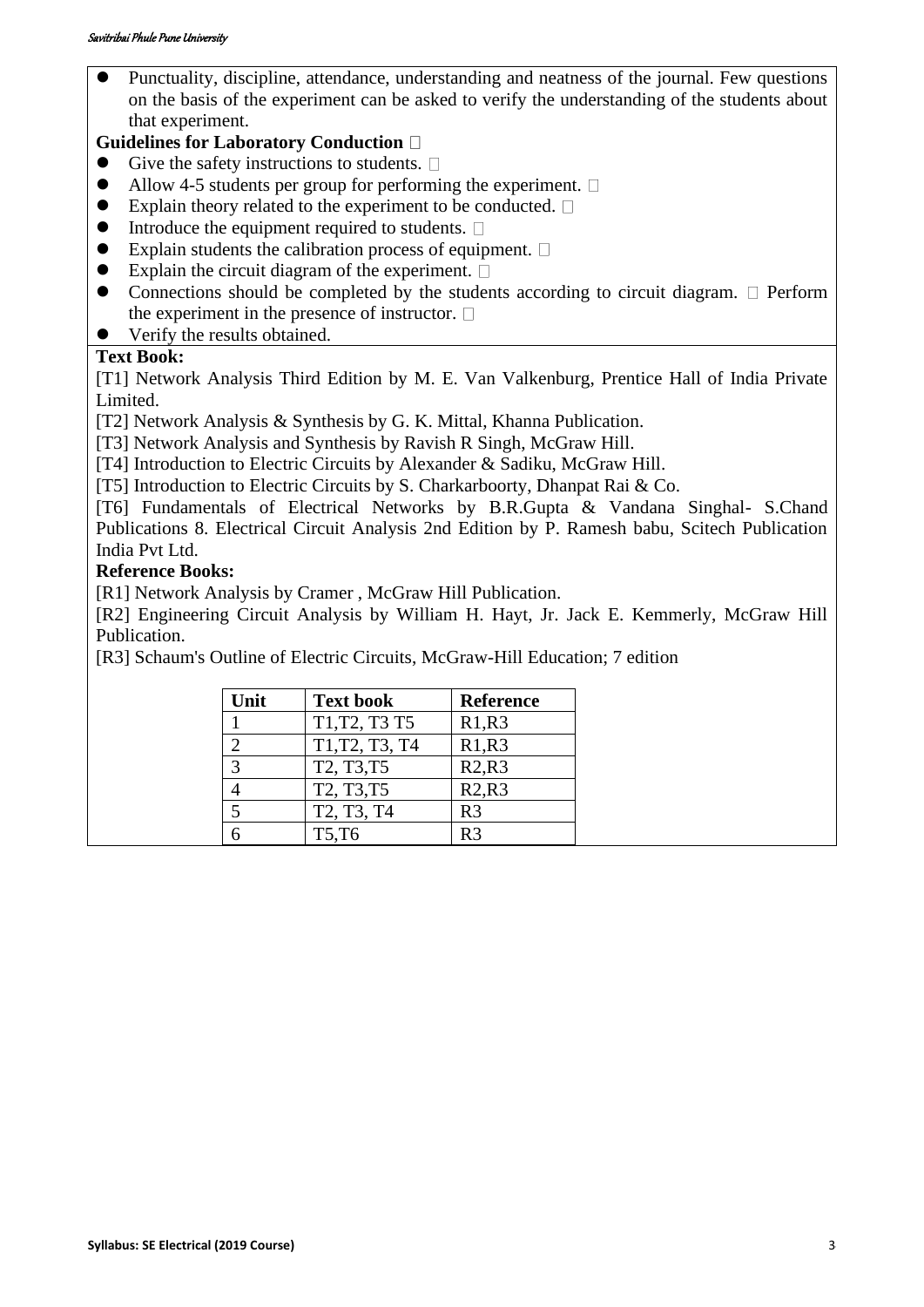<span id="page-34-0"></span>

| <b>203148: Numerical Methods and Computer Programming</b>                                               |                                                                                                        |                                   |  |
|---------------------------------------------------------------------------------------------------------|--------------------------------------------------------------------------------------------------------|-----------------------------------|--|
| <b>Teaching Scheme</b>                                                                                  | <b>Credits</b>                                                                                         | <b>Examination Scheme [Marks]</b> |  |
| Lecture: 03 Hrs/Week                                                                                    | $\mathbf{Th}$ : 03                                                                                     | In Sem : 30 Marks                 |  |
| <b>Practical</b> : 02 Hrs/Week                                                                          | <b>PR:01</b>                                                                                           | <b>End Sem: 70 Marks</b>          |  |
|                                                                                                         |                                                                                                        | <b>Practical</b> : 25 Marks       |  |
|                                                                                                         |                                                                                                        |                                   |  |
| Prerequisite:                                                                                           | 1. Differentiation and integration of a single real variable, ordinary differential equations.         |                                   |  |
| 2. Programming and Problem solving.                                                                     |                                                                                                        |                                   |  |
| 3. Linear Algebra.                                                                                      |                                                                                                        |                                   |  |
| <b>Course Objectives:</b>                                                                               |                                                                                                        |                                   |  |
| 1.                                                                                                      | To emphasize the need of computational techniques and analyze errors involved in the computation.      |                                   |  |
| To provide sound knowledge of various numerical methods.<br>2.                                          |                                                                                                        |                                   |  |
| 3.                                                                                                      | To apply various numerical methods to obtain solution of different types of equations such as          |                                   |  |
|                                                                                                         | transcendental, simultaneous, ODE etc. and also for interpolation, integration and differentiation.    |                                   |  |
| 4.                                                                                                      | To impart skills to develop algorithms and programs for various numerical methods.                     |                                   |  |
| <b>Course Outcomes:</b>                                                                                 |                                                                                                        |                                   |  |
| On completion of the course, student will be able to                                                    |                                                                                                        |                                   |  |
|                                                                                                         | CO1:Demonstrate types of errors in computation and their causes of occurrence.                         |                                   |  |
|                                                                                                         | CO2: Calculate root of algebraic and transcendental equations using various methods.                   |                                   |  |
|                                                                                                         | CO3: Apply numerical methods for various mathematical problems such as interpolation, numerical        |                                   |  |
| differentiation, integration and ordinary differential equation.                                        |                                                                                                        |                                   |  |
|                                                                                                         | <b>CO4</b> : Solve linear simultaneous equation using direct and indirect method.                      |                                   |  |
|                                                                                                         | <b>CO5:</b> Develop algorithms and write computer programs for various numerical methods.              |                                   |  |
|                                                                                                         | Unit 01 : Numerical Computations, Errors and Concept of root of equation                               | (6hrs)                            |  |
|                                                                                                         | A) Basic principle of numerical computation. Floating point algebra with normalized floating point     |                                   |  |
|                                                                                                         | technique, Significant digits. Errors: Different types of errors, causes of occurrence and remedies to |                                   |  |
|                                                                                                         | minimize them, Generalized error formula (Derivation and Numerical)                                    |                                   |  |
|                                                                                                         | B) Concept of roots of an equation. Descartes' rule of signs, Intermediate value theorem, Roots of     |                                   |  |
| Polynomial Equations using Birge-Vieta method.                                                          |                                                                                                        |                                   |  |
|                                                                                                         | Unit 02: Solution of Transcendental and polynomial equation and Curve Fitting:                         | (6hrs)                            |  |
|                                                                                                         | A) Solution of Transcendental and polynomial equation using Bisection, Regula- Falsi, Newton-Raphson   |                                   |  |
| method for single variable and two variables.                                                           |                                                                                                        |                                   |  |
|                                                                                                         | <b>B</b> ) Curve fitting using least square approximation – First order and second order               |                                   |  |
| Unit 03: Interpolation                                                                                  | (6hrs)                                                                                                 |                                   |  |
|                                                                                                         | Forward, Backward, Central and Divided Difference operators, Introduction to interpolation.            |                                   |  |
|                                                                                                         | A) Interpolation with equal Intervals - Newton's forward, backward interpolation formula (Derivations  |                                   |  |
|                                                                                                         | and numerical), Stirling's and Bessel's central difference formula (Only numericals)                   |                                   |  |
|                                                                                                         | B) Interpolation with unequal Intervals- Newton's divided difference formula and Lagrange's            |                                   |  |
|                                                                                                         | interpolation (Derivations and numerical).                                                             |                                   |  |
| Unit 04: Numerical Differentiation and Integration                                                      |                                                                                                        | (6hrs)                            |  |
|                                                                                                         | A) Numerical Differentiation using Newton's forward and backward interpolation formula (Derivation     |                                   |  |
| and numerical).                                                                                         |                                                                                                        |                                   |  |
|                                                                                                         | B) Numerical Integration: Trapezoidal and Simpson's rules as special cases of Newton-Cote's            |                                   |  |
| quadrature technique for single integral. Numerical on double integrals using Trapezoidal and Simpson's |                                                                                                        |                                   |  |
| $1/3$ <sup>rd</sup> rule.                                                                               |                                                                                                        |                                   |  |
| Unit 05:Solution of linear simultaneous equation<br>(6hrs)                                              |                                                                                                        |                                   |  |
| A) Solution of linear simultaneous equation: Direct methods - Gauss elimination method, concept of      |                                                                                                        |                                   |  |
| pivoting - partial and complete. Gauss Jordan method, Iterative methods - Jacobi method and Gauss       |                                                                                                        |                                   |  |
| Seidel method.                                                                                          |                                                                                                        |                                   |  |
| <b>B)Matrix Inversion</b> using Gauss Jordan method                                                     |                                                                                                        |                                   |  |
| Unit 06: Solution of Ordinary Differential Equation (ODE)<br>(6hrs)                                     |                                                                                                        |                                   |  |
| A) Solution of First order Ordinary Differential Equation (ODE) using Taylor's series method, Euler's   |                                                                                                        |                                   |  |
| method, Modified Euler's method (Derivation and numerical). Runge-Kutta fourth order method             |                                                                                                        |                                   |  |
| (Numerical).                                                                                            |                                                                                                        |                                   |  |
|                                                                                                         | <b>B)Solution of Second order ODE</b> using 4th order Runge-Kutta method (Numerical)                   |                                   |  |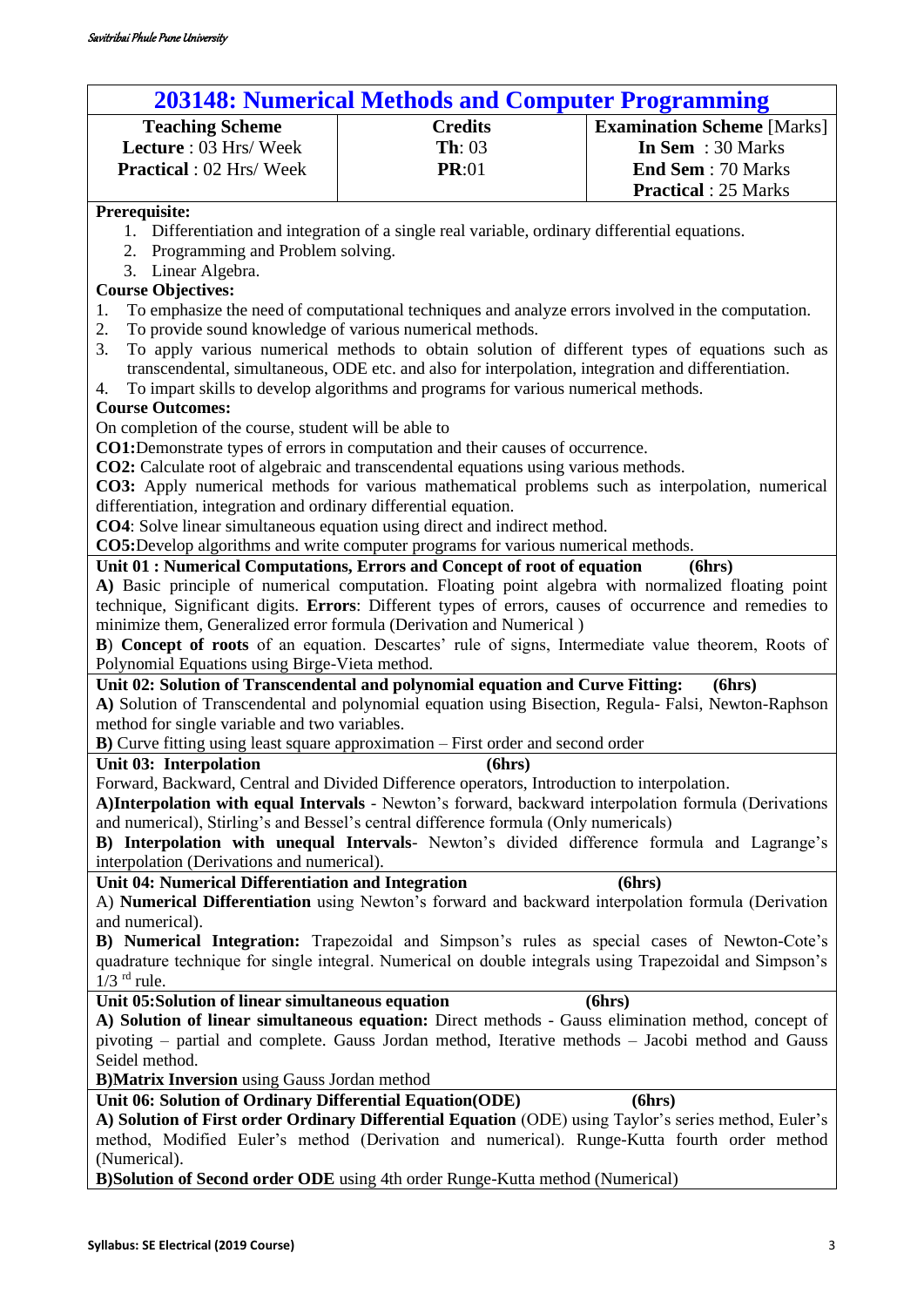### **List of Experiments:**

### Develop computer program using **Python language**

### **Compulsory Experiments-1,2,3,4,7,10**

### **Any one from 5 or 6 and any one from 8 or 9**

1. Develop algorithm, draw flow chart and write a program to implement following:

(a) for loop and while loop-- application in Descarte's rule of sign.

(b) if-else and functions-- application in Intermediate value theorem.

(c) 2DArray formation-- application in matrix data entry, transposition and printing matrix.

2. Develop algorithm, draw flow chart and write a program to implement Birge-Vieta method.

3. Develop algorithm, draw flow chart and write a program to implement Bisection/Regula falsi /Newton-Raphson method (single variable) in following applications (formulate problem statement in any one of following area(but not limited to))

(a) Finding critical clearing angle in power system stability (give equation directly)

(b) Relation between voltage and current in solar PV.

4. Develop algorithm, draw flow chart and write a program to implement curve fitting using least square approximation in following applications (formulate problem statement in any one of following area(but not limited to))

(a) Voltage across capacitor during charging.

(b) Relate temperature and resistance in thermocouple.

(c) Current through inductor during excitation.

5. Develop algorithm, draw flow chart and write a program to apply Newton's forward/backward interpolation method in following applications (formulate problem statement in any one of following area(but not limited to))

(a) Voltage across capacitor during charging

(b) Relation of speed and armature voltage in DC motor.

(c) Relation of breakdown voltage and thickness of insulation

6. Develop algorithm, draw flow chart and write a program to apply Newton's divided difference/Lagrange's interpolation method in following applications (formulate problem statement in any one of following area(but not limited to))

(a) Power transfer equation to find power at particular angle

(b) Transformer efficiency at particular loading (data of % loading and efficiency in known at a particular power factor)

(c) Growth of electricity consumption in India (year Vs. Per capita electrical consumption).

7. Develop algorithm, draw flow chart and write a program to implement trapezoidal/ Simpson (1/3)rd rule in following applications (formulate problem statement in any one of following area(but not limited to))

(a) RMS/Average value of given waveform.

(b) Finding current through first order circuit (RL series)

(c) kWh consumption from load curve

(d) Magnetic field intensity in overhead transmission line

8. Develop algorithm, draw flow chart and write a program to implement Gauss elimination/Jordan in following applications (formulate problem statement in any one of following area(but not limited to))

(a) Electrical network using KVL

(b) Electrical Network using KCL

9. Develop algorithm, draw flow chart and write a program to implement Gauss Jacobi/Seidel in following applications (formulate problem statement in any one of following area(but not limited to))

(a) Electrical network using KVL

(b) Electrical Network using KCL

10. Develop algorithm, draw flow chart and write a program to implement Modified Euler's/4<sup>th</sup> order RK method in following applications (formulate problem statement in any one of following area(but not limited to)

(a) Response of RC series circuit with DC

(b) Response of RL circuit with DC

(c) Deflection angle in MI type instrument

### **Guidelines for Instructor's Manual Practical Sessions**

The Instructor Manual should contain following related to every program

- ⚫ Theory related to the method
- ⚫ Algorithm and Flowchart of the method
- ⚫ Three to four different sets of problem statement for numerical method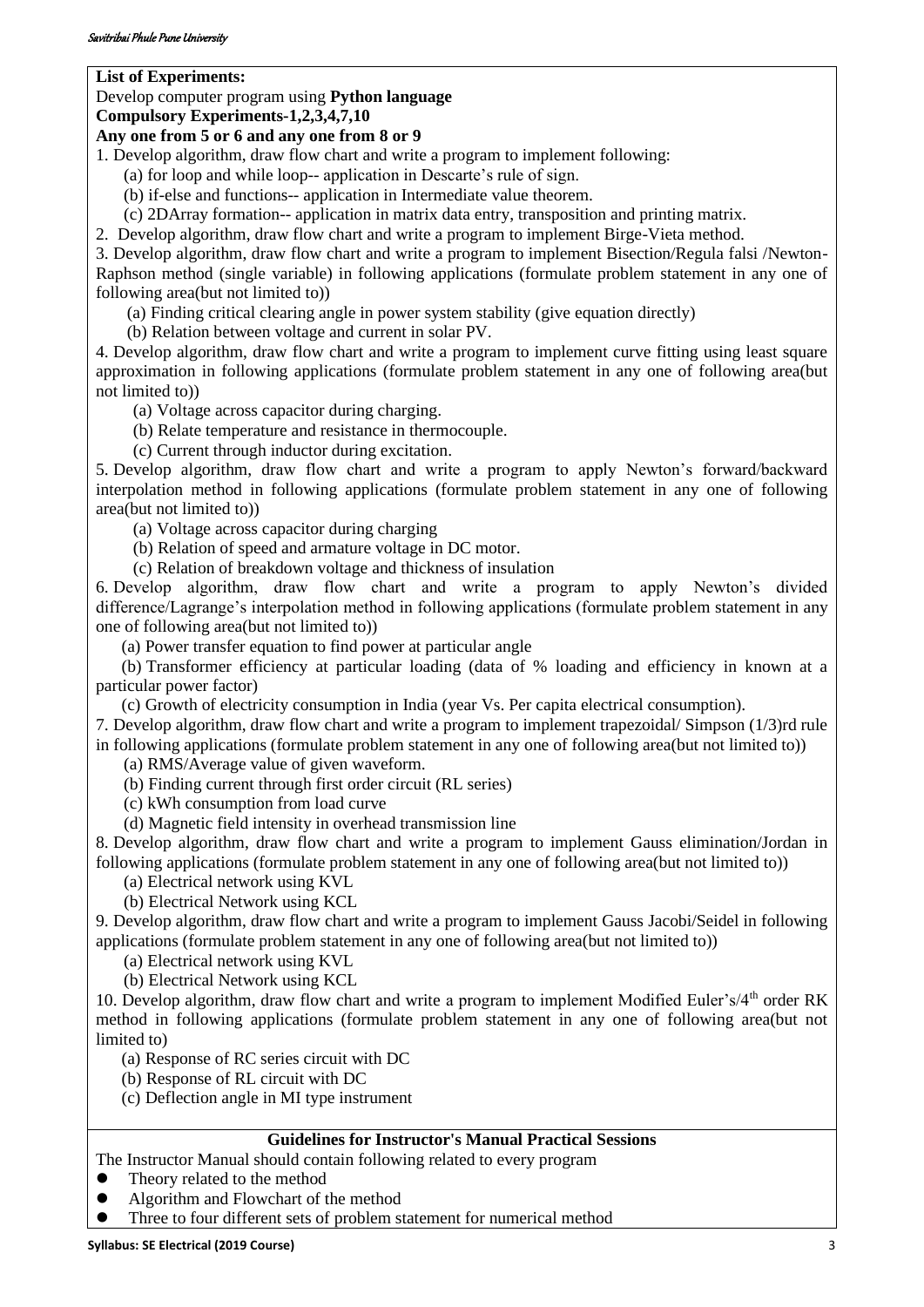- ⚫ Solve numerical using appropriate method
- Ten questions based on method and related Python commands
- Expected Output

### **Guidelines for Student's Lab Journal**

- The student's Lab Journal should contain following related to every experiment:
- Theory related to the method <math display="inline">\bullet</math> Algorithm and Flowchart of the
- ⚫ Algorithm and Flowchart of the method
- Problem statement for numerical method
- Solve numerical using appropriate method
- ⚫ Program printout with output
- Conclusion
- ⚫ Ten questions based on method and related Python commands

### **Guidelines for Lab Assessment**

- There should be continuous assessment<br>● Assessment must be based on understa
- Assessment must be based on understanding of theory, attentiveness during practical session, how efficiently the student is able to do programming
- ⚫ Timely submission of journal

### **Guidelines for Laboratory Conduction**

- ⚫ Detail theory and numerical related to the method should be taken in the lecture prior to the lab session
- ⚫ Algorithm should be discussed in detail in the lab session
- ⚫ Students are expected to do the program based on the discussed algorithm individually
- ⚫ Printout of the program and output should be taken on the day when the program is performed

### **Books & Other Resources:**

### **Text Books:**

[T1] M. K. Jain, S.R.K. Iyangar, R. K. Jain, "Numerical Methods for Scientific and Engineering Computations", New Age Publications.

[T2] Dr. B. S. Grewal, "Numerical Methods in Engineering & Sciences", Khanna Publishers.

[T3] P.P. Gupta & G.S Malik, "Calculus of Finite Difference and Numerical Analysis", Krishna Prakashan Media Ltd, Meerut**.**

[T4] T. Veerarajan and T. Ramchandran, "Numerical Methods with Programs in C and C++", Tata McGraw Hill Publication.

[T5] S Arumugam, "Numerical Methods" Scitech Publication

### **Reference Books:**

[R1] J. B. Scarborough, "Numerical Mathematical Analysis", Oxford & IBH, New Delhi.

[R2] Steven Chapra, Raymond P. Canale, "Numerical Methods for Engineers", Tata McGraw Hill Publication.

[R3] S.S. Sastry, "Introductory methods of Numerical Analysis", PHI Learning Private Ltd.

[R4] P. Thangaraj, "Computer oriented Numerical Methods", PHI Learning Private Ltd.

[R5] Yashwant Kanitkar, "Let us Python", pbp publications

[R6] NPTEL course on Numerical Analysis, IIT, Roorkee.

<https://nptel.ac.in/courses/111107062/>

[R7] NPTEL course on MATLAB Programming on Numerical Computation, IIT Madras <https://nptel.ac.in/courses/103106118/>

[R8] NPTEL course on Python for Data Science, IIT Madras

<https://nptel.ac.in/courses/106106212/>

[R9]Jaan Kiusalaas, "Numerical methods in Engineering with Python", Cambridge University Press

| <b>Unit No</b> | <b>Text Books</b>                                | <b>References</b>                                                                  |
|----------------|--------------------------------------------------|------------------------------------------------------------------------------------|
|                | T5, T4                                           | R <sub>2</sub> , R <sub>3</sub> , R <sub>6</sub>                                   |
|                | T1, T5                                           | R <sub>2</sub> , R <sub>3</sub> , R <sub>6</sub>                                   |
|                | T3, T4, T5                                       | R <sub>4</sub> , R <sub>2</sub> , R <sub>1</sub> , R <sub>6</sub> , R <sub>7</sub> |
|                | T2, T3, T5                                       | R <sub>2</sub> , R <sub>3</sub> , R <sub>7</sub>                                   |
|                | T <sub>2</sub> , T <sub>3</sub> , T <sub>5</sub> | R <sub>2</sub> , R <sub>3</sub> , R <sub>7</sub>                                   |
|                | T2, T3, T5                                       | R <sub>2</sub> , R <sub>3</sub> , R <sub>6</sub> , R <sub>7</sub>                  |
| ∙hon           |                                                  | R5, R8, R9                                                                         |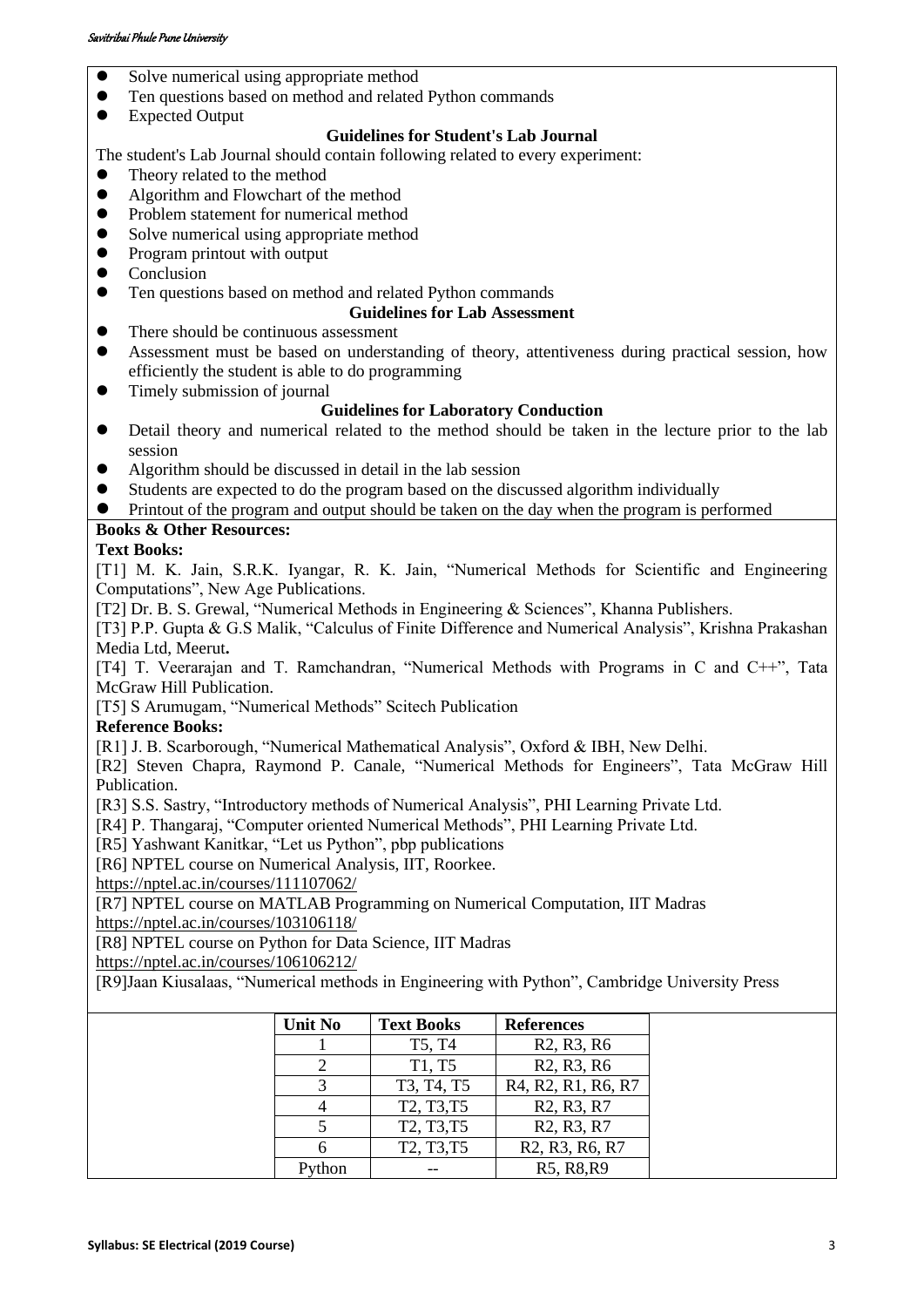### **203149: Fundamental of Microcontroller and Applications**

<span id="page-37-0"></span>

| <b>Teaching Scheme</b>          | <b>Credits</b>     | <b>Examination Scheme</b> [Marks] |
|---------------------------------|--------------------|-----------------------------------|
| <b>Lecture</b> : 03 Hrs/Week    | $\mathbf{Th}$ : 03 | In Sem $: 30$ Marks               |
| <b>Practical</b> : 04 Hrs/ Week | PR:02              | <b>End Sem</b> : 70 Marks         |
|                                 |                    | <b>Term Work: 25 Marks</b>        |
|                                 |                    | <b>Oral</b> : 25 Marks            |

### **Prerequisite:**

- Knowledge of numbering systems and Boolean algebra.
- Knowledge of combinational and sequential logic circuits.

**Course Objective:** Objectives of the course are to

- Explain the microcontroller architecture & describe the features of a typical microcontroller.
- To use the 8051 addressing modes and instruction set and apply this knowledge to develop programs in assembly language and C language.
- To define the protocol for serial communication and understand the microcontroller development systems.
- Explain the interrupt structure of the microcontroller and to develop programs related to interrupt handling
- To introduce students to Global System for Mobile Communication (GSM)
- To provide students with interfacing concepts and develop interfacing circuits for simple devices.

**Course Outcome:** Upon successful completion of this course, the students will be able to:-

**CO1**: Describe the architecture and features of various types of the microcontroller.

**CO2**: Illustrate addressing modes and execute programs in assembly language for the microcontroller.

**CO3**: Write programs in C language for microcontroller 8051.

**CO4**: Elaborate interrupt structure of 8051 and program to handle interrupt and ADC809

**CO5**: Define the protocol for serial communication and understand the microcontroller development systems.

**CO6**: Interface input output devices and measure electrical parameters with 8051 in real time.

### Unit 01 : (6 Hrs)

Introduction to concept of microcontroller, Intel 8051 Functional block diagram, Functions of pins of 8051, Memory organization of 8051, PSW and Flag Bits, Stack and Stack pointer. Overview of special function registers,Data transfer instructions and programs in assembly language.

### Unit 02 : (6 Hrs)

Arithmetic and logical instructions and programs in assembly language.Boolean and Program Branching instructions and programs in assembly language.Addressing modes of 8051.

### Unit 03 : (6 Hrs)

8051 Programming in C , Data types in C . Ports of 8051, their use, and programming in C (Byte Level and Bit-level). Time delay programming in C.

Timers and counters in 8051, Timer modes 0,1,2 and its programming in C and counterprogramming.

### Unit 04 : (6 Hrs)

Interrupt structure of 8051 and SFR associated with interruptsProgramming of External hardware interrupts in C.Interfacing of ADC 0809 with 8051.

### Unit  $05:$  (6 Hrs)

Serial port Structure in 8051. Programming of Serial port for transferring and receiving data in C in mode 1.

Introduction to GSM module, AT commands, Programming to send and read SMS.

### Unit 06 : (6 Hrs)

Measurement of electrical parameters such as voltage, current (Theoretical Treatment only).

Interfacing of Stepper motor with 8051 and its programming in C.Interfacing and programming of single Key, LED, and Relay with 8051 in C.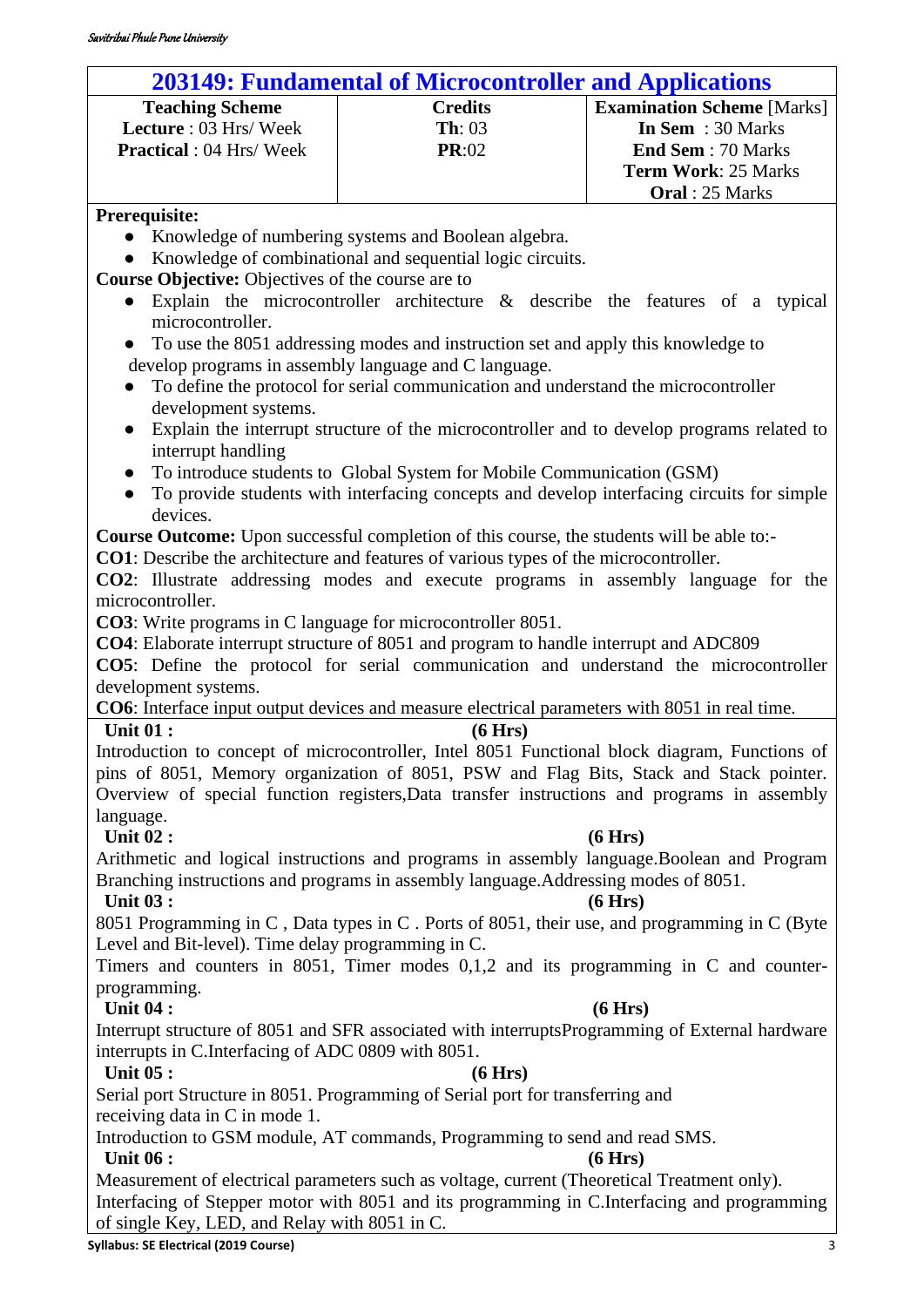### **Guidelines for Instructor's Manual**

- 1. Commands to be followed to operate the 8051 microcontroller kit.
- 2. The architecture of the 8051 microcontroller kit-Functional block diagram & its explanation.
- 3. Pin Diagram of 8051 microcontrollers with a description of all the 40 pins.
- 4. Addressing modes-Explanation with an example.

5. Instruction set for Data transfer, Arithmetic, Logical, Branching & Bit manipulation along with an explanation.

6. User manuals of all the interfacing kits such as stepper motor, DC motor, DAC, ADC &LED.

Guidelines for Student's Lab Journal

### 1. Title of the program.

- 2. The program has to be written in the following format. Address- Instruction- Comment
- 3. Input data has to be specified.
- 4. Result of the program.
- 5. Flow Chart for each program has to be drawn on a separate page.

### **Guidelines for Laboratory Conduction**

- 1. Each group in the lab should have not more than three students.
- 2. Each student within the group has to enter and execute the program turn wise.

3. A faculty member has to check the result of all the groups after the execution of the program.

### **List of Experiments:**

### **PART A: [TW: 15 Marks]**

### **Compulsory Experiments:**

- 1. Study and use of 8051 Microcontroller trainer kit.
- 2. Assembly Language Program for the arithmetic operation of 8-bit numbers.
- 3. Assembly Language Program for finding the largest number and smallest number from a given an array of 8-bit numbers.
- 4. Assembly Language program to arrange 8-bit numbers stored in an array in ascending order and descending order.

### **Any four experiments are to be conducted of the following experiments using embedded C :**

- 1. Implementation of Serial Communication by using 8051 serial ports.
- 2. Programming using a cross-assembler.
- 3. The blinking display of LED's interfaced with 8051.
- 4. Interfacing of 8 bit DAC 0808 with 8051 to generate various waveforms.
- 5. Interfacing of 8 bit ADC 0809 with 8051 Microcontroller.
- 6. Interfacing of the relay with 8051.
- 7. Stepper motor control by 8051 Microcontroller.
- 8. Interfacing of matrix keyboard/ 7 segment display with 8051.
- 9. Interfacing of LCD with 8051.

### **PART B: [TW: 10 Marks]**

### **Prerequisite: Programming exercises of C language.**

### **Compulsory Experiments:**

- 1. Study of GSM Module SIM800/SIM900/QUECTEL M95 and AT Commands
- 2. Study of IoT system
- 3. Interfacing of GSM with a computer through COM port to Send and Receive SMS.
- 4. Interfacing GSM with 8051 trainer kit and develop a program to send AT commands.

### **Any two experiments are to be conducted of the following experiments:**

- 1.Develop a program in C to read and send SMS from the GSM module.
- 2.Measurement of physical parameters (Temperature/Pressure/Humidity) using 8051 and send value to GSM after an interval of the specified interval.
- 3.Measurement of electrical parameters (Voltage/Current) using 8051 and send value to the GSM module after an interval of 10min.
- 4.Develop a program to turn on and turn off induction Motor using 8051 and GSM module.
- 5.Development of mobile app for various applications in electrical engineering.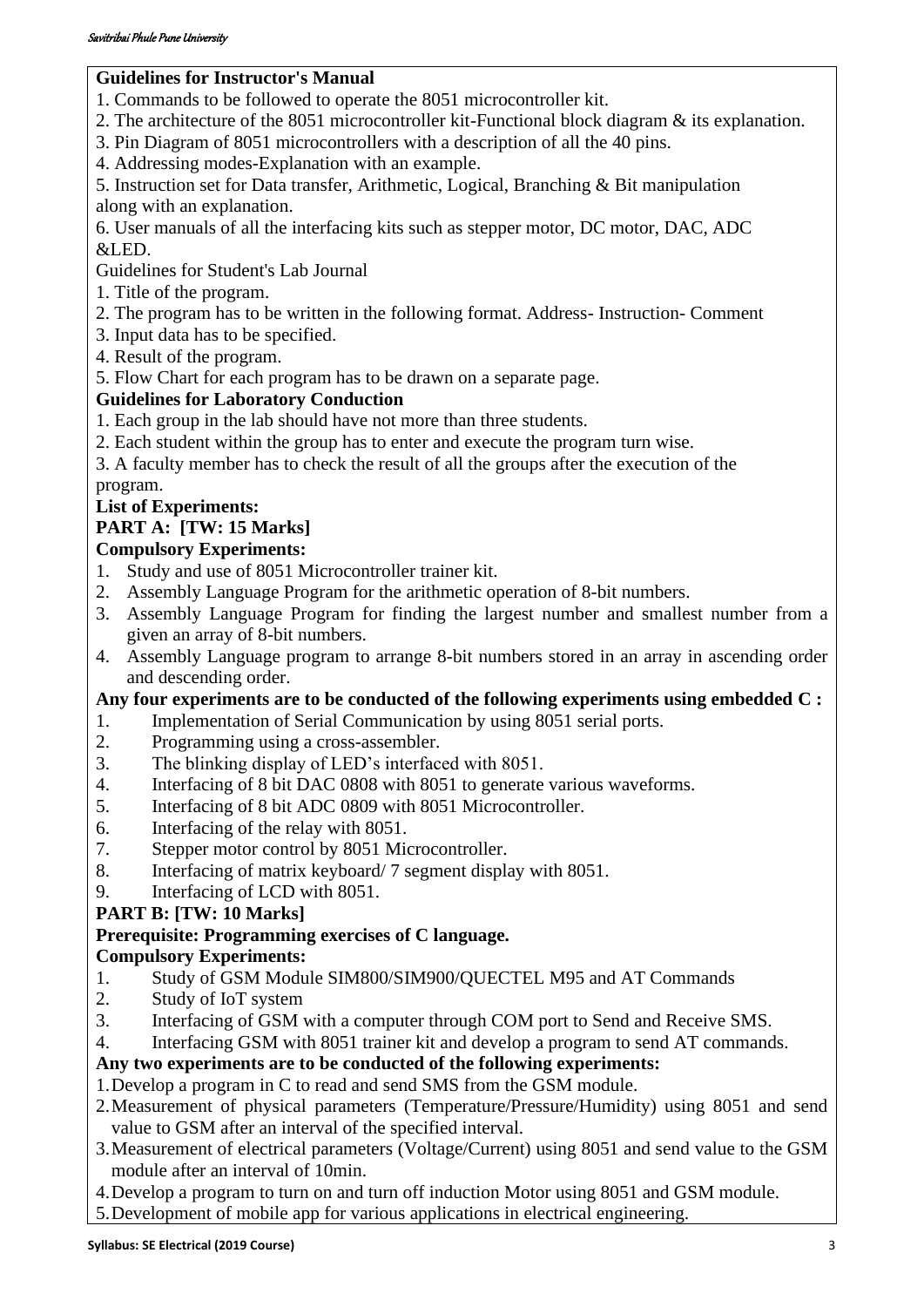### **Text Books:**

[T1] Muhammad Ali Mazidi, J.G. Mazidi, "The 8051 Microcontroller and Embedded Systems", Pearsons Publishers.

[T2] V Udayashankara and M S MallikarjunaSwamy, "8051 Microcontroller, Hardware, software and applications", TATA McGraw Hill.

[T3] Ajay Deshmukh, "Microcontroller 8051" –TATA McGraw Hill.

[T4] Theagrajan," Microprocessor and Microcontroller", BS Publication.

[T5] K. J. Ayala, "The 8051 Microcontrollers- Architecture, Programming and

Applications", Peram International Publications.

[T6] SubrataGhoshal, "8051 microcontroller", Pearsons Publishers.

[T7] [Han-Way Huang,](https://www.google.co.in/search?tbo=p&tbm=bks&q=inauthor:%22Han-Way+Huang%22&source=gbs_metadata_r&cad=2)" Embedded System Design with C8051", Cengage Learning

### **Reference Books:**

[R1] Scott Mackenzie, "8051 Microcontroller", Pearson Education.

[R2] Intel Microcontroller data book.

[R3] Intel Corporation 1990- 8 bit embedded controller handbook.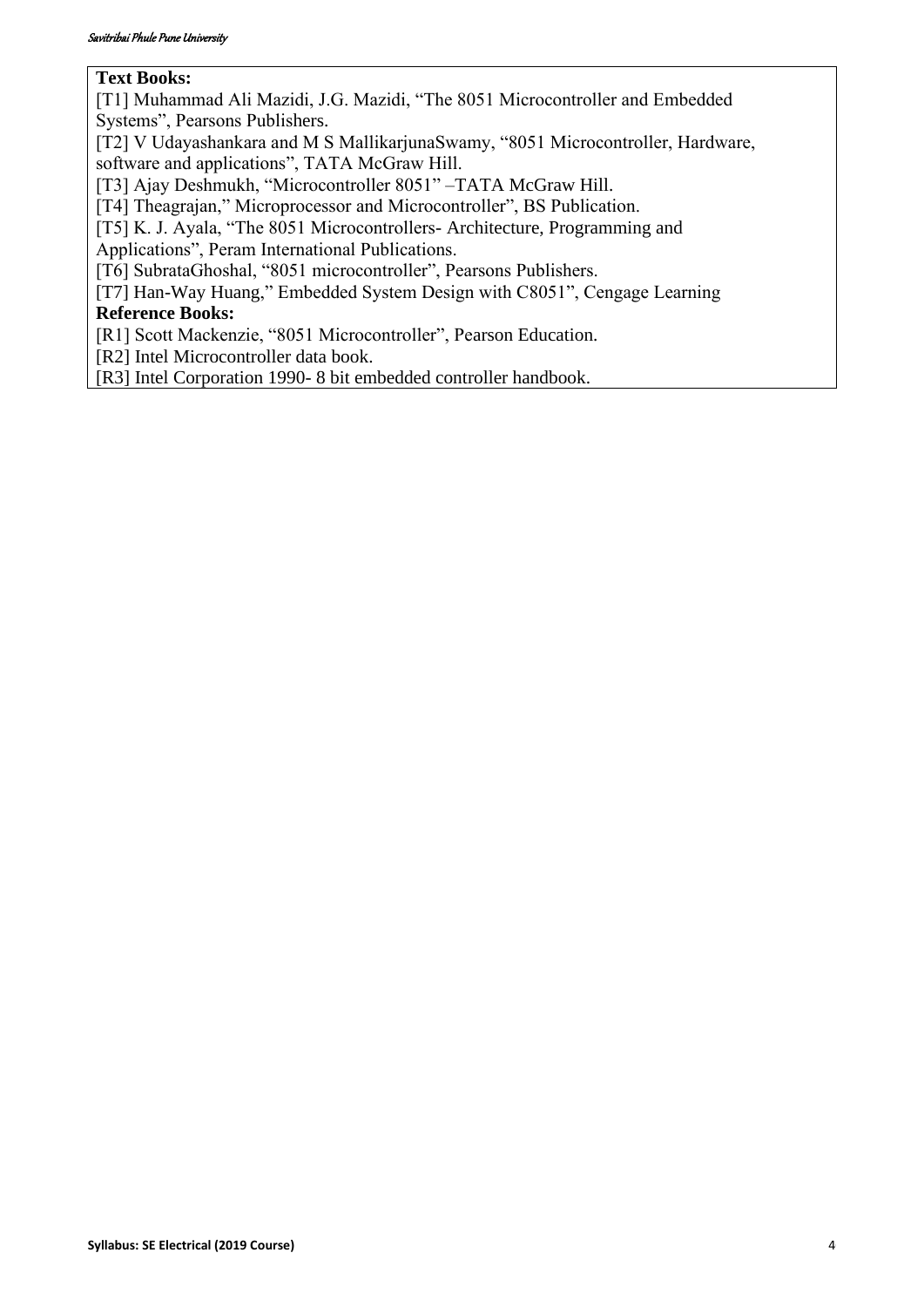### **203152: Project Based Learning**

<span id="page-40-0"></span>

| 203152: Project Based Learning                                                                   |                |                                   |  |  |
|--------------------------------------------------------------------------------------------------|----------------|-----------------------------------|--|--|
| <b>Teaching Scheme</b>                                                                           | <b>Credits</b> | <b>Examination Scheme</b> [Marks] |  |  |
| <b>Practical</b> : 04 Hrs/ Week                                                                  | PR:02          | <b>Term Work: 50 Marks</b>        |  |  |
| <b>Preamble:</b> For better learning experience, along with traditional classroom teaching and   |                |                                   |  |  |
| laboratory learning, project-based learning has been introduced to motivate students to learn by |                |                                   |  |  |
| working in a group cooperatively to solve a problem. Project-Based Learning (PBL) is a student-  |                |                                   |  |  |
| centered and experimental approach to education promoting 'deeper learning' through active       |                |                                   |  |  |
| exploration of real-world problems and challenges. A central goal of PBL is to facilitate the    |                |                                   |  |  |
| deeper learning process and support students' acquisition of complex cognitive competencies,     |                |                                   |  |  |
| e.g., rigorous content knowledge and critical thinking skills. The PBL engages students in the   |                |                                   |  |  |
| problem definition, design process, contextual understanding, and systems thinking approaches.   |                |                                   |  |  |
| In the PBL approach, learning based on memorization is de-emphasized and more emphasis is        |                |                                   |  |  |
| given on understanding and application of engineering design principles. Because of frequent     |                |                                   |  |  |
| assessments throughout the course, plagiarism can be more easily controlled.                     |                |                                   |  |  |

**Course Objectives**: Objectives of this course are to

- 1. Impart technical knowledge and skills, and develop deeper understanding to integrate knowledge and skills from various areas.
- 2. Build critical thinking, problem-solving, communication, collaboration and creativity, and innovation amongst students
- 3. Make students aware of their own academic, personal, and social developments.
- 4. Develop habits of self-evaluation and self-criticism, against self-competency and trying to see beyond own ideas and knowledge

**Course Outcomes**: At the end of this project-based learning, students will be able to **CO1:** Identify, formulate, and analyze the simple project problem.

**CO2:** Apply knowledge of mathematics, basic sciences, and electrical engineering fundamentals to develop solutions for the project.

**CO3:** Learn to work in teams, and to plan and carry out different tasks that are required during a project.

**CO4:** Understand their own and their team-mate's strengths and skills.

**CO5:** Draw information from a variety of sources and be able to filter and summarize the relevant points.

**CO6:** Communicate to different audiences in oral, visual, and written forms.

**Procedure:** A group of 4-5 students will be assigned to a faculty member called a mentor. Based on the engineering knowledge of a group and societal and industry problems, the mentor has to guide a group to identify project problems and plan the work schedule. Here, the expected outcomes of the project must be noted. The complete work-plan should be divided in the form of the individual tasks to be accomplished with targets. Weekly review of the completed task should be taken and further guidelines are to be given to a group. The final activity will be presenting the work completed and submitting the report. A group should be promoted to participate in a competition or write a paper.

A problem needs to refer back to a particularly practical, scientific, social, and/or technical domain. The problem should stand as one specific example or manifestation of more general learning outcomes related to knowledge and/or modes of inquiry. There are no commonly shared criteria for what constitutes an acceptable project. Projects vary greatly in the depth of the questions explored, the clarity of the learning goals, the content, and the structure of the activity. It may have

- $\checkmark$  A few hands-on activities that may or may not be multidisciplinary.
- $\checkmark$  Use of technology in meaningful ways to help them investigate, collaborate, analyze, synthesize, and present their learning.
- $\checkmark$  Activities on solving real-life problems, investigation /study, and writing reports of in-depth study, fieldwork.

### **Assessment:**

**Syllabus: SE Electrical (2019 Course)** 41 The department/mentor is committed to assess and evaluate both students' performance and course effectiveness. The progress of PBL is monitored regularly every week. During the process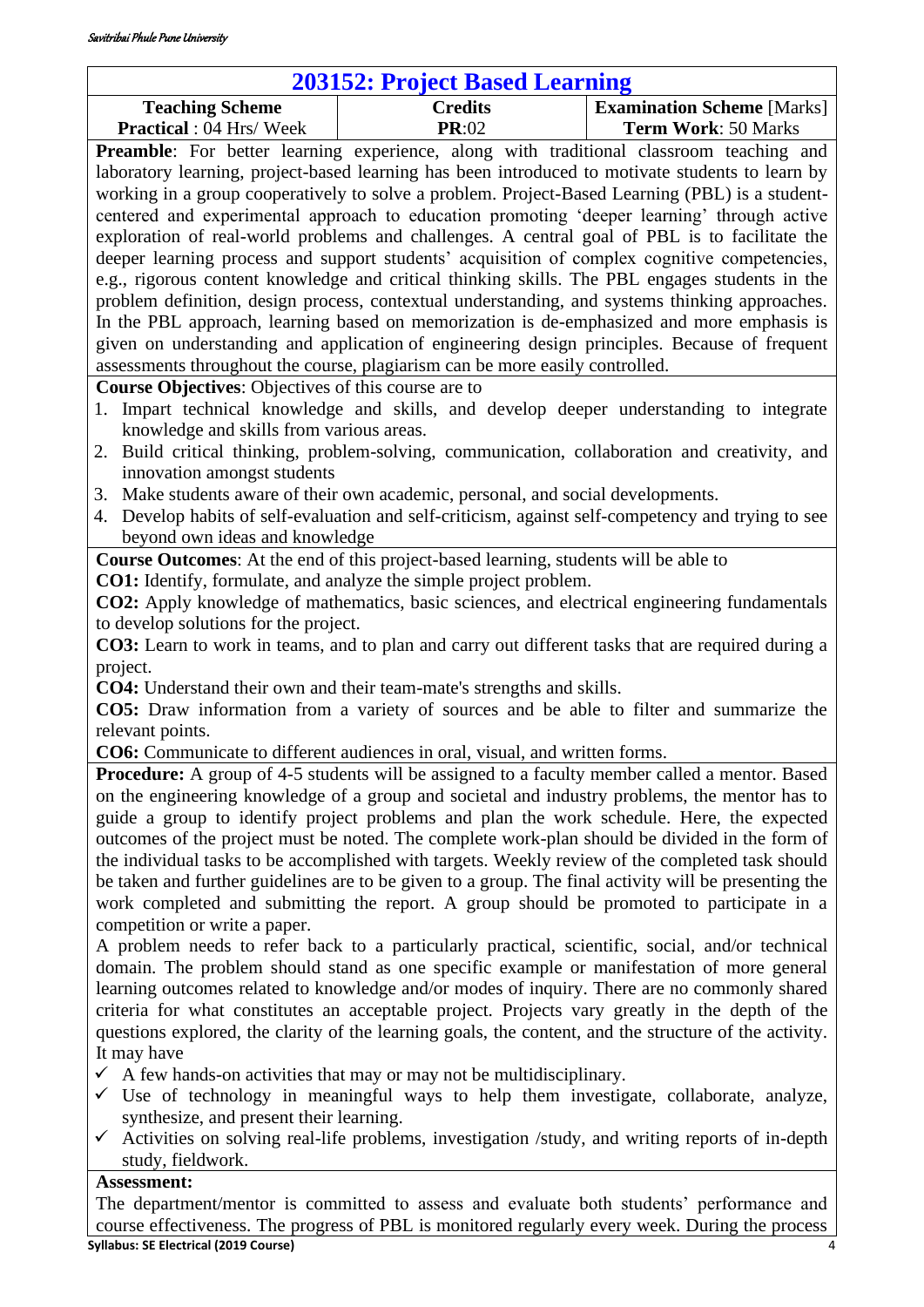### Savitribai Phule Pune University

of monitoring, continuous assessment and evaluation the individual and team performances are to be measured by supervisor /mentor and authorities.

Students must maintain an institutional culture of authentic collaboration, self-motivation, peerlearning, and personal responsibility. The institution/department should support students in this regard through guidance/orientation programs and the provision of appropriate resources and services. Supervisor/mentor and students must actively participate in the assessment and evaluation processes. Groups may demonstrate their knowledge and skills by developing a solution to the problem, public product, and/or report and/or presentation.

- $\checkmark$  Individual assessment for each student (Understanding individual capacity, role, and involvement in the project)
- $\checkmark$  Group assessment (roles defined, distribution of work, intra-team communication and togetherness)
- $\checkmark$  Documentation and presentation

### **Evaluation and Continuous Assessment:**

It is recommended that all activities are to be recorded in a PBL workbook regularly, regular assessment of work to be done and proper documents are to be maintained at the department level by both students as well as a mentor. Continuous Assessment Sheet (CAS) is to be maintained by all mentors/department. Recommended parameters for assessment, evaluation, and weightage are as follows.

- $\checkmark$  Idea Inception (5%)
- ✓ Outcomes of PBL/ Problem Solving Skills/ Solution provided/ Final product **(50%)**  (Individual assessment and team assessment)
- $\checkmark$  Documentation (Gathering requirements, design and modeling, implementation/execution, use of technology and final report, other documents) **(25%)**
- ✓ Demonstration (Presentation, User Interface, Usability, etc.) **(10%)**
- ✓ Contest Participation/ publication **(5%)**
- ✓ Awareness /Consideration of -Environment/ Social /Ethics/ Safety measures/Legal aspects **(5%)**
- $\checkmark$  PBL workbook will serve the purpose and facilitate the job of students, mentors, and project coordinator. This workbook will reflect accountability, punctuality, technical writing ability and work flow of the work undertaken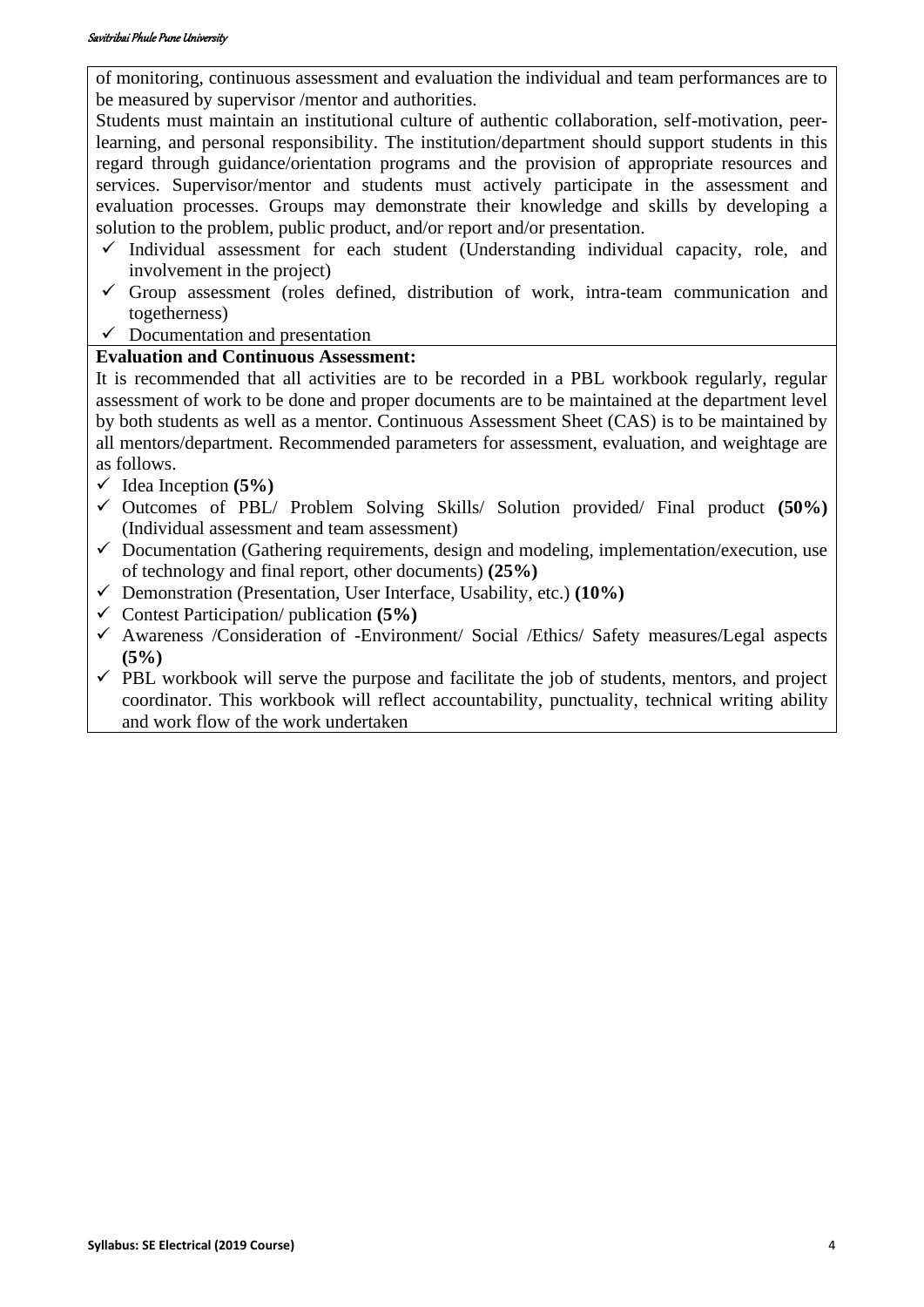### **203153: Audit Course-IV**

<span id="page-42-0"></span>**List of three audit course is provided. Students can choose any one from 203153(A) 203153(B) and 203153(C)**

| 203153(A): Solar Photovoltaic Systems |                |                                   |  |  |
|---------------------------------------|----------------|-----------------------------------|--|--|
| <b>Teaching Scheme</b>                | <b>Credits</b> | <b>Examination Scheme</b> [Marks] |  |  |
| <b>Lectures: 2hrs/week</b>            | No credit      | <b>Grade: PP/NP</b>               |  |  |
|                                       |                | <b>Quiz and term paper</b>        |  |  |

### **Prerequisite**: Completion of FE or equivalent

**Description:** The course will introduce the basics of: solar energy, availability, semiconductors as photovoltaic convertors and solar cells, applications of photovoltaic, various types of solar photovoltaic systems, and introduction to manufacturing of the systems, characterization, quality assurance, standards, certification and economics. The following topics may be broadly covered in the classroom. The practical will be designed for basic understanding of the system elements.

### **Course Objective:**

- To learn Solar PV system and its appliances
- To get knowledge of balance of PV system, batteries, inverters etc.
- To understand grid tied SPV solar plants

**Course Outcome:** Students will be able to

**CO1**: design of Solar PV system for small and large installations

**CO2**: handle software tools for Solar PV systems

### **Course Contents:**

- Physics of photovoltaic (PV) electricity
- Photodiode and solar cell
- Solar radiation spectrum for PV •
- Types of solar cell and comparison
- Introduction to various types of solar module manufacturing
- Basic system design and economics
- Types of systems
- Common applications of solar PV
- Introduction to solar PV (SPV) systems
- SPV appliances
- Small capacity SPV power plants
- Grid tied SPV power plants
- Large scale SPV power plants
- Balance of system
- Solar inverters
- Batteries
- Financial modelling of SPV
- Operation and maintenance of SPV
- Software tools for SPV
- Environmental impact assessment
- Standards and certification for SPV
- Basics of SPV systems
- Elements of SPV appliances and power plants Procurement versus production
- Bought-outs, assemblies, sub-assemblies
- Manufacturing and assembly
- Manufacturing standards
- Quality assurance and standards
- Certification
- Special purpose machines and Automation in manufacturing
- Site assembly and fabrication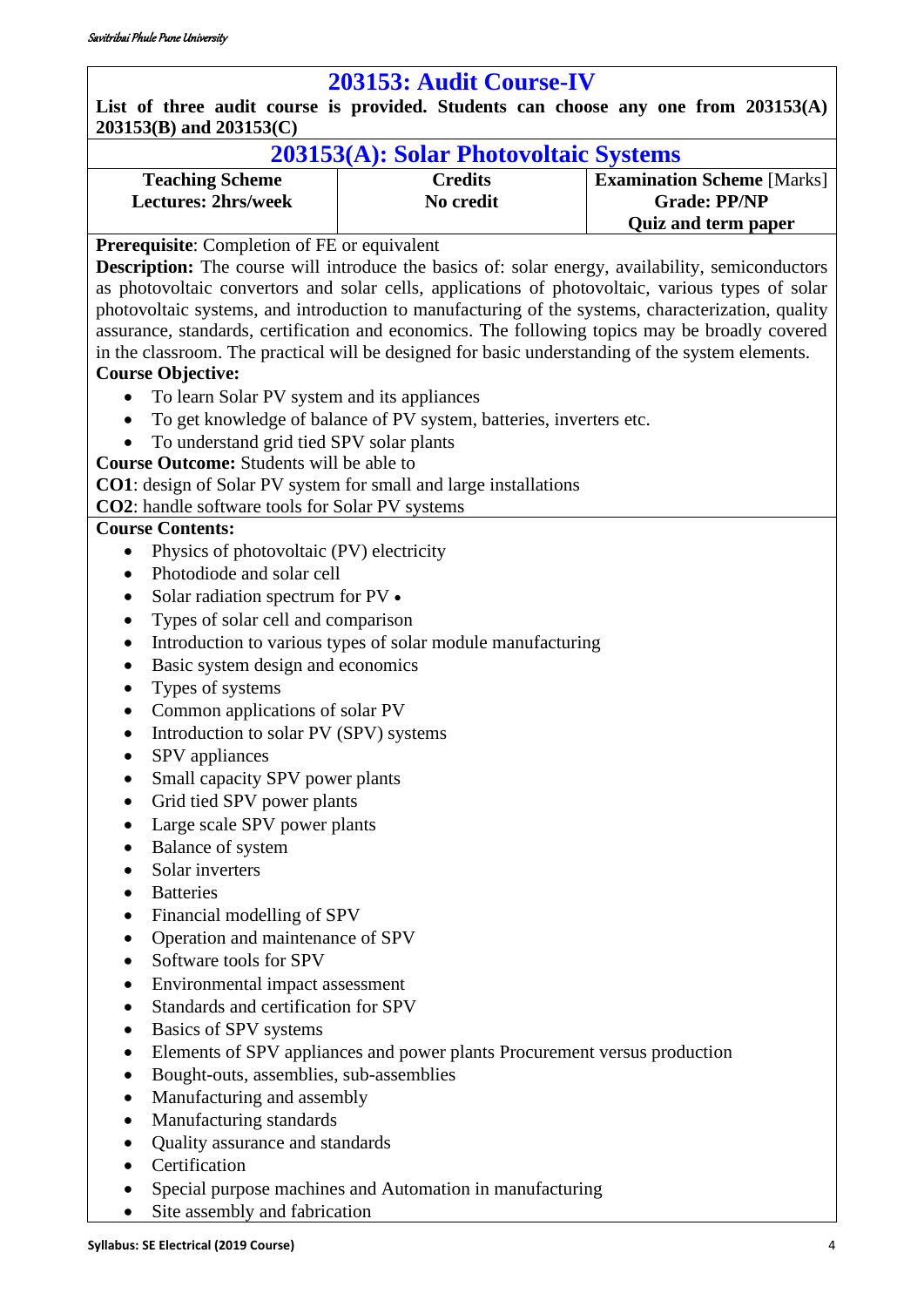- Typical shop layouts
- Inventory management
- Economics of manufacturing

### **Practical:**

- PV characterization
- Batteries and energy storage
- PV system design

**Assignment** 

• Design of solar PV system for department / college.

### **References:**

[1] A.S.Kapur -A Practical Guide for Total Engineering of MW capacity Solar PV Power Project [2] Solanki C.S- Solar Photovoltaic Technology and Systems: A Manual for Technicians, Trainers and Engineers- PHI

[3] Solanki C.S- SolarPhotovoltaics - Fundamentals, Technologies and Applications- PHI [4] S. Sukhatme -Solar Energy : Principles of Thermal Collection and Storage- McGraw Hill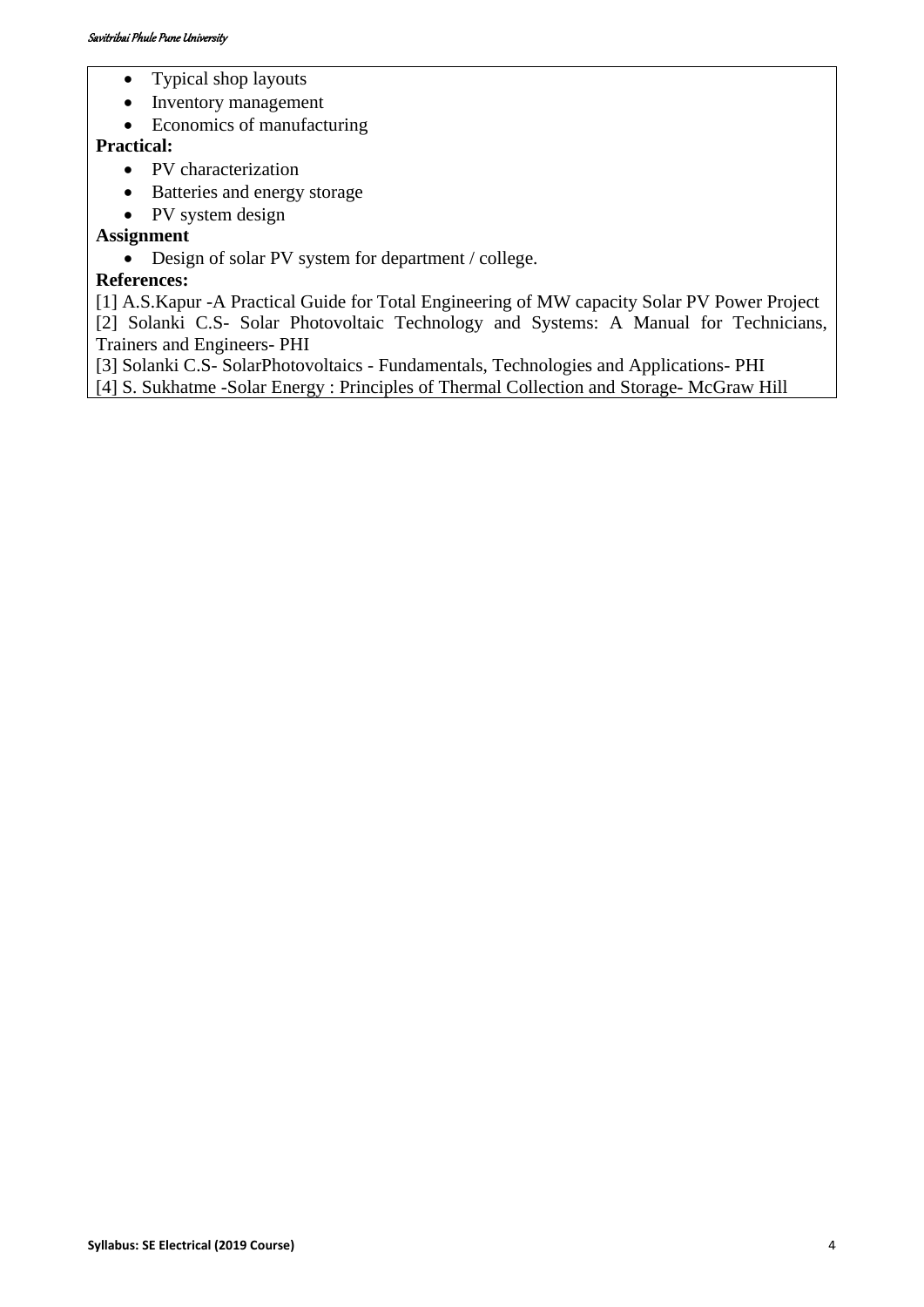| 203153(B) Installation & Maintenance of Electrical appliances         |                                                                                               |                                   |  |  |
|-----------------------------------------------------------------------|-----------------------------------------------------------------------------------------------|-----------------------------------|--|--|
| <b>Teaching Scheme</b>                                                | <b>Credits</b>                                                                                | <b>Examination Scheme [Marks]</b> |  |  |
| <b>Lectures: 2hrs/week</b>                                            | No credit                                                                                     | <b>Grade: PP/NP</b>               |  |  |
|                                                                       |                                                                                               | <b>Quiz and term paper</b>        |  |  |
| <b>Prerequisite:</b> Completion of FE/DEE or equivalent               |                                                                                               |                                   |  |  |
|                                                                       | Course Objective: This course has been designed to provide the knowledge of Repairing and     |                                   |  |  |
|                                                                       | Maintenance of home appliances. Students will be familiar with maintenance of everyday        |                                   |  |  |
| household necessities.                                                |                                                                                               |                                   |  |  |
|                                                                       | Course Outcome: At the end of the course the students will be having knowledge of: -          |                                   |  |  |
| Observing the safety precautions while working,                       |                                                                                               |                                   |  |  |
| Test line cord for continuity with test lamp/multimeter               |                                                                                               |                                   |  |  |
| Dismantle and reassemble an electric iron<br>$\bullet$                |                                                                                               |                                   |  |  |
| ٠                                                                     | Heater, kettle, room heater, toaster, hair dryer, mixer grinder etc.                          |                                   |  |  |
| Install a ceiling fan and the regulator<br>٠                          |                                                                                               |                                   |  |  |
|                                                                       | Check a fluorescent lamp chock, starter and install it                                        |                                   |  |  |
|                                                                       | Domestic installation testing before energizing a domestic installation                       |                                   |  |  |
| <b>Course Contents:</b>                                               |                                                                                               |                                   |  |  |
| General safety & electrical safety<br>٠                               |                                                                                               |                                   |  |  |
| ➤                                                                     | What is safety, Why safety is needed                                                          |                                   |  |  |
| Tools for electrical safety<br>➤                                      |                                                                                               |                                   |  |  |
| $\blacktriangleright$<br>Safety rules                                 |                                                                                               |                                   |  |  |
| $\blacktriangleright$                                                 | Precaution during electrical maintenance                                                      |                                   |  |  |
| Crimping & crimping tool, soldering                                   |                                                                                               |                                   |  |  |
| ➤                                                                     | What is crimping, crimping tool, How to use RJ-11 connector, telephone wire,                  |                                   |  |  |
| <b>UTP Cable</b>                                                      |                                                                                               |                                   |  |  |
| ➤                                                                     | crimping technique, precaution during crimping                                                |                                   |  |  |
| $\blacktriangleright$<br>➤                                            | Soldering Iron, Soldering wire, Soldering Flux,                                               |                                   |  |  |
|                                                                       | Soldering method, Zero defect soldering                                                       |                                   |  |  |
| Earthing& types of Earthing                                           |                                                                                               |                                   |  |  |
| <b>Introduction of Earthing</b><br>➤<br>Need of Earthing, Hazard<br>➤ |                                                                                               |                                   |  |  |
| <b>Types of Earthing</b>                                              |                                                                                               |                                   |  |  |
| $\blacktriangleright$<br>⋗                                            | Advantage of Earthing, working of Earthing                                                    |                                   |  |  |
| Simple house wiring circuit                                           |                                                                                               |                                   |  |  |
| ➤                                                                     | Introduction of Wiring , types of wiring                                                      |                                   |  |  |
| $\blacktriangleright$                                                 | need of wiring, advantage of wiring                                                           |                                   |  |  |
| $\blacktriangleright$<br>wiring methods                               |                                                                                               |                                   |  |  |
| $\blacktriangleright$<br>electrical panel                             |                                                                                               |                                   |  |  |
| ➤<br>cable type                                                       |                                                                                               |                                   |  |  |
|                                                                       | Install, service and repair of automatic electric iron, mixer grinder, ceiling and table fan, |                                   |  |  |
| heater, iron, kettle, washing machine etc                             |                                                                                               |                                   |  |  |
| ➤                                                                     | Installation procedure of electric iron,                                                      |                                   |  |  |
| ➤                                                                     | Installation procedure mixer grinder                                                          |                                   |  |  |
| $\blacktriangleright$                                                 | Installation procedure of ceiling and table fan,                                              |                                   |  |  |
| $\blacktriangleright$                                                 | Installation procedure heater, iron, kettle                                                   |                                   |  |  |
| $\blacktriangleright$                                                 | Installation procedure washing machine                                                        |                                   |  |  |
| $\blacktriangleright$                                                 | fault finding & removal of faulty component in electric iron, mixer grinder,                  |                                   |  |  |
| ceiling and table fan                                                 |                                                                                               |                                   |  |  |
| ➤                                                                     | fault finding & removal of faulty component in heater, iron, kettle, washing                  |                                   |  |  |
| machine                                                               |                                                                                               |                                   |  |  |
| Assemble and install of a fluorescent lamp                            |                                                                                               |                                   |  |  |

- ➢ Parts of fluorescent lamp,
- ➢ Working principle of fluorescent lamp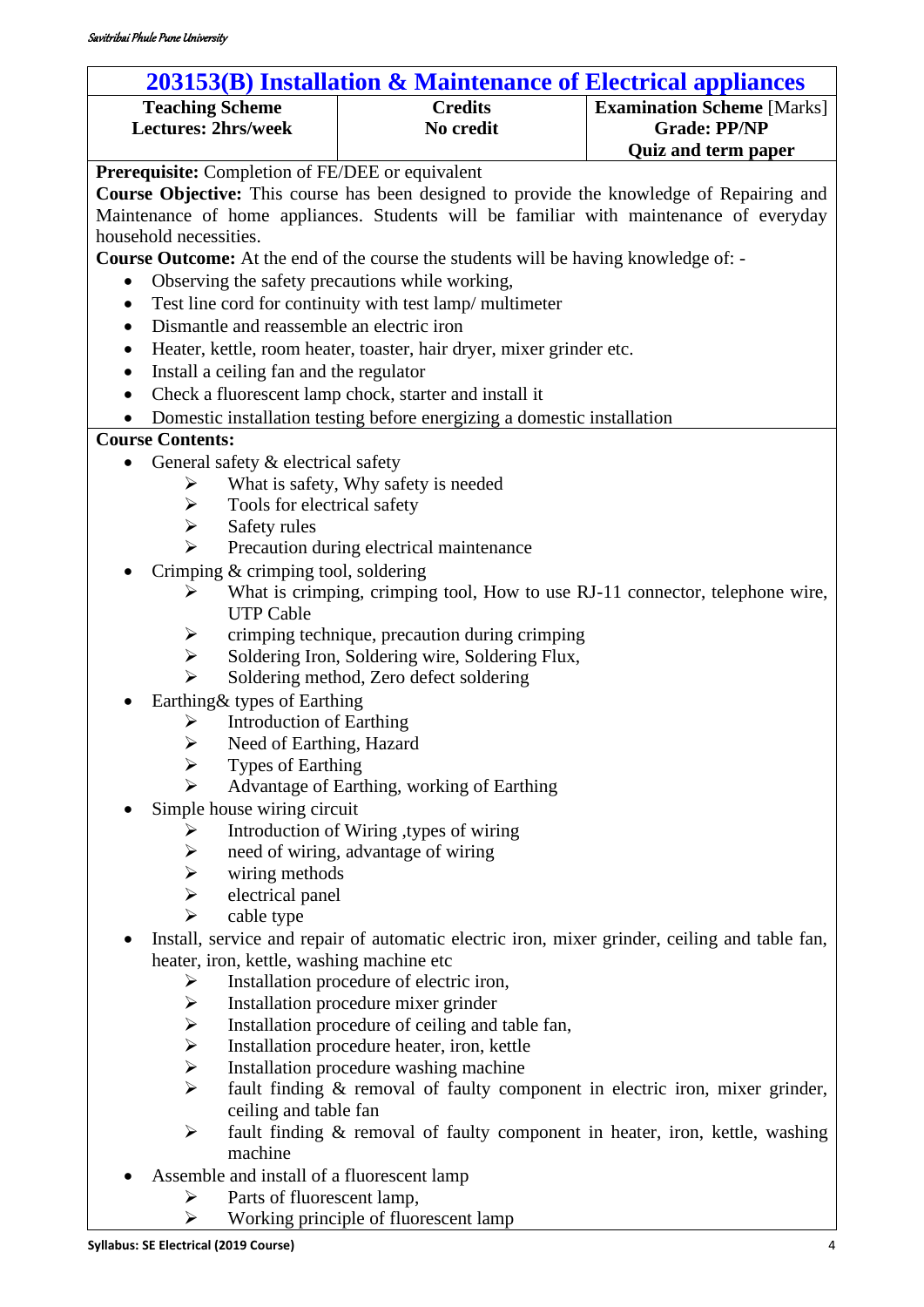- $\triangleright$  Assembling procedure of lamp
- Thermostat heat controls of Automatic electric iron, steam iron, spray irons.
	- ➢ Thermostat, Bimetal, Wax Pallet , Gas Expansion, Pneumatic,
	- ➢ Bimetallic Switching thermostat, Simple two wire thermostats
	- ➢ Combination heating/Cooling regulation, Heat Control of Steam Iron, Electric Iron
- Maintenance of decorative serial lamp for a required supply voltage
	- ➢ What is decorative lamp, Working of decorative lamp
	- $\triangleright$  Description of decorative serial lamp,
	- ➢ Maintenance of decorative serial lamp
- Introduction to re- winding Insulating material used
	- ➢ Material, Types of Material
	- ➢ Insulating Material, Types of Insulating Material
	- $\triangleright$  Need of insulating material, winding, re-winding

References:

[1] S. K. Shastri – Preventive Maintenance of Electrical Apparatus – Katson Publication House

[2] B. K. N. Rao -Hand book of condition monitoring- Elsevier Advance Tech., Oxford (UK).

[3] Eric Kleinert-Troubleshooting and Repairing Major Appliances / Edition 3- McGraw Hill

[4] Service Manual of Electrical Home Appliances